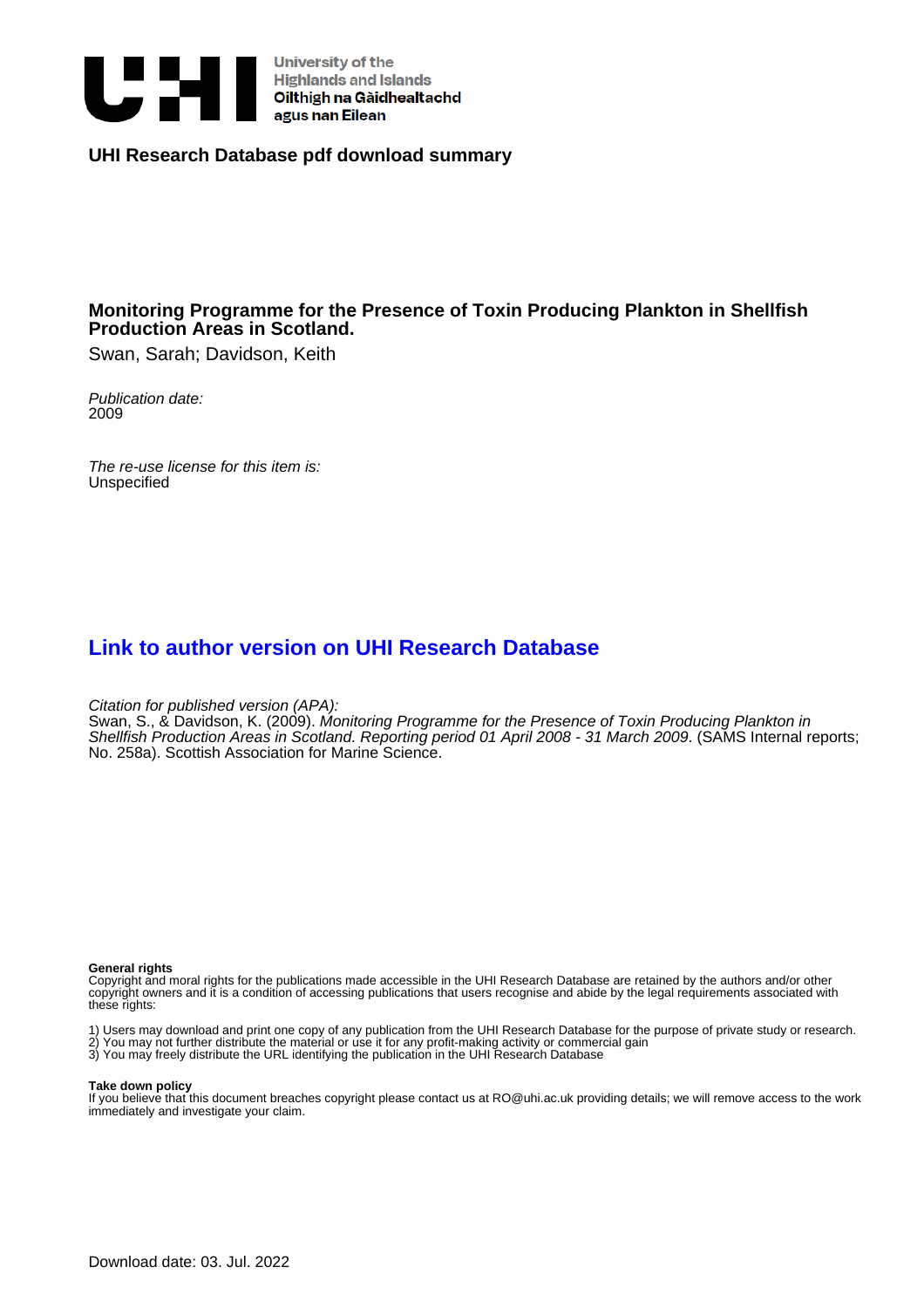# **Appendix 1**

Observed concentrations (cells per litre) of phytoplankton, by location between 31-Mar-08 and 31- Mar-09. Limit of detection = 20 cells per litre.

|                                                                                                                                                                                                 |                                                                                                                                                                                                 |                                                                                                                                                                                                 | Pseudo-nitzschia spp.                                                                                 | Alexandrium spp.                                                            | Dinophysis spp.                                                                     | Lingulodinium polyedrum                                                                               | Prorocentrum lima                                                        | Prorocentrum minimum                                                           | Protoceratium reticulatum                                               | Protoperidinium crassipes                                                                                               |
|-------------------------------------------------------------------------------------------------------------------------------------------------------------------------------------------------|-------------------------------------------------------------------------------------------------------------------------------------------------------------------------------------------------|-------------------------------------------------------------------------------------------------------------------------------------------------------------------------------------------------|-------------------------------------------------------------------------------------------------------|-----------------------------------------------------------------------------|-------------------------------------------------------------------------------------|-------------------------------------------------------------------------------------------------------|--------------------------------------------------------------------------|--------------------------------------------------------------------------------|-------------------------------------------------------------------------|-------------------------------------------------------------------------------------------------------------------------|
| Area<br><b>Dumfries and Galloway</b>                                                                                                                                                            | Location                                                                                                                                                                                        | <b>Date</b>                                                                                                                                                                                     |                                                                                                       |                                                                             |                                                                                     |                                                                                                       |                                                                          |                                                                                |                                                                         |                                                                                                                         |
|                                                                                                                                                                                                 |                                                                                                                                                                                                 |                                                                                                                                                                                                 |                                                                                                       |                                                                             |                                                                                     |                                                                                                       |                                                                          |                                                                                |                                                                         |                                                                                                                         |
| Loch Ryan<br>Loch Ryan<br>Loch Ryan<br>Loch Ryan<br>Loch Ryan<br>Loch Ryan<br>Loch Ryan<br>Loch Ryan<br>Loch Ryan<br>Loch Ryan<br>Loch Ryan<br>Loch Ryan<br>Loch Ryan<br>Loch Ryan<br>Loch Ryan | Stranraer<br>Stranraer<br>Stranraer<br>Stranraer<br>Stranraer<br>Stranraer<br>Stranraer<br>Stranraer<br>Stranraer<br>Stranraer<br>Stranraer<br>Stranraer<br>Stranraer<br>Stranraer<br>Stranraer | 15-Apr-08<br>21-Apr-08<br>28-Apr-08<br>06-May-08<br>20-May-08<br>04-Jun-08<br>23-Jun-08<br>08-Jul-08<br>14-Jul-08<br>27-Aug-08<br>01-Sep-08<br>29-Sep-08<br>02-Mar-09<br>16-Mar-09<br>31-Mar-09 | 0<br>0<br>0<br>0<br>800<br>1,060<br>1,100<br>1,200<br>420<br>19,800<br>9,180<br>500<br>40<br>280<br>0 | 40<br>0<br>20<br>0<br>0<br>0<br>0<br>60<br>0<br>20<br>0<br>0<br>0<br>0<br>0 | 0<br>0<br>0<br>0<br>0<br>20<br>0<br>$\mathbf 0$<br>20<br>0<br>0<br>0<br>0<br>0<br>0 | 0<br>$\mathbf 0$<br>0<br>0<br>0<br>0<br>0<br>0<br>0<br>0<br>$\mathbf 0$<br>0<br>0<br>0<br>$\mathbf 0$ | 0<br>0<br>0<br>0<br>0<br>0<br>40<br>0<br>0<br>0<br>0<br>0<br>0<br>0<br>0 | 0<br>0<br>0<br>0<br>440<br>740<br>0<br>0<br>0<br>0<br>100<br>0<br>0<br>0<br>80 | 0<br>0<br>0<br>0<br>0<br>0<br>0<br>0<br>0<br>0<br>0<br>0<br>0<br>0<br>0 | 0<br>$\pmb{0}$<br>0<br>0<br>0<br>$\pmb{0}$<br>$\pmb{0}$<br>$\pmb{0}$<br>0<br>$\pmb{0}$<br>0<br>$\pmb{0}$<br>0<br>0<br>0 |
| <b>Argyll and Bute</b>                                                                                                                                                                          |                                                                                                                                                                                                 |                                                                                                                                                                                                 |                                                                                                       |                                                                             |                                                                                     |                                                                                                       |                                                                          |                                                                                |                                                                         |                                                                                                                         |
| Loch Striven<br>Loch Striven<br>Loch Striven<br>Loch Striven<br>Loch Striven<br>Loch Striven<br>Loch Striven<br>Loch Striven<br>Loch Striven<br>Loch Striven                                    | Troustan<br>Troustan<br>Troustan<br>Troustan<br>Troustan<br>Troustan<br>Troustan<br>Troustan<br>Troustan<br>Troustan                                                                            | 01-Apr-08<br>08-Apr-08<br>15-Apr-08<br>22-Apr-08<br>29-Apr-08<br>06-May-08<br>13-May-08<br>20-May-08<br>27-May-08<br>03-Jun-08                                                                  | 1,140<br>1,540<br>40<br>80<br>0<br>120<br>440<br>2,060<br>460<br>0                                    | 0<br>0<br>0<br>0<br>0<br>0<br>0<br>0<br>0<br>0                              | 0<br>0<br>0<br>0<br>0<br>0<br>40<br>0<br>20<br>40                                   | 0<br>0<br>0<br>0<br>$\mathbf 0$<br>0<br>0<br>0<br>0<br>0                                              | 0<br>0<br>0<br>0<br>0<br>0<br>0<br>0<br>0<br>0                           | 120<br>40<br>0<br>0<br>0<br>460<br>0<br>2,400<br>0<br>0                        | 0<br>0<br>0<br>0<br>0<br>0<br>0<br>0<br>0<br>0                          | 0<br>0<br>0<br>$\pmb{0}$<br>$\pmb{0}$<br>$\pmb{0}$<br>0<br>$\pmb{0}$<br>$\pmb{0}$<br>$\pmb{0}$                          |
| Loch Striven<br>Loch Striven<br>Loch Striven<br>Loch Striven<br>Loch Striven<br>Loch Striven<br>Loch Striven<br>Loch Striven                                                                    | Troustan<br>Troustan<br>Troustan<br>Troustan<br>Troustan<br>Troustan<br>Troustan<br>Troustan                                                                                                    | 10-Jun-08<br>17-Jun-08<br>24-Jun-08<br>01-Jul-08<br>08-Jul-08<br>15-Jul-08<br>22-Jul-08<br>29-Jul-08                                                                                            | 0<br>60<br>100<br>80<br>140<br>220<br>1,920<br>16,420                                                 | 0<br>0<br>0<br>40<br>0<br>0<br>0                                            | 180<br>0<br>60<br>600<br>220<br>140<br>20<br>60                                     | 0<br>0<br>0<br>0<br>$\mathbf 0$<br>0<br>0<br>0                                                        | 0<br>0<br>0<br>0<br>0<br>0<br>0<br>0                                     | 0<br>20<br>100<br>0<br>0<br>0<br>0                                             | 0<br>0<br>0<br>0<br>0<br>0<br>0<br>0                                    | $\pmb{0}$<br>$\pmb{0}$<br>0<br>0<br>0<br>0<br>0<br>0                                                                    |
| Loch Striven<br>Loch Striven<br>Loch Striven<br>Loch Striven<br>Loch Striven<br>Loch Striven<br>Loch Striven                                                                                    | Troustan<br>Troustan<br>Troustan<br>Troustan<br>Troustan<br>Troustan<br>Troustan                                                                                                                | 05-Aug-08<br>12-Aug-08<br>19-Aug-08<br>26-Aug-08<br>02-Sep-08<br>09-Sep-08<br>16-Sep-08                                                                                                         | 15,560<br>4,600<br>77,340<br>4,400<br>920<br>60<br>100                                                | 0<br>0<br>0<br>0<br>0<br>0<br>0<br>0                                        | 120<br>20<br>360<br>60<br>40<br>20<br>0                                             | 0<br>0<br>0<br>0<br>0<br>0<br>0                                                                       | 0<br>0<br>0<br>0<br>0<br>0<br>0                                          | 0<br>60<br>0<br>160<br>0<br>0<br>60<br>0                                       | 0<br>0<br>0<br>0<br>0<br>0<br>0                                         | 0<br>0<br>60<br>20<br>0<br>0<br>0                                                                                       |
| Loch Striven<br>Loch Striven<br>Loch Striven<br>Loch Striven<br>Loch Striven                                                                                                                    | Troustan<br>Troustan<br>Troustan<br>Troustan<br>Troustan                                                                                                                                        | 23-Sep-08<br>30-Sep-08<br>03-Mar-09<br>17-Mar-09<br>31-Mar-09                                                                                                                                   | 160<br>40<br>400<br>0<br>680                                                                          | 0<br>0<br>20<br>40<br>20                                                    | 0<br>0<br>0<br>0<br>0                                                               | 0<br>0<br>0<br>0<br>0                                                                                 | 0<br>0<br>0<br>0<br>0                                                    | 0<br>0<br>60<br>20<br>60                                                       | 0<br>0<br>0<br>0<br>0                                                   | 0<br>0<br>0<br>0<br>0                                                                                                   |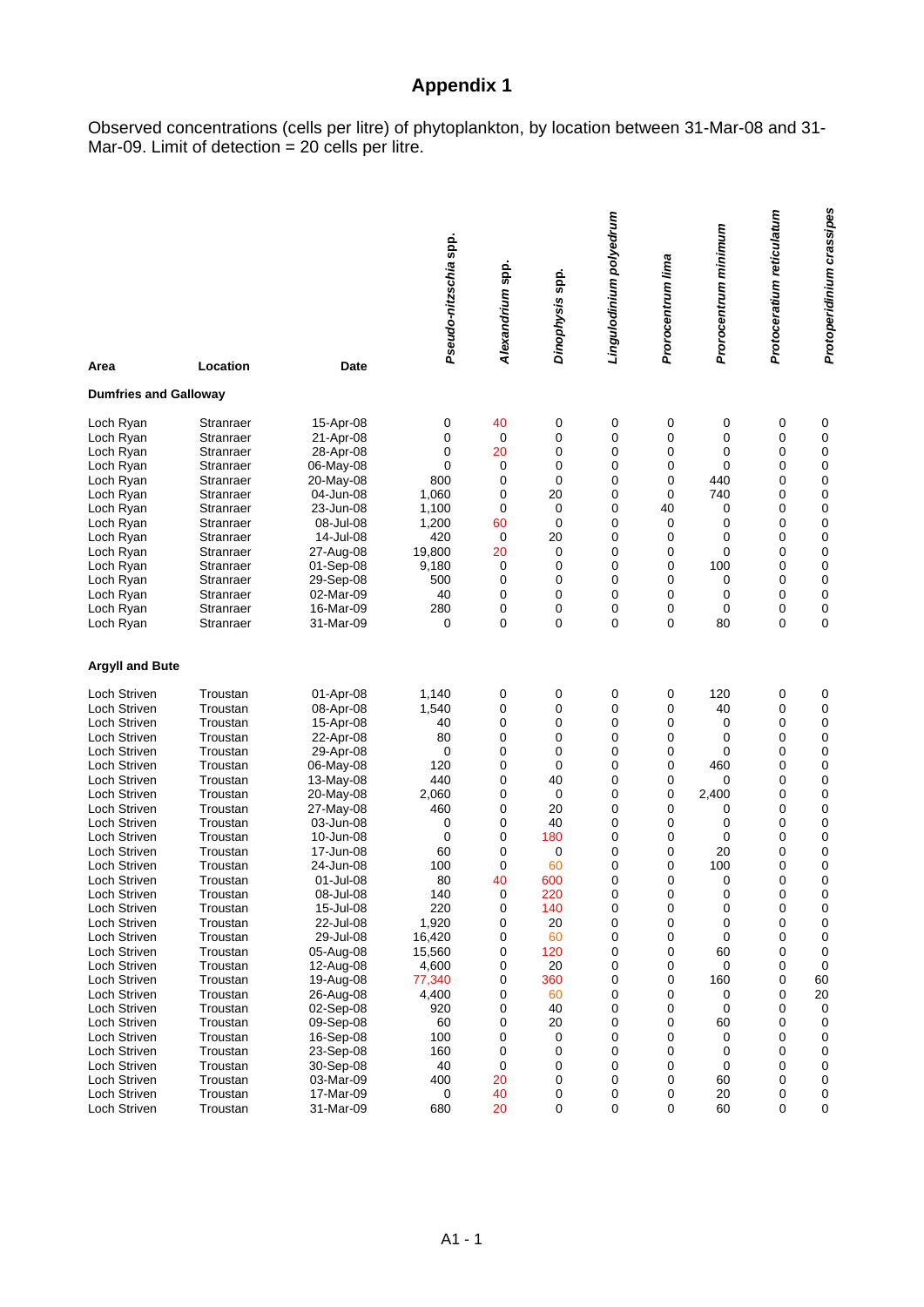| Protoperidinium crassipes | 0<br>$\pmb{0}$<br>$\pmb{0}$<br>$\pmb{0}$<br>$\pmb{0}$<br>$\pmb{0}$<br>$\pmb{0}$<br>$\pmb{0}$<br>0<br>$\pmb{0}$<br>$\pmb{0}$<br>$\pmb{0}$<br>0<br>$\pmb{0}$<br>$\mathbf 0$<br>$\mathbf 0$<br>$\pmb{0}$<br>$\pmb{0}$<br>$\pmb{0}$<br>$\mathbf 0$<br>$\pmb{0}$<br>$\pmb{0}$<br>$\pmb{0}$<br>0<br>$\pmb{0}$<br>0<br>$\mathbf 0$<br>$\mathbf 0$                                                           |          |
|---------------------------|------------------------------------------------------------------------------------------------------------------------------------------------------------------------------------------------------------------------------------------------------------------------------------------------------------------------------------------------------------------------------------------------------|----------|
| Protoceratium reticulatum | 0<br>$\pmb{0}$<br>0<br>$\mathbf 0$<br>0<br>$\mathbf 0$<br>$\pmb{0}$<br>$\mathbf 0$<br>$\mathbf 0$<br>$\mathbf 0$<br>0<br>0<br>0<br>0<br>0<br>0<br>0<br>0<br>$\pmb{0}$<br>0<br>$\pmb{0}$<br>$\mathbf 0$<br>$\mathbf 0$<br>$\mathbf 0$<br>0<br>0<br>0<br>0                                                                                                                                             |          |
| Prorocentrum minimum      | $\pmb{0}$<br>$\pmb{0}$<br>20<br>$\mathbf 0$<br>60<br>$\mathbf 0$<br>3,660<br>0<br>$\mathbf 0$<br>100<br>100<br>40<br>0<br>$\mathbf 0$<br>80<br>20<br>$\pmb{0}$<br>40<br>880<br>0<br>520<br>180<br>400<br>60<br>80<br>$\mathbf 0$<br>40<br>$\mathbf 0$                                                                                                                                                |          |
| Prorocentrum lima         | 0<br>0<br>0<br>0<br>0<br>0<br>0<br>0<br>0<br>0<br>0<br>20<br>0<br>0<br>20<br>20<br>$\pmb{0}$<br>0<br>0<br>0<br>0<br>0<br>0<br>0<br>$\pmb{0}$<br>0<br>0<br>0                                                                                                                                                                                                                                          |          |
| Lingulodinium polyedrum   | 0<br>$\pmb{0}$<br>$\pmb{0}$<br>0<br>$\pmb{0}$<br>$\pmb{0}$<br>0<br>$\pmb{0}$<br>0<br>$\pmb{0}$<br>0<br>0<br>0<br>0<br>0<br>0<br>0<br>0<br>$\pmb{0}$<br>$\pmb{0}$<br>$\pmb{0}$<br>0<br>$\pmb{0}$<br>0<br>$\pmb{0}$<br>0<br>$\pmb{0}$<br>0                                                                                                                                                             |          |
| Dinophysis spp.           | 0<br>$\pmb{0}$<br>0<br>$\mathbf 0$<br>0<br>0<br>20<br>$\mathbf 0$<br>0<br>0<br>0<br>0<br>0<br>0<br>0<br>0<br>$\mathbf 0$<br>20<br>0<br>20<br>$\pmb{0}$<br>0<br>0<br>0<br>0<br>0<br>20<br>0                                                                                                                                                                                                           |          |
| Alexandrium spp.          | $\pmb{0}$<br>20<br>0<br>0<br>0<br>0<br>0<br>0<br>0<br>0<br>0<br>0<br>0<br>0<br>0<br>0<br>0<br>0<br>0<br>0<br>0<br>0<br>0<br>0<br>0<br>0<br>0<br>20                                                                                                                                                                                                                                                   |          |
| Pseudo-nitzschia spp.     | 2,040<br>1,520<br>80<br>120<br>0<br>$\pmb{0}$<br>100<br>200<br>2,740<br>1,960<br>780<br>780<br>$\mathbf 0$<br>$\pmb{0}$<br>$\pmb{0}$<br>$\pmb{0}$<br>20<br>240<br>$\pmb{0}$<br>$\pmb{0}$<br>$\mathbf 0$<br>120<br>$\pmb{0}$<br>20<br>60<br>0<br>0<br>60                                                                                                                                              | $A1 - 2$ |
|                           | 08-Apr-08<br>15-Apr-08<br>22-Apr-08<br>29-Apr-08<br>06-May-08<br>13-May-08<br>20-May-08<br>27-May-08<br>03-Jun-08<br>10-Jun-08<br>17-Jun-08<br>24-Jun-08<br>01-Jul-08<br>08-Jul-08<br>15-Jul-08<br>22-Jul-08<br>29-Jul-08<br>04-Aug-08<br>12-Aug-08<br>19-Aug-08<br>26-Aug-08<br>02-Sep-08<br>09-Sep-08<br>16-Sep-08<br>23-Sep-08<br>30-Sep-08<br>17-Mar-09<br>31-Mar-09                             |          |
|                           | Ardkinglas<br>Ardkinglas<br>Ardkinglas<br>Ardkinglas<br>Ardkinglas<br>Ardkinglas<br>Ardkinglas<br>Ardkinglas<br>Ardkinglas<br>Ardkinglas<br>Ardkinglas<br>Ardkinglas<br>Ardkinglas<br>Ardkinglas<br>Ardkinglas<br>Ardkinglas<br>Ardkinglas<br>Ardkinglas<br>Ardkinglas<br>Ardkinglas<br>Ardkinglas<br>Ardkinglas<br>Ardkinglas<br>Ardkinglas<br>Ardkinglas<br>Ardkinglas<br>Ardkinglas<br>Ardkinglas |          |
|                           | <b>Argyll and Bute</b><br>Loch Fyne<br>Loch Fyne<br>Loch Fyne<br>Loch Fyne<br>Loch Fyne<br>Loch Fyne<br>Loch Fyne<br>Loch Fyne<br>Loch Fyne<br>Loch Fyne<br>Loch Fyne<br>Loch Fyne<br>Loch Fyne<br>Loch Fyne<br>Loch Fyne<br>Loch Fyne<br>Loch Fyne<br>Loch Fyne<br>Loch Fyne<br>Loch Fyne<br>Loch Fyne<br>Loch Fyne<br>Loch Fyne<br>Loch Fyne<br>Loch Fyne<br>Loch Fyne<br>Loch Fyne<br>Loch Fyne   |          |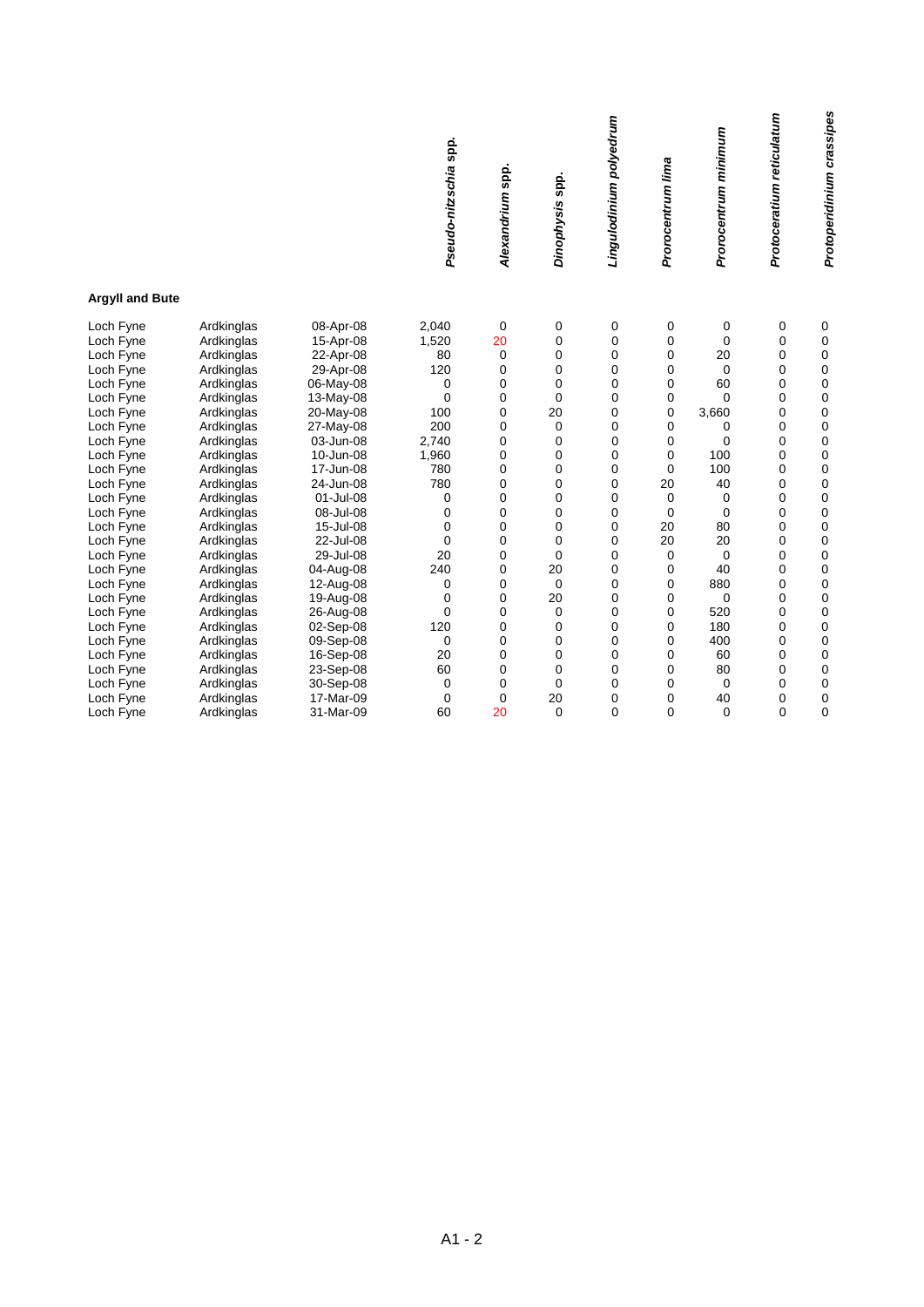|                        |                          |                        |                       |                  |                  |                         |                   |                      |                           | Protoperidinium crassipes |
|------------------------|--------------------------|------------------------|-----------------------|------------------|------------------|-------------------------|-------------------|----------------------|---------------------------|---------------------------|
|                        |                          |                        | Pseudo-nitzschia spp. |                  |                  | Lingulodinium polyedrum |                   | Prorocentrum minimum | Protoceratium reticulatum |                           |
|                        |                          |                        |                       | Alexandrium spp. |                  |                         | Prorocentrum lima |                      |                           |                           |
|                        |                          |                        |                       |                  | Dinophysis spp.  |                         |                   |                      |                           |                           |
|                        |                          |                        |                       |                  |                  |                         |                   |                      |                           |                           |
|                        |                          |                        |                       |                  |                  |                         |                   |                      |                           |                           |
|                        |                          |                        |                       |                  |                  |                         |                   |                      |                           |                           |
| Area                   | Location                 | Date                   |                       |                  |                  |                         |                   |                      |                           |                           |
| <b>Argyll and Bute</b> |                          |                        |                       |                  |                  |                         |                   |                      |                           |                           |
| Loch Fyne              | Stonefield               | 31-Mar-08              | 1,780                 | 0                | 0                | $\mathbf 0$             | 0                 | 60                   | 0                         | 0                         |
| Loch Fyne              | Stonefield               | 09-Apr-08              | 3,120                 | 20               | $\mathbf 0$      | $\mathbf 0$             | $\overline{0}$    | 40                   | 0                         | 0                         |
| Loch Fyne              | Stonefield               | 14-Apr-08              | 2,720                 | 20               | 20               | 0                       | 0                 | 60                   | 0                         | 0                         |
| Loch Fyne              | Stonefield               | 23-Apr-08              | 660                   | $\mathbf 0$      | 0                | $\overline{0}$          | 0                 | 0                    | 0                         | 0                         |
| Loch Fyne              | Stonefield<br>Stonefield | 28-Apr-08              | 0<br>$\mathbf 0$      | 0<br>0           | 0<br>$\mathbf 0$ | 0<br>0                  | 0<br>0            | $\mathbf 0$<br>100   | 0<br>0                    | 0                         |
| Loch Fyne<br>Loch Fyne | Stonefield               | 07-May-08<br>12-May-08 | 0                     | 0                | $\mathbf 0$      | 0                       | $\mathbf 0$       | 80                   | 0                         | 0<br>0                    |
| Loch Fyne              | Stonefield               | 19-May-08              | 200                   | 0                | $\mathbf 0$      | $\mathbf 0$             | 0                 | 380                  | 0                         | 0                         |
| Loch Fyne              | Stonefield               | 26-May-08              | 3,160                 | 0                | 0                | 0                       | 0                 | 780                  | 0                         | 0                         |
| Loch Fyne              | Stonefield               | 02-Jun-08              | 3,620                 | 0                | 0                | 0                       | 0                 | 460                  | 0                         | 0                         |
| Loch Fyne              | Stonefield               | 09-Jun-08              | 340                   | 0                | 0                | 0                       | 40                | 100                  | 0                         | 0                         |
| Loch Fyne              | Stonefield               | 16-Jun-08              | 1,500                 | 0                | 0                | 0                       | 0                 | 0                    | 0                         | 0                         |
| Loch Fyne              | Stonefield               | 23-Jun-08              | 620                   | 0                | 20               | 0                       | 0                 | 120                  | 0                         | 0                         |
| Loch Fyne              | Stonefield               | 30-Jun-08              | 1,240                 | 0                | 40               | 0                       | 0                 | 60                   | 0                         | 0                         |
| Loch Fyne              | Stonefield               | 07-Jul-08              | 80                    | 0                | 0                | 0                       | $\mathbf 0$       | 20                   | 0                         | 0                         |
| Loch Fyne              | Stonefield               | 16-Jul-08              | 60                    | 0                | 20               | 0                       | 0                 | 80                   | 0                         | 0                         |
| Loch Fyne              | Stonefield               | 21-Jul-08              | 380                   | 0                | 0                | $\mathbf 0$             | $\mathbf 0$       | 60                   | 0                         | 0                         |
| Loch Fyne              | Stonefield               | 28-Jul-08              | 10,160                | 0                | 40               | $\mathbf 0$             | 0                 | 260                  | 20                        | 0                         |
| Loch Fyne              | Stonefield               | 04-Aug-08              | 3,820                 | 0                | 0                | 0                       | 0                 | 160                  | 0                         | $\mathbf 0$               |
| Loch Fyne              | Stonefield               | 11-Aug-08              | 680                   | 0                | 0                | $\mathbf 0$             | 0                 | 0                    | 0                         | $\mathbf 0$               |
| Loch Fyne              | Stonefield               | 18-Aug-08              | 18,640                | 0                | 0                | $\overline{0}$          | $\overline{0}$    | 0                    | 0                         | 20                        |
| Loch Fyne              | Stonefield               | 25-Aug-08              | 780                   | 0                | 0                | $\mathbf 0$             | $\mathbf 0$       | $\overline{0}$       | 0                         | 0                         |
| Loch Fyne              | Stonefield               | 01-Sep-08              | 980                   | 0                | 100              | $\mathbf 0$             | 0                 | 340                  | 0                         | 20                        |
| Loch Fyne              | Stonefield               | 08-Sep-08              | 380                   | 0                | 40               | $\mathbf 0$             | 0                 | 40                   | 0                         | 60                        |
| Loch Fyne              | Stonefield               | 15-Sep-08              | $\mathbf 0$           | 0                | 0                | 0                       | 0                 | 20                   | 0                         | 40                        |
| Loch Fyne              | Stonefield               | 22-Sep-08              | 260                   | 0                | 20               | 0                       | 0                 | 40                   | 0                         | 100                       |
| Loch Fyne              | Stonefield               | 30-Sep-08              | 60                    | 0                | 0                | 0                       | 0                 | $\mathbf 0$          | 0                         | 0                         |
| Loch Fyne              | Stonefield               | 06-Oct-08              | 0                     | 0                | 0                | 0                       | 0                 | 0                    | 0                         | 20                        |
| Loch Fyne              | Stonefield               | 28-Oct-08              | 0                     | 0                | 0                | 0                       | 0                 | 0                    | 0                         | 0                         |
| Loch Fyne              | Stonefield               | 18-Nov-08              | 60                    | 0                | 0                | 0                       | 0                 | 0                    | 0                         | 0                         |
| Loch Fyne              | Stonefield               | 08-Dec-08              | 120                   | 0                | 0                | 0                       | 0                 | 0                    | 0                         | 0                         |
| Loch Fyne              | Stonefield               | 12-Jan-09              | 0                     | 0                | $\mathbf 0$      | 0                       | $\mathbf 0$       | 0                    | 0                         | 0                         |
| Loch Fyne              | Stonefield               | 09-Feb-09              | 40                    | 0                | 20               | $\mathbf 0$             | 0                 | 0                    | 0                         | 0                         |
| Loch Fyne              | Stonefield               | 02-Mar-09              | 0                     | 0                | 0                | 0                       | 0                 | 0                    | 0                         | 0                         |
| Loch Fyne              | Stonefield               | 16-Mar-09              | 560                   | 0                | 0                | $\mathbf 0$             | 0                 | 40                   | 0                         | 0                         |
| Loch Fyne              | Stonefield               | 30-Mar-09              | $\mathbf 0$           | $\mathbf{0}$     | 0                | $\Omega$                | 0                 | 0                    | $\Omega$                  | 0                         |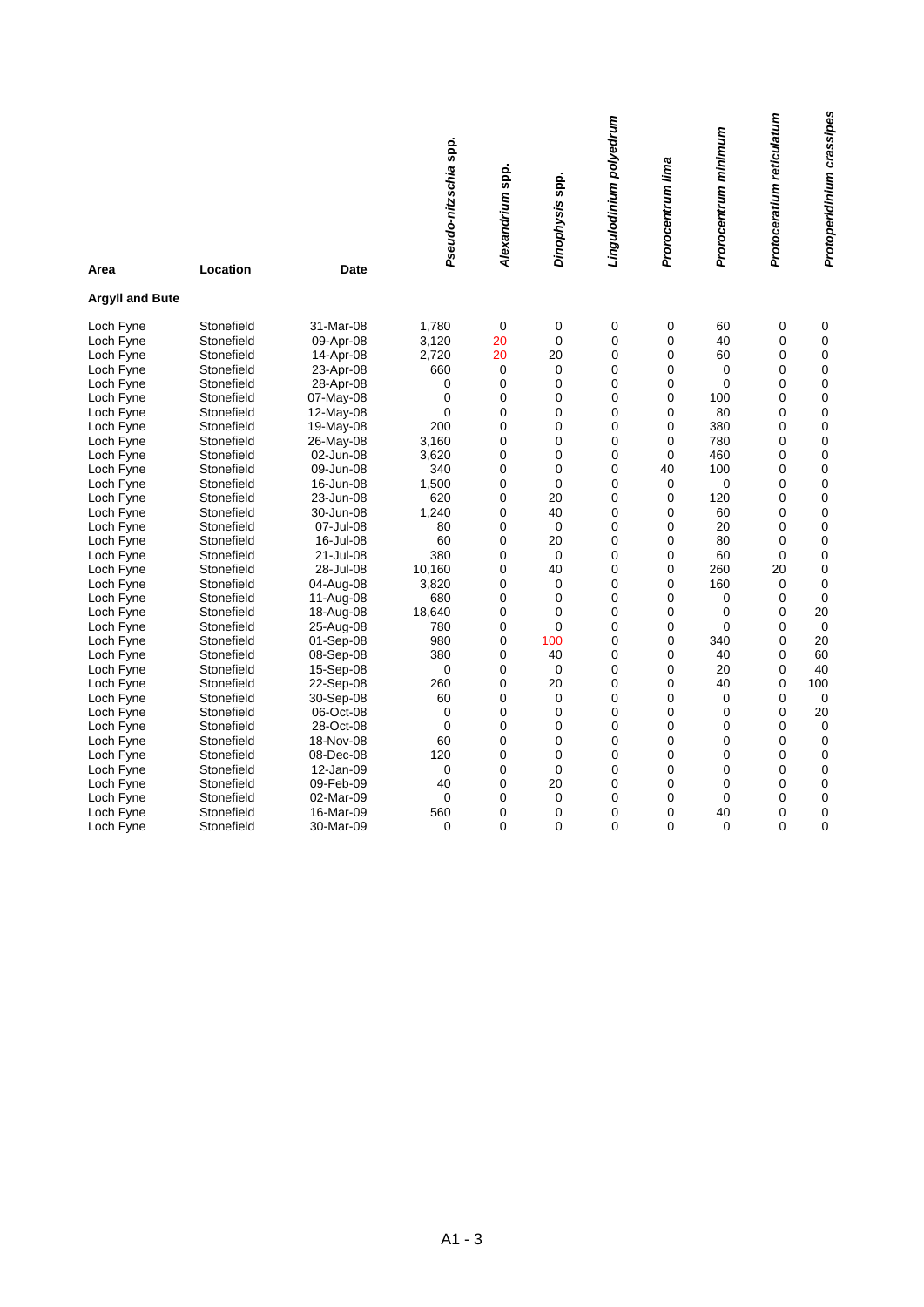| 2,300<br>240<br>1,880<br>580<br>800<br>1,860<br>180<br>20<br>0<br>0<br>160<br>200<br>140<br>1,340<br>3,720<br>2,960<br>8,480<br>200<br>1,480<br>2,400<br>660<br>880<br>320<br>60<br>460<br>4,380<br>49,620<br>36,680<br>140<br>0<br>200<br>260<br>80<br>360<br>140<br>60<br>600<br>0<br>40<br>280<br>580<br>200<br>620<br>80<br>$\pmb{0}$<br>180 | Pseudo-nitzschia spp.<br>Alexandrium spp.<br>80<br>07-Apr-08<br>80<br>14-Apr-08<br>21-Apr-08<br>0<br>40<br>28-Apr-08<br>60<br>07-May-08<br>0<br>12-May-08<br>0<br>19-May-08<br>20<br>26-May-08<br>0<br>02-Jun-08<br>0<br>09-Jun-08<br>0<br>16-Jun-08<br>0<br>23-Jun-08<br>0<br>30-Jun-08<br>07-Jul-08<br>80<br>$\mathbf 0$<br>14-Jul-08<br>21-Jul-08<br>300<br>28-Jul-08<br>40<br>0<br>04-Aug-08<br>60<br>11-Aug-08<br>360<br>18-Aug-08<br>20<br>27-Aug-08<br>01-Sep-08<br>560<br>20<br>08-Sep-08<br>120<br>15-Sep-08<br>0<br>22-Sep-08<br>0<br>01-Oct-08<br>0<br>06-Oct-08<br>13-Oct-08<br>0<br>0<br>21-Oct-08<br>0<br>27-Oct-08<br>03-Nov-08<br>0<br>0<br>12-Nov-08<br>0<br>19-Nov-08<br>24-Nov-08<br>0<br>01-Dec-08<br>0<br>08-Dec-08<br>0<br>15-Dec-08<br>0<br>0<br>05-Jan-09<br>0<br>12-Jan-09<br>0<br>19-Jan-09<br>26-Jan-09<br>0<br>02-Feb-09<br>0<br>09-Feb-09<br>0<br>0<br>02-Mar-09<br>0<br>16-Mar-09<br>0<br>30-Mar-09 | Dinophysis spp.<br>20<br>0<br>20<br>0<br>0<br>20<br>0<br>20<br>0<br>0<br>20<br>0<br>0<br>20<br>0<br>60<br>0<br>200<br>20<br>120<br>20<br>0<br>0<br>0<br>0<br>0<br>20<br>0<br>0<br>0<br>0<br>0<br>0<br>0<br>20<br>60<br>0<br>0<br>0<br>0<br>0<br>0<br>0<br>0<br>0<br>0 | Lingulodinium polyedrum<br>0<br>0<br>0<br>0<br>0<br>0<br>0<br>0<br>0<br>0<br>0<br>0<br>0<br>0<br>$\mathbf 0$<br>20<br>0<br>0<br>0<br>0<br>0<br>180<br>0<br>0<br>0<br>0<br>0<br>0<br>0<br>0<br>0<br>0<br>0<br>0<br>0<br>0<br>0<br>$\mathbf 0$<br>0<br>0<br>0<br>0<br>0<br>0<br>0<br>$\mathbf 0$ | Prorocentrum lima<br>0<br>$\mathbf 0$<br>20<br>20<br>0<br>80<br>0<br>20<br>40<br>160<br>20<br>20<br>120<br>40<br>40<br>0<br>120<br>0<br>40<br>20<br>0<br>160<br>40<br>0<br>0<br>0<br>0<br>0<br>0<br>0<br>0<br>$\pmb{0}$<br>0<br>20<br>0<br>0<br>0<br>$\pmb{0}$<br>0<br>0<br>0<br>0<br>0<br>0<br>0<br>0 | Protoceratium reticulatum<br>Prorocentrum minimum<br>0<br>0<br>0<br>0<br>20<br>0<br>40<br>0<br>$\mathbf 0$<br>0<br>20<br>0<br>140<br>0<br>100<br>0<br>40<br>0<br>0<br>0<br>0<br>40<br>0<br>0<br>40<br>0<br>20<br>0<br>0<br>80<br>20<br>60<br>960<br>0<br>400<br>0<br>20<br>0<br>160<br>0<br>0<br>0<br>20<br>0<br>0<br>0<br>0<br>20<br>0<br>0<br>0<br>0<br>0<br>0<br>0<br>0<br>0<br>0<br>0<br>0<br>0<br>0<br>0<br>0<br>0<br>0<br>0<br>0<br>0<br>0<br>0<br>0<br>0<br>0<br>0<br>0<br>0<br>0<br>0<br>0<br>0<br>0<br>0<br>0<br>0<br>0<br>0<br>0<br>0<br>0<br>0<br>0 | Protoperidinium crassipes<br>0<br>0<br>0<br>0<br>0<br>0<br>0<br>0<br>0<br>0<br>0<br>0<br>0<br>0<br>0<br>0<br>0<br>0<br>0<br>0<br>0<br>0<br>0<br>0<br>0<br>0<br>0<br>0<br>0<br>0<br>0<br>0<br>0<br>0<br>0<br>0<br>0<br>0<br>0<br>0<br>0<br>0<br>0<br>0<br>0<br>0 |
|--------------------------------------------------------------------------------------------------------------------------------------------------------------------------------------------------------------------------------------------------------------------------------------------------------------------------------------------------|-----------------------------------------------------------------------------------------------------------------------------------------------------------------------------------------------------------------------------------------------------------------------------------------------------------------------------------------------------------------------------------------------------------------------------------------------------------------------------------------------------------------------------------------------------------------------------------------------------------------------------------------------------------------------------------------------------------------------------------------------------------------------------------------------------------------------------------------------------------------------------------------------------------------------------------|-----------------------------------------------------------------------------------------------------------------------------------------------------------------------------------------------------------------------------------------------------------------------|------------------------------------------------------------------------------------------------------------------------------------------------------------------------------------------------------------------------------------------------------------------------------------------------|--------------------------------------------------------------------------------------------------------------------------------------------------------------------------------------------------------------------------------------------------------------------------------------------------------|----------------------------------------------------------------------------------------------------------------------------------------------------------------------------------------------------------------------------------------------------------------------------------------------------------------------------------------------------------------------------------------------------------------------------------------------------------------------------------------------------------------------------------------------------------------|-----------------------------------------------------------------------------------------------------------------------------------------------------------------------------------------------------------------------------------------------------------------|
|--------------------------------------------------------------------------------------------------------------------------------------------------------------------------------------------------------------------------------------------------------------------------------------------------------------------------------------------------|-----------------------------------------------------------------------------------------------------------------------------------------------------------------------------------------------------------------------------------------------------------------------------------------------------------------------------------------------------------------------------------------------------------------------------------------------------------------------------------------------------------------------------------------------------------------------------------------------------------------------------------------------------------------------------------------------------------------------------------------------------------------------------------------------------------------------------------------------------------------------------------------------------------------------------------|-----------------------------------------------------------------------------------------------------------------------------------------------------------------------------------------------------------------------------------------------------------------------|------------------------------------------------------------------------------------------------------------------------------------------------------------------------------------------------------------------------------------------------------------------------------------------------|--------------------------------------------------------------------------------------------------------------------------------------------------------------------------------------------------------------------------------------------------------------------------------------------------------|----------------------------------------------------------------------------------------------------------------------------------------------------------------------------------------------------------------------------------------------------------------------------------------------------------------------------------------------------------------------------------------------------------------------------------------------------------------------------------------------------------------------------------------------------------------|-----------------------------------------------------------------------------------------------------------------------------------------------------------------------------------------------------------------------------------------------------------------|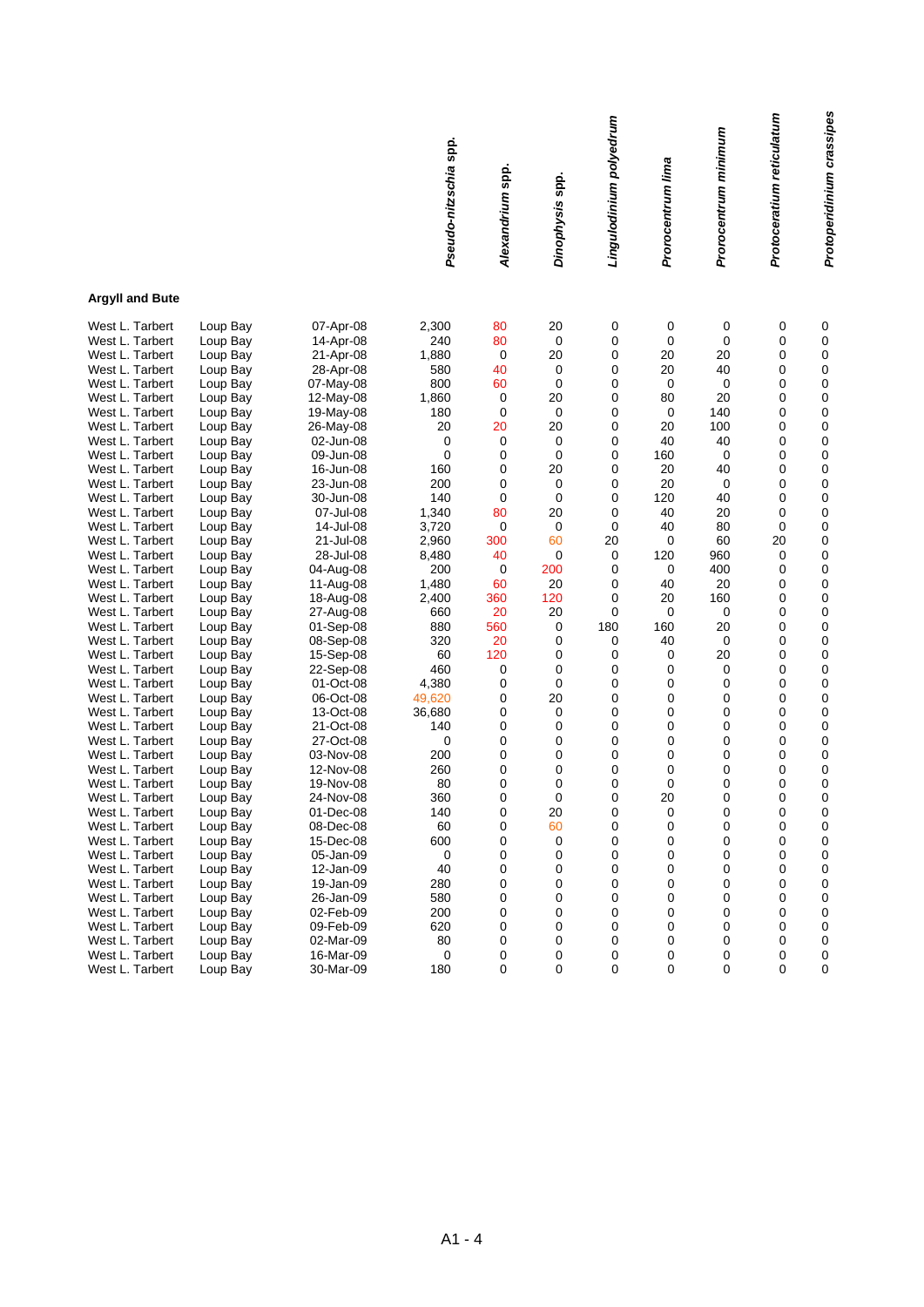|                                                                                                                                                                                                                                                                                                                                                                                                                                                                                     |                                                                                                                                                                                                                                                                                                                                                                                                                                                                                                                                    |                                                                                                                                                                                                                                                                                                                                                                                       | Pseudo-nitzschia spp.                                                                                                                                                                                                                                            | Alexandrium spp.                                                                                                                                                | Dinophysis spp.                                                                                                                                                       | Lingulodinium polyedrum                                                                                                                       | Prorocentrum lima                                                                                                                                  | Prorocentrum minimum                                                                                                                                                           | Protoceratium reticulatum                                                                                                                             | Protoperidinium crassipes                                                                                                                               |
|-------------------------------------------------------------------------------------------------------------------------------------------------------------------------------------------------------------------------------------------------------------------------------------------------------------------------------------------------------------------------------------------------------------------------------------------------------------------------------------|------------------------------------------------------------------------------------------------------------------------------------------------------------------------------------------------------------------------------------------------------------------------------------------------------------------------------------------------------------------------------------------------------------------------------------------------------------------------------------------------------------------------------------|---------------------------------------------------------------------------------------------------------------------------------------------------------------------------------------------------------------------------------------------------------------------------------------------------------------------------------------------------------------------------------------|------------------------------------------------------------------------------------------------------------------------------------------------------------------------------------------------------------------------------------------------------------------|-----------------------------------------------------------------------------------------------------------------------------------------------------------------|-----------------------------------------------------------------------------------------------------------------------------------------------------------------------|-----------------------------------------------------------------------------------------------------------------------------------------------|----------------------------------------------------------------------------------------------------------------------------------------------------|--------------------------------------------------------------------------------------------------------------------------------------------------------------------------------|-------------------------------------------------------------------------------------------------------------------------------------------------------|---------------------------------------------------------------------------------------------------------------------------------------------------------|
| Area                                                                                                                                                                                                                                                                                                                                                                                                                                                                                | Location                                                                                                                                                                                                                                                                                                                                                                                                                                                                                                                           | <b>Date</b>                                                                                                                                                                                                                                                                                                                                                                           |                                                                                                                                                                                                                                                                  |                                                                                                                                                                 |                                                                                                                                                                       |                                                                                                                                               |                                                                                                                                                    |                                                                                                                                                                                |                                                                                                                                                       |                                                                                                                                                         |
| <b>Argyll and Bute</b>                                                                                                                                                                                                                                                                                                                                                                                                                                                              |                                                                                                                                                                                                                                                                                                                                                                                                                                                                                                                                    |                                                                                                                                                                                                                                                                                                                                                                                       |                                                                                                                                                                                                                                                                  |                                                                                                                                                                 |                                                                                                                                                                       |                                                                                                                                               |                                                                                                                                                    |                                                                                                                                                                                |                                                                                                                                                       |                                                                                                                                                         |
| Colonsay<br>Colonsay<br>Colonsay<br>Colonsay<br>Colonsay<br>Colonsay<br>Colonsay<br>Colonsay<br>Colonsay<br>Colonsay<br>Colonsay<br>Colonsay<br>Colonsay<br>Colonsay<br>Colonsay<br>Colonsay<br>Colonsay<br>Colonsay<br>Colonsay<br>Colonsay<br>Colonsay<br>Colonsay<br>Colonsay<br>Colonsay<br>Colonsay<br>Colonsay                                                                                                                                                                | <b>The Strand</b><br>The Strand<br><b>The Strand</b><br><b>The Strand</b><br><b>The Strand</b><br><b>The Strand</b><br><b>The Strand</b><br>The Strand<br>The Strand<br><b>The Strand</b><br><b>The Strand</b><br><b>The Strand</b><br><b>The Strand</b><br><b>The Strand</b><br><b>The Strand</b><br><b>The Strand</b><br><b>The Strand</b><br><b>The Strand</b><br><b>The Strand</b><br><b>The Strand</b><br><b>The Strand</b><br><b>The Strand</b><br><b>The Strand</b><br><b>The Strand</b><br><b>The Strand</b><br>The Strand | 03-Apr-08<br>09-Apr-08<br>17-Apr-08<br>24-Apr-08<br>01-May-08<br>08-May-08<br>15-May-08<br>22-May-08<br>29-May-08<br>04-Jun-08<br>12-Jun-08<br>19-Jun-08<br>26-Jun-08<br>03-Jul-08<br>10-Jul-08<br>17-Jul-08<br>24-Jul-08<br>31-Jul-08<br>04-Aug-08<br>14-Aug-08<br>28-Aug-08<br>03-Sep-08<br>11-Sep-08<br>18-Sep-08<br>25-Sep-08<br>01-Oct-08                                        | 60<br>180<br>580<br>540<br>380<br>580<br>840<br>1,720<br>320<br>1,220<br>60<br>380<br>1,020<br>3,680<br>22,380<br>3,560<br>171,194<br>580<br>780<br>1,800<br>1,140<br>740<br>920<br>1,000<br>440<br>600                                                          | 0<br>40<br>0<br>$\mathbf 0$<br>120<br>40<br>40<br>0<br>$\mathbf 0$<br>0<br>0<br>60<br>40<br>0<br>60<br>100<br>20<br>20<br>0<br>0<br>0<br>0<br>40<br>0<br>0<br>0 | 0<br>0<br>0<br>0<br>0<br>0<br>0<br>0<br>40<br>40<br>40<br>80<br>20<br>0<br>0<br>0<br>40<br>0<br>0<br>0<br>0<br>0<br>0<br>0<br>0<br>0                                  | 0<br>0<br>0<br>0<br>0<br>0<br>0<br>0<br>0<br>0<br>0<br>0<br>0<br>0<br>0<br>0<br>0<br>0<br>0<br>0<br>0<br>0<br>0<br>0<br>0<br>0                | 0<br>0<br>20<br>40<br>0<br>40<br>0<br>20<br>140<br>40<br>0<br>340<br>140<br>220<br>60<br>300<br>0<br>0<br>60<br>20<br>60<br>40<br>0<br>0<br>0<br>0 | 0<br>40<br>0<br>120<br>320<br>140<br>420<br>40<br>380<br>2,420<br>60<br>40<br>40<br>0<br>40<br>0<br>180<br>140<br>60<br>0<br>0<br>60<br>0<br>0<br>0<br>0                       | 0<br>0<br>0<br>0<br>0<br>0<br>0<br>0<br>0<br>0<br>0<br>0<br>0<br>0<br>0<br>0<br>0<br>0<br>0<br>0<br>0<br>0<br>0<br>0<br>0<br>0                        | 0<br>0<br>0<br>0<br>0<br>0<br>0<br>0<br>0<br>0<br>0<br>0<br>0<br>0<br>0<br>0<br>0<br>0<br>0<br>0<br>0<br>0<br>0<br>0<br>0<br>0                          |
| Loch Melfort<br>Loch Melfort<br>Loch Melfort<br>Loch Melfort<br>Loch Melfort<br>Loch Melfort<br>Loch Melfort<br>Loch Melfort<br>Loch Melfort<br>Loch Melfort<br>Loch Melfort<br>Loch Melfort<br>Loch Melfort<br>Loch Melfort<br>Loch Melfort<br>Loch Melfort<br>Loch Melfort<br>Loch Melfort<br><b>Loch Melfort</b><br>Loch Melfort<br>Loch Melfort<br>Loch Melfort<br>Loch Melfort<br>Loch Melfort<br>Loch Melfort<br>Loch Melfort<br>Loch Melfort<br>Loch Melfort<br>Loch Melfort | Loch Melfort<br>Loch Melfort<br>Loch Melfort<br>Loch Melfort<br>Loch Melfort<br>Loch Melfort<br>Loch Melfort<br>Loch Melfort<br>Loch Melfort<br>Loch Melfort<br>Loch Melfort<br>Loch Melfort<br>Loch Melfort<br>Loch Melfort<br>Loch Melfort<br>Loch Melfort<br>Loch Melfort<br>Loch Melfort<br>Loch Melfort<br>Loch Melfort<br>Loch Melfort<br>Loch Melfort<br>Loch Melfort<br>Loch Melfort<br>Loch Melfort<br>Loch Melfort<br>Loch Melfort<br>Loch Melfort<br>Loch Melfort                                                       | 09-Apr-08<br>14-Apr-08<br>21-Apr-08<br>28-Apr-08<br>08-May-08<br>12-May-08<br>21-May-08<br>26-May-08<br>04-Jun-08<br>09-Jun-08<br>16-Jun-08<br>23-Jun-08<br>30-Jun-08<br>07-Jul-08<br>14-Jul-08<br>23-Jul-08<br>28-Jul-08<br>06-Aug-08<br>11-Aug-08<br>20-Aug-08<br>27-Aug-08<br>03-Sep-08<br>10-Sep-08<br>17-Sep-08<br>24-Sep-08<br>01-Oct-08<br>08-Oct-08<br>15-Oct-08<br>30-Mar-09 | 680<br>1,860<br>2,920<br>3,340<br>3,460<br>2,600<br>560<br>80<br>320<br>440<br>0<br>280<br>1,020<br>11,040<br>216,320<br>1,019,788<br>215,600<br>660<br>26,660<br>120,714<br>15,160<br>3,820<br>4,120<br>27,300<br>33,660<br>16,240<br>12,180<br>9,360<br>10,260 | 0<br>0<br>0<br>0<br>0<br>0<br>0<br>0<br>0<br>0<br>0<br>0<br>0<br>20<br>0<br>100<br>40<br>0<br>40<br>0<br>0<br>0<br>20<br>0<br>0<br>20<br>0<br>0<br>20           | 0<br>0<br>40<br>20<br>20<br>20<br>0<br>0<br>40<br>0<br>120<br>60<br>100<br>80<br>0<br>40<br>20<br>0<br>60<br>40<br>20<br>20<br>100<br>120<br>0<br>80<br>20<br>20<br>0 | 0<br>0<br>0<br>0<br>0<br>0<br>0<br>0<br>0<br>0<br>0<br>0<br>0<br>0<br>0<br>0<br>0<br>0<br>0<br>0<br>0<br>0<br>0<br>0<br>0<br>0<br>0<br>0<br>0 | 0<br>20<br>0<br>0<br>0<br>0<br>0<br>0<br>0<br>0<br>0<br>0<br>20<br>0<br>0<br>0<br>0<br>0<br>0<br>40<br>20<br>0<br>0<br>0<br>0<br>0<br>0<br>0<br>0  | 0<br>20<br>20<br>40<br>140<br>260<br>1,400<br>360<br>120<br>320<br>0<br>20<br>140<br>120<br>320<br>1,520<br>80<br>0<br>0<br>0<br>0<br>40<br>20<br>0<br>0<br>0<br>0<br>0<br>140 | 0<br>0<br>0<br>0<br>0<br>$\Omega$<br>0<br>0<br>0<br>0<br>0<br>0<br>0<br>0<br>0<br>0<br>0<br>0<br>0<br>0<br>0<br>0<br>0<br>0<br>0<br>20<br>0<br>0<br>0 | 0<br>0<br>0<br>0<br>0<br>$\mathbf 0$<br>0<br>0<br>0<br>0<br>0<br>0<br>0<br>0<br>0<br>0<br>0<br>0<br>0<br>0<br>0<br>0<br>0<br>0<br>0<br>0<br>0<br>0<br>0 |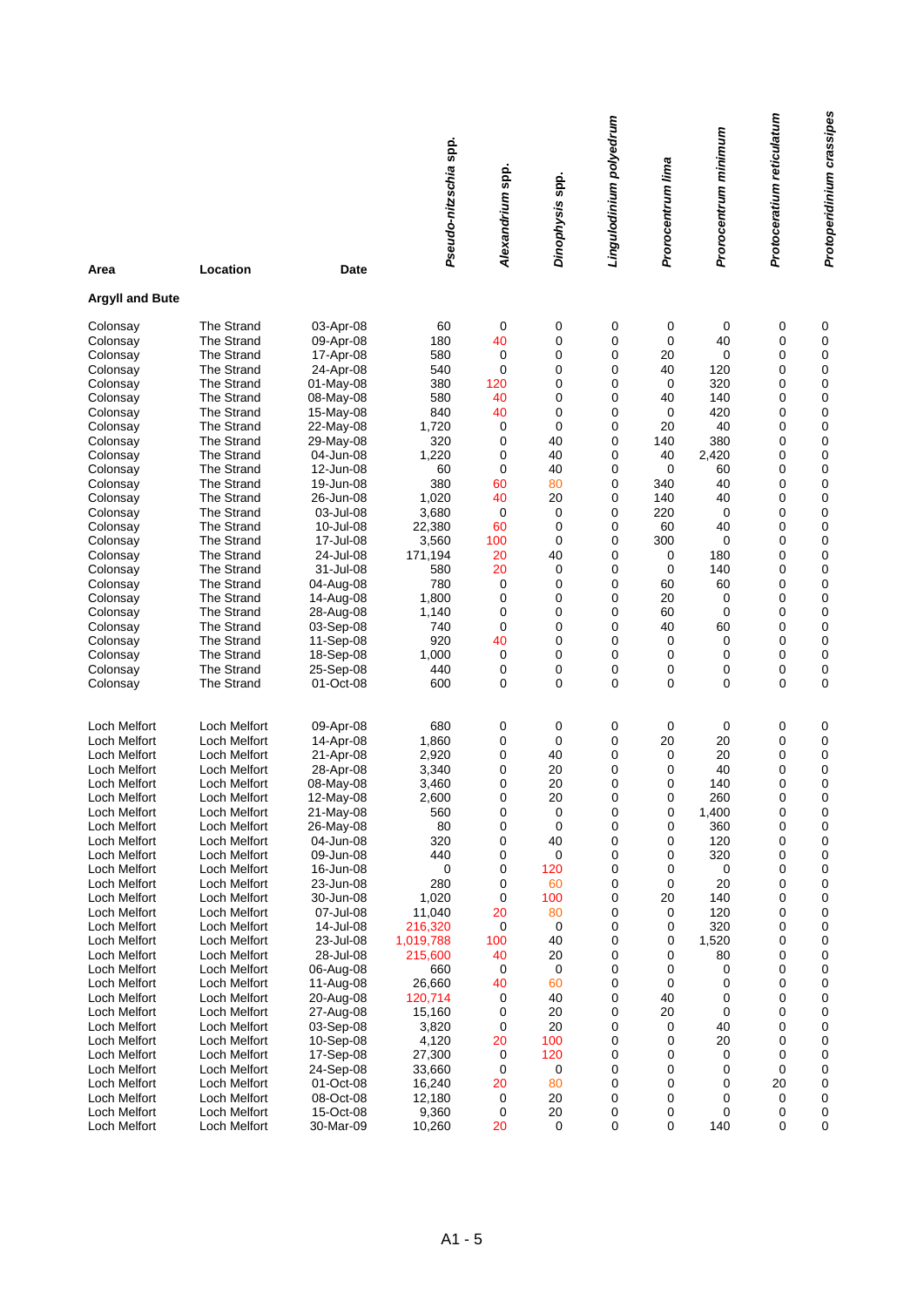|                              |                                |                        |                       |                  |                |                         |                   |                      |                           | Protoperidinium crassipes |
|------------------------------|--------------------------------|------------------------|-----------------------|------------------|----------------|-------------------------|-------------------|----------------------|---------------------------|---------------------------|
|                              |                                |                        | Pseudo-nitzschia spp. |                  |                | Lingulodinium polyedrum |                   | Prorocentrum minimum | Protoceratium reticulatum |                           |
|                              |                                |                        |                       | Alexandrium spp. |                |                         | Prorocentrum lima |                      |                           |                           |
|                              |                                |                        |                       |                  | Dinophysis spp |                         |                   |                      |                           |                           |
|                              |                                |                        |                       |                  |                |                         |                   |                      |                           |                           |
|                              |                                |                        |                       |                  |                |                         |                   |                      |                           |                           |
|                              |                                |                        |                       |                  |                |                         |                   |                      |                           |                           |
| Area                         | Location                       | <b>Date</b>            |                       |                  |                |                         |                   |                      |                           |                           |
| <b>Argyll and Bute</b>       |                                |                        |                       |                  |                |                         |                   |                      |                           |                           |
| Isle of Mull                 | Loch Scridain                  | 01-Apr-08              | 0                     | 20               | 0              | 0                       | 0                 | 40                   | 0                         | 0                         |
| Isle of Mull                 | Loch Scridain                  | 08-Apr-08              | 20                    | $\mathbf 0$      | 40             | 0                       | 0                 | $\mathbf 0$          | 0                         | 0                         |
| Isle of Mull                 | Loch Scridain                  | 15-Apr-08              | 3,500                 | 60               | 0              | 0                       | 0                 | 20                   | 20                        | 0                         |
| Isle of Mull                 | Loch Scridain                  | 22-Apr-08              | 8,400                 | 0                | 0              | 0                       | 0                 | 60                   | 0                         | 0                         |
| Isle of Mull                 | Loch Scridain                  | 29-Apr-08              | 2,900                 | 0                | 0              | 0                       | 0                 | 480                  | 0                         | 0                         |
| Isle of Mull                 | Loch Scridain                  | 06-May-08              | 1,360                 | 0                | 20             | 0                       | 0                 | 1,820                | 0                         | 0                         |
| Isle of Mull                 | Loch Scridain                  | 13-May-08              | 40                    | 0                | 0              | 0                       | 0                 | 460                  | 0<br>0                    | 0                         |
| Isle of Mull<br>Isle of Mull | Loch Scridain<br>Loch Scridain | 20-May-08<br>27-May-08 | 140<br>60             | 0<br>0           | 0<br>0         | 0<br>0                  | 0<br>0            | 2,760<br>1,000       | 0                         | 0<br>0                    |
| Isle of Mull                 | Loch Scridain                  | 03-Jun-08              | 220                   | $\mathbf 0$      | 20             | 0                       | 0                 | 60                   | 0                         | 0                         |
| Isle of Mull                 | Loch Scridain                  | 10-Jun-08              | 160                   | $\mathbf 0$      | $\mathbf 0$    | 0                       | 0                 | $\mathbf 0$          | 0                         | 0                         |
| Isle of Mull                 | Loch Scridain                  | 17-Jun-08              | 1,920                 | $\mathbf 0$      | $\mathbf 0$    | 0                       | 20                | 60                   | 0                         | 0                         |
| Isle of Mull                 | Loch Scridain                  | 24-Jun-08              | 960                   | 80               | 120            | 0                       | 0                 | $\mathbf 0$          | 0                         | 0                         |
| Isle of Mull                 | Loch Scridain                  | 01-Jul-08              | 60                    | 0                | 20             | 0                       | 80                | 40                   | 0                         | 0                         |
| Isle of Mull                 | Loch Scridain                  | 08-Jul-08              | 8,680                 | 20               | 0              | 0                       | 0                 | 160                  | 0                         | 0                         |
| Isle of Mull                 | Loch Scridain                  | 15-Jul-08              | 60,220                | $\mathbf 0$      | 20             | 0                       | 20                | 300                  | $\Omega$                  | 0                         |
| Isle of Mull                 | Loch Scridain                  | 22-Jul-08              | 1,068,080             | 40               | 160            | 0                       | 0                 | 180                  | 0                         | 0                         |
| Isle of Mull                 | Loch Scridain                  | 29-Jul-08              | 78,660                | 0                | 120            | 0                       | 0                 | 100                  | 0                         | 0                         |
| Isle of Mull                 | Loch Scridain                  | 05-Aug-08              | 1,180                 | 0                | 20             | 0                       | 0                 | 20                   | 0                         | 0                         |
| Isle of Mull                 | Loch Scridain                  | 12-Aug-08              | 6,320                 | 0                | 20             | 0                       | 20                | 80                   | 0                         | 0                         |
| Isle of Mull                 | Loch Scridain                  | 19-Aug-08              | 3,340                 | 0                | 0              | 0                       | 0                 | $\mathbf 0$          | 0                         | 0                         |
| Isle of Mull                 | Loch Scridain                  | 26-Aug-08              | 12,140                | 0                | 0              | 0                       | 0                 | $\mathbf 0$          | 0                         | 0                         |
| Isle of Mull                 | Loch Scridain                  | 02-Sep-08              | 17,720                | 0                | 0              | 0                       | 0                 | $\mathbf 0$          | 0                         | 0                         |
| Isle of Mull                 | Loch Scridain                  | 09-Sep-08              | 9,240                 | $\mathbf 0$      | 0              | 0                       | 0                 | 20                   | 0                         | 0                         |
| Isle of Mull                 | Loch Scridain                  | 16-Sep-08              | 98,080                | $\mathbf 0$      | 0              | 0                       | 0                 | $\mathbf 0$          | $\mathbf 0$               | $\mathbf 0$               |
| Isle of Mull                 | Loch Scridain                  | 23-Sep-08              | 5,360                 | 0                | 0              | 0                       | 0                 | 40                   | 0                         | 0                         |
| Isle of Mull                 | Loch Scridain                  | 30-Sep-08              | 16,140                | $\mathbf 0$      | 0              | 0                       | 0                 | $\mathbf 0$          | 0                         | 0                         |
| Isle of Mull                 | Loch Scridain                  | 07-Oct-08              | 8,340                 | $\mathbf 0$      | 0              | 0                       | 0                 | 0                    | 0                         | 0                         |
| Isle of Mull                 | Loch Scridain                  | 28-Oct-08              | 580                   | $\mathbf 0$      | 0<br>0         | 0<br>0                  | 0<br>0            | 0<br>0               | 0<br>$\Omega$             | $\mathbf 0$<br>0          |
| Isle of Mull                 | Loch Scridain                  | 18-Nov-08              | 220                   | 0<br>$\mathbf 0$ | 0              |                         |                   |                      |                           |                           |
| Isle of Mull<br>Isle of Mull | Loch Scridain<br>Loch Scridain | 09-Dec-08<br>13-Jan-09 | 0<br>100              | $\mathbf 0$      | 0              | 0<br>0                  | 0<br>0            | 0<br>0               | 0<br>0                    | 0<br>0                    |
| Isle of Mull                 | Loch Scridain                  | 10-Feb-09              | 300                   | $\mathbf 0$      | 0              | 0                       | 0                 | 0                    | 0                         | 0                         |
| Isle of Mull                 | Loch Scridain                  | 03-Mar-09              | 540                   | 60               | 0              | 0                       | 0                 | 80                   | 0                         | 0                         |
| Isle of Mull                 | Loch Scridain                  | 17-Mar-09              | 900                   | 0                | 40             | 0                       | 0                 | 120                  | 0                         | 0                         |
| Isle of Mull                 | Loch Scridain                  | 31-Mar-09              | 0                     | $\mathbf 0$      | $\mathbf 0$    | 0                       | 0                 | 0                    | $\mathbf{0}$              | 0                         |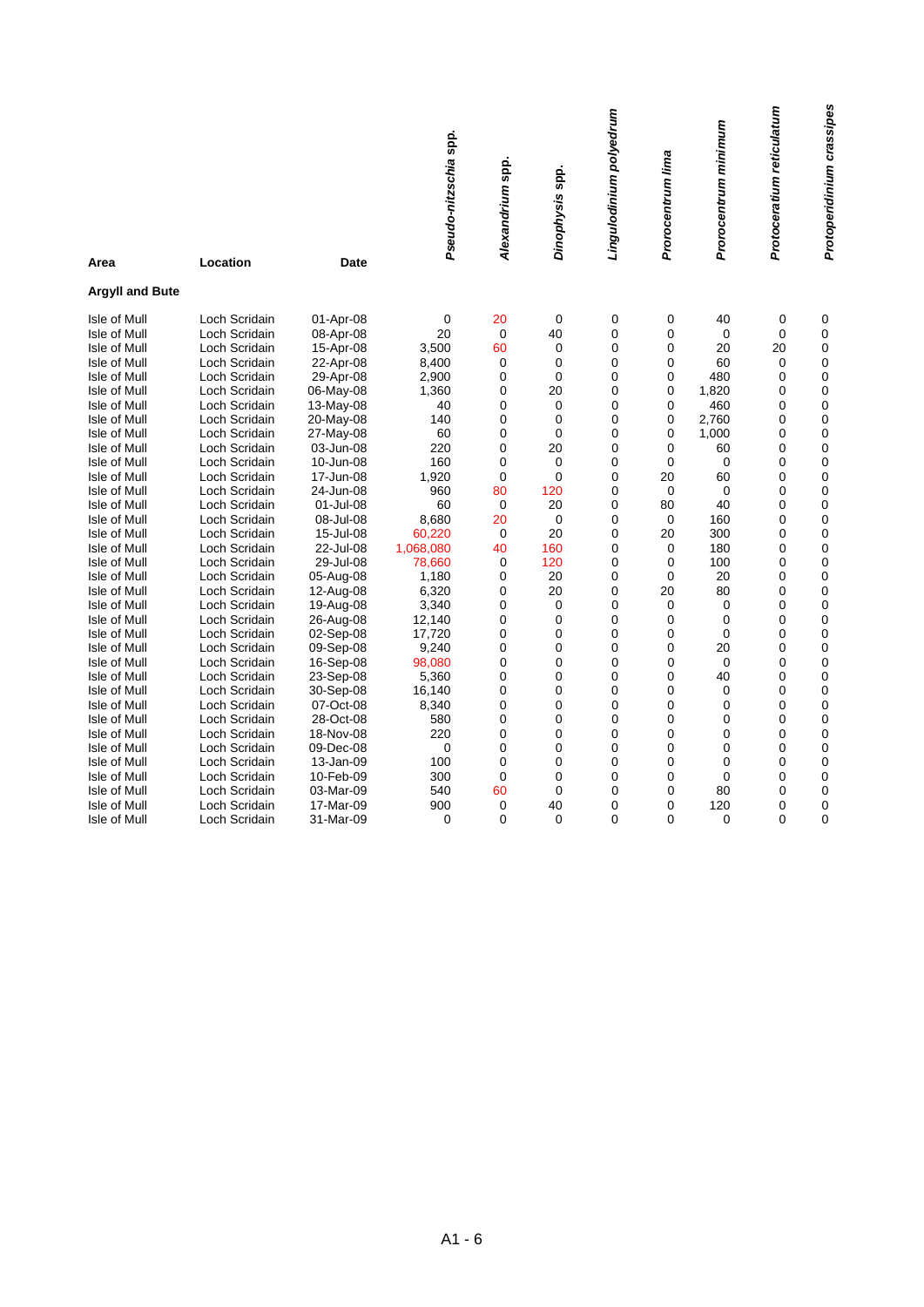|                              |                            |                        |                       |                  |                | Lingulodinium polyedrum    |                   | Prorocentrum minimum | Protoceratium reticulatum | Protoperidinium crassipes |
|------------------------------|----------------------------|------------------------|-----------------------|------------------|----------------|----------------------------|-------------------|----------------------|---------------------------|---------------------------|
|                              |                            |                        | Pseudo-nitzschia spp. |                  |                |                            |                   |                      |                           |                           |
|                              |                            |                        |                       | Alexandrium spp. |                |                            | Prorocentrum lima |                      |                           |                           |
|                              |                            |                        |                       |                  |                |                            |                   |                      |                           |                           |
|                              |                            |                        |                       |                  |                |                            |                   |                      |                           |                           |
|                              |                            |                        |                       |                  |                |                            |                   |                      |                           |                           |
|                              |                            |                        |                       |                  |                |                            |                   |                      |                           |                           |
|                              |                            |                        |                       |                  | Dinophysis spp |                            |                   |                      |                           |                           |
| Area                         | Location                   | <b>Date</b>            |                       |                  |                |                            |                   |                      |                           |                           |
| <b>Argyll and Bute</b>       |                            |                        |                       |                  |                |                            |                   |                      |                           |                           |
| Isle of Mull                 | Loch Spelve                | 01-Apr-08              | 0                     | 0                | 0              | 0                          | 0                 | 0                    | 0                         | 0                         |
| Isle of Mull                 | Loch Spelve                | 08-Apr-08              | 10,520                | 0                | 0              | 0                          | 0                 | 0                    | 0                         | $\mathbf 0$               |
| Isle of Mull                 | Loch Spelve                | 15-Apr-08              | 66,700                | $\mathbf 0$      | 0              | $\mathbf 0$                | $\mathbf 0$       | 0                    | 0                         | 0                         |
| Isle of Mull                 | Loch Spelve                | 22-Apr-08              | 31,760                | 20               | 0              | $\mathbf 0$                | 0                 | $\mathbf 0$          | 0                         | 0                         |
| Isle of Mull                 | Loch Spelve                | 29-Apr-08              | 5,180                 | 0                | 0              | $\mathbf 0$                | 0                 | 160                  | 0                         | 0                         |
| Isle of Mull                 | Loch Spelve                | 06-May-08              | 2,240                 | $\mathbf 0$      | 20             | $\mathbf 0$                | $\mathbf 0$       | 20                   | 0                         | 0                         |
| Isle of Mull                 | Loch Spelve                | 13-May-08              | 1,600                 | 0                | $\mathbf 0$    | $\mathbf 0$                | 0                 | 200                  | 0                         | 0                         |
| Isle of Mull                 | Loch Spelve                | 20-May-08              | 180                   | $\mathbf 0$      | 20             | 0                          | 0                 | 180                  | 0                         | 0                         |
| Isle of Mull                 | Loch Spelve                | 27-May-08              | 280                   | $\mathbf 0$      | 20             | $\mathbf 0$                | 0                 | 40                   | 0                         | 0                         |
| Isle of Mull                 | Loch Spelve                | 03-Jun-08              | 0                     | 20               | $\mathbf 0$    | $\mathbf 0$                | 0                 | 240                  | 0                         | 0                         |
| Isle of Mull                 | Loch Spelve                | 10-Jun-08              | 80                    | 0                | 20             | $\mathbf 0$                | 0                 | 160                  | $\mathbf 0$               | 0                         |
| Isle of Mull                 | Loch Spelve                | 17-Jun-08              | 0                     | 0                | 0              | $\mathbf 0$                | 0                 | 780                  | 0                         | 0                         |
| Isle of Mull                 | Loch Spelve                | 24-Jun-08              | 80                    | 0                | 0              | $\mathbf 0$                | $\mathbf 0$       | 280                  | 0                         | 0                         |
| Isle of Mull                 | Loch Spelve                | 01-Jul-08              | 560                   | $\mathbf 0$      | 0              | 0                          | 0                 | 100                  | 0                         | 0                         |
| Isle of Mull                 | Loch Spelve                | 08-Jul-08              | 1,520                 | 0                | 0              | 0                          | 0                 | 400                  | 0                         | 0                         |
| Isle of Mull                 | Loch Spelve                | 15-Jul-08              | 194,688               | 0                | 0              | $\mathbf 0$                | 0                 | 280                  | 0                         | 0                         |
| Isle of Mull                 | Loch Spelve                | 22-Jul-08              | 484,022               | 0                | 0              | $\mathbf 0$                | 0                 | 280                  | 0                         | 0                         |
| Isle of Mull                 | Loch Spelve                | 29-Jul-08              | 195,118               | 0                | 40             | $\mathbf 0$                | 0                 | 20                   | 0<br>0                    | 0                         |
| Isle of Mull<br>Isle of Mull | Loch Spelve<br>Loch Spelve | 05-Aug-08<br>12-Aug-08 | 16,240<br>38,580      | 0<br>0           | 0<br>0         | $\mathbf 0$<br>$\mathbf 0$ | 0<br>0            | 0<br>0               | 0                         | 0<br>0                    |
| Isle of Mull                 | Loch Spelve                | 19-Aug-08              | 244,712               | 0                | 0              | $\mathbf 0$                | 0                 | 60                   | $\mathbf 0$               | 0                         |
| Isle of Mull                 | Loch Spelve                | 26-Aug-08              | 271,752               | 0                | 40             | $\mathbf 0$                | 0                 | 0                    | 0                         | 0                         |
| Isle of Mull                 | Loch Spelve                | 02-Sep-08              | 40,480                | 0                | $\mathbf 0$    | 0                          | $\mathbf 0$       | 0                    | 0                         | 0                         |
| Isle of Mull                 | Loch Spelve                | 09-Sep-08              | 236,600               | 0                | 0              | $\mathbf 0$                | 20                | 0                    | 0                         | 0                         |
| Isle of Mull                 | Loch Spelve                | 16-Sep-08              | 11,880                | 0                | 20             | 0                          | $\mathbf 0$       | 0                    | 0                         | 0                         |
| Isle of Mull                 | Loch Spelve                | 23-Sep-08              | 4,260                 | 0                | 0              | $\mathbf 0$                | 0                 | 0                    | 0                         | 0                         |
| Isle of Mull                 | Loch Spelve                | 30-Sep-08              | 5,120                 | 0                | 0              | $\mathbf 0$                | 0                 | 0                    | 0                         | 0                         |
| Isle of Mull                 | Loch Spelve                | 03-Mar-09              | 20                    | 0                | 0              | 0                          | 0                 | 0                    | 0                         | 0                         |
| Isle of Mull                 | Loch Spelve                | 17-Mar-09              | 1,560                 | 0                | 0              | 0                          | 0                 | 0                    | 0                         | 0                         |
| Isle of Mull                 | Loch Spelve                | 31-Mar-09              | 140                   | 0                | 0              | 0                          | $\Omega$          | 0                    | $\Omega$                  | 0                         |
|                              |                            |                        |                       |                  |                |                            |                   |                      |                           |                           |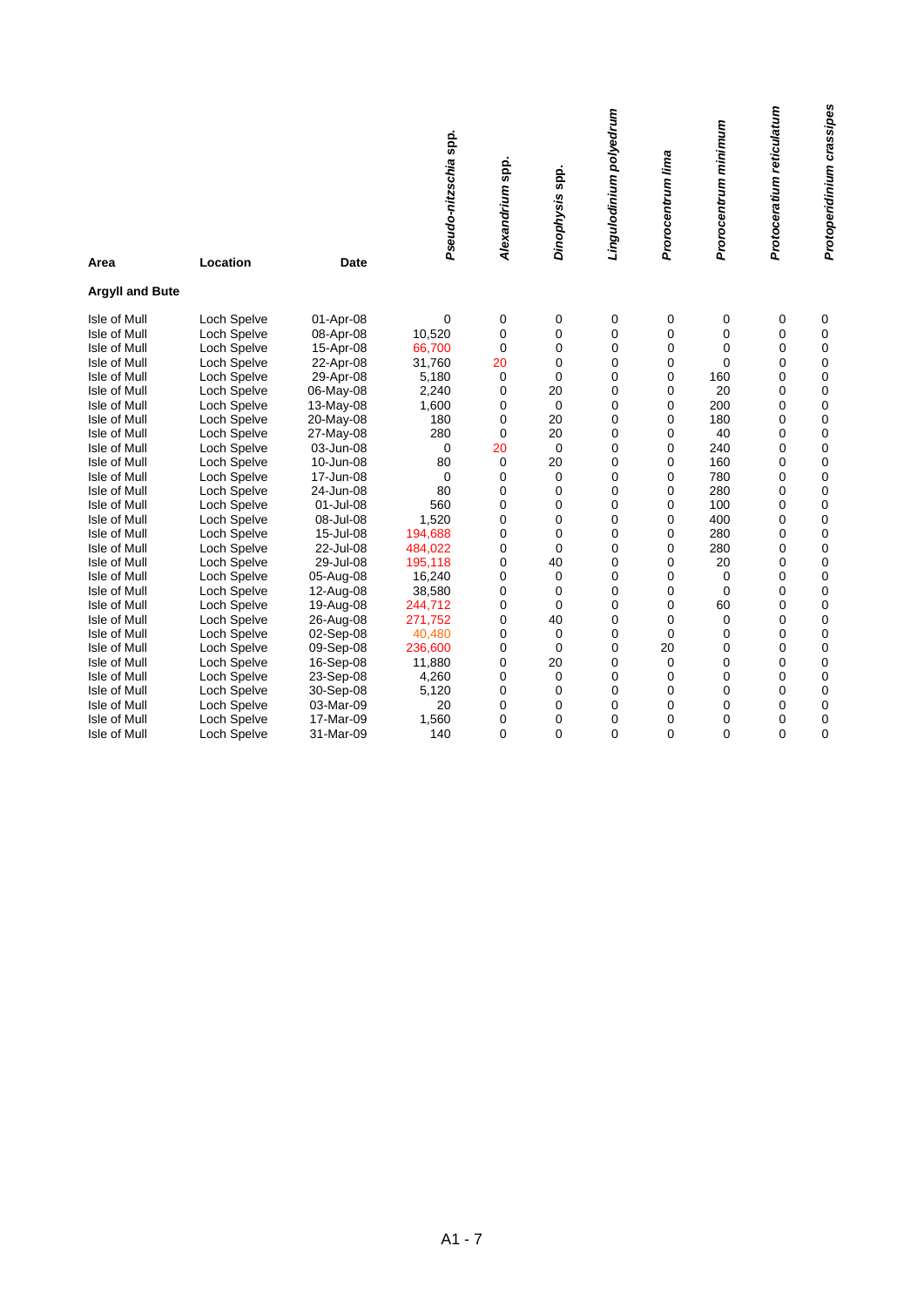| Protoperidinium crassipes | 0<br>0<br>0<br>0<br>0<br>0<br>0<br>0<br>0<br>0<br>0<br>0<br>0<br>0<br>0<br>0<br>0<br>0<br>0<br>0<br>0<br>0<br>0<br>0<br>0<br>0<br>0                                                                                                                                                                                                                                                                                                                                                                                                                                                 | 0<br>0<br>$\mathbf 0$                                 | 0<br>0<br>0<br>$\pmb{0}$<br>0<br>0                                                                             |          |
|---------------------------|-------------------------------------------------------------------------------------------------------------------------------------------------------------------------------------------------------------------------------------------------------------------------------------------------------------------------------------------------------------------------------------------------------------------------------------------------------------------------------------------------------------------------------------------------------------------------------------|-------------------------------------------------------|----------------------------------------------------------------------------------------------------------------|----------|
| Protoceratium reticulatum | 0<br>0<br>0<br>0<br>0<br>0<br>$\mathbf 0$<br>$\mathbf 0$<br>$\mathbf 0$<br>$\mathbf 0$<br>$\mathbf 0$<br>0<br>0<br>0<br>0<br>$\mathbf 0$<br>0<br>$\mathbf 0$<br>0<br>0<br>0<br>$\mathbf 0$<br>$\mathbf 0$<br>$\mathbf 0$<br>$\mathbf 0$<br>0<br>$\Omega$                                                                                                                                                                                                                                                                                                                            | 0<br>$\mathbf 0$<br>$\mathbf 0$                       | 0<br>0<br>0<br>0<br>0<br>$\mathbf 0$                                                                           |          |
| Prorocentrum minimum      | 0<br>$\mathbf 0$<br>20<br>0<br>0<br>$\mathbf 0$<br>40<br>$\mathbf 0$<br>80<br>20<br>260<br>180<br>20<br>320<br>60<br>0<br>$\mathbf 0$<br>60<br>40<br>$\mathbf 0$<br>40<br>0<br>$\mathbf 0$<br>0<br>0<br>0<br>0                                                                                                                                                                                                                                                                                                                                                                      | $\mathbf 0$<br>0<br>0                                 | 0<br>0<br>80<br>120<br>0<br>0                                                                                  |          |
| Prorocentrum lima         | 0<br>0<br>0<br>0<br>0<br>0<br>0<br>0<br>0<br>20<br>0<br>0<br>0<br>0<br>0<br>0<br>0<br>0<br>0<br>0<br>20<br>0<br>0<br>0<br>0<br>0<br>0                                                                                                                                                                                                                                                                                                                                                                                                                                               | 0<br>0<br>0                                           | 0<br>0<br>0<br>0<br>0<br>0                                                                                     |          |
| Lingulodinium polyedrum   | 0<br>0<br>0<br>0<br>0<br>0<br>0<br>0<br>0<br>0<br>0<br>0<br>0<br>0<br>0<br>0<br>0<br>0<br>0<br>0<br>0<br>0<br>0<br>0<br>0<br>0<br>0                                                                                                                                                                                                                                                                                                                                                                                                                                                 | 0<br>0<br>0                                           | 0<br>0<br>0<br>0<br>0<br>0                                                                                     |          |
| Dinophysis spp.           | 0<br>0<br>0<br>$\mathbf 0$<br>20<br>0<br>0<br>20<br>0<br>20<br>60<br>0<br>0<br>40<br>$\mathbf 0$<br>0<br>20<br>0<br>80<br>20<br>20<br>60<br>20<br>80<br>20<br>0<br>0                                                                                                                                                                                                                                                                                                                                                                                                                | 0<br>0<br>20                                          | 0<br>0<br>0<br>0<br>20<br>20                                                                                   |          |
| Alexandrium spp.          | $\pmb{0}$<br>$\pmb{0}$<br>0<br>0<br>0<br>0<br>0<br>$\mathbf 0$<br>$\mathbf 0$<br>$\mathbf 0$<br>0<br>0<br>0<br>0<br>$\mathbf 0$<br>$\mathbf 0$<br>0<br>0<br>0<br>0<br>0<br>0<br>$\mathbf 0$<br>0<br>$\mathbf 0$<br>0<br>$\mathbf 0$                                                                                                                                                                                                                                                                                                                                                 | 0<br>0<br>$\mathbf 0$                                 | 0<br>0<br>0<br>0<br>0<br>0                                                                                     |          |
| Pseudo-nitzschia spp.     | 0<br>320<br>1,520<br>180<br>560<br>0<br>0<br>40<br>200<br>240<br>160<br>0<br>0<br>0<br>220<br>5,000<br>2.540<br>5,260<br>1,960<br>980<br>400<br>340<br>60<br>80<br>0<br>620<br>640                                                                                                                                                                                                                                                                                                                                                                                                  | 0<br>0<br>80                                          | 100<br>$\mathbf 0$<br>0<br>400<br>640<br>0                                                                     | $A1 - 8$ |
|                           | 07-Apr-08<br>14-Apr-08<br>21-Apr-08<br>28-Apr-08<br>07-May-08<br>12-May-08<br>19-May-08<br>26-May-08<br>02-Jun-08<br>09-Jun-08<br>16-Jun-08<br>23-Jun-08<br>30-Jun-08<br>07-Jul-08<br>14-Jul-08<br>21-Jul-08<br>28-Jul-08<br>04-Aug-08<br>11-Aug-08<br>18-Aug-08<br>25-Aug-08<br>01-Sep-08<br>08-Sep-08<br>15-Sep-08<br>22-Sep-08<br>01-Oct-08<br>30-Mar-09                                                                                                                                                                                                                         | 09-Apr-08<br>14-Apr-08<br>24-Apr-08                   | 28-Apr-08<br>21-May-08<br>25-Jun-08<br>24-Jul-08<br>20-Aug-08<br>17-Sep-08                                     |          |
|                           | Muckairn<br>Muckairn<br>Muckairn<br>Muckairn<br>Muckairn<br>Muckairn<br>Muckairn<br>Muckairn<br>Muckairn<br>Muckairn<br>Muckairn<br>Muckairn<br>Muckairn<br>Muckairn<br>Muckairn<br>Muckairn<br>Muckairn<br>Muckairn<br>Muckairn<br>Muckairn<br>Muckairn<br>Muckairn<br>Muckairn<br>Muckairn<br>Muckairn<br>Muckairn<br>Muckairn                                                                                                                                                                                                                                                    | Cadderlie<br>Cadderlie<br>Cadderlie                   | Craig Point<br>Craig Point<br>Craig Point<br>Craig Point<br>Craig Point<br>Craig Point                         |          |
|                           | <b>Argyll and Bute</b><br>Loch Etive West<br>Loch Etive West<br>Loch Etive West<br>Loch Etive West<br>Loch Etive West<br>Loch Etive West<br>Loch Etive West<br><b>Loch Etive West</b><br>Loch Etive West<br>Loch Etive West<br>Loch Etive West<br><b>Loch Etive West</b><br>Loch Etive West<br>Loch Etive West<br>Loch Etive West<br><b>Loch Etive West</b><br>Loch Etive West<br>Loch Etive West<br>Loch Etive West<br>Loch Etive West<br>Loch Etive West<br><b>Loch Etive West</b><br>Loch Etive West<br>Loch Etive West<br>Loch Etive West<br>Loch Etive West<br>Loch Etive West | Loch Etive East<br>Loch Etive East<br>Loch Etive East | Loch Etive East<br>Loch Etive East<br>Loch Etive East<br>Loch Etive East<br>Loch Etive East<br>Loch Etive East |          |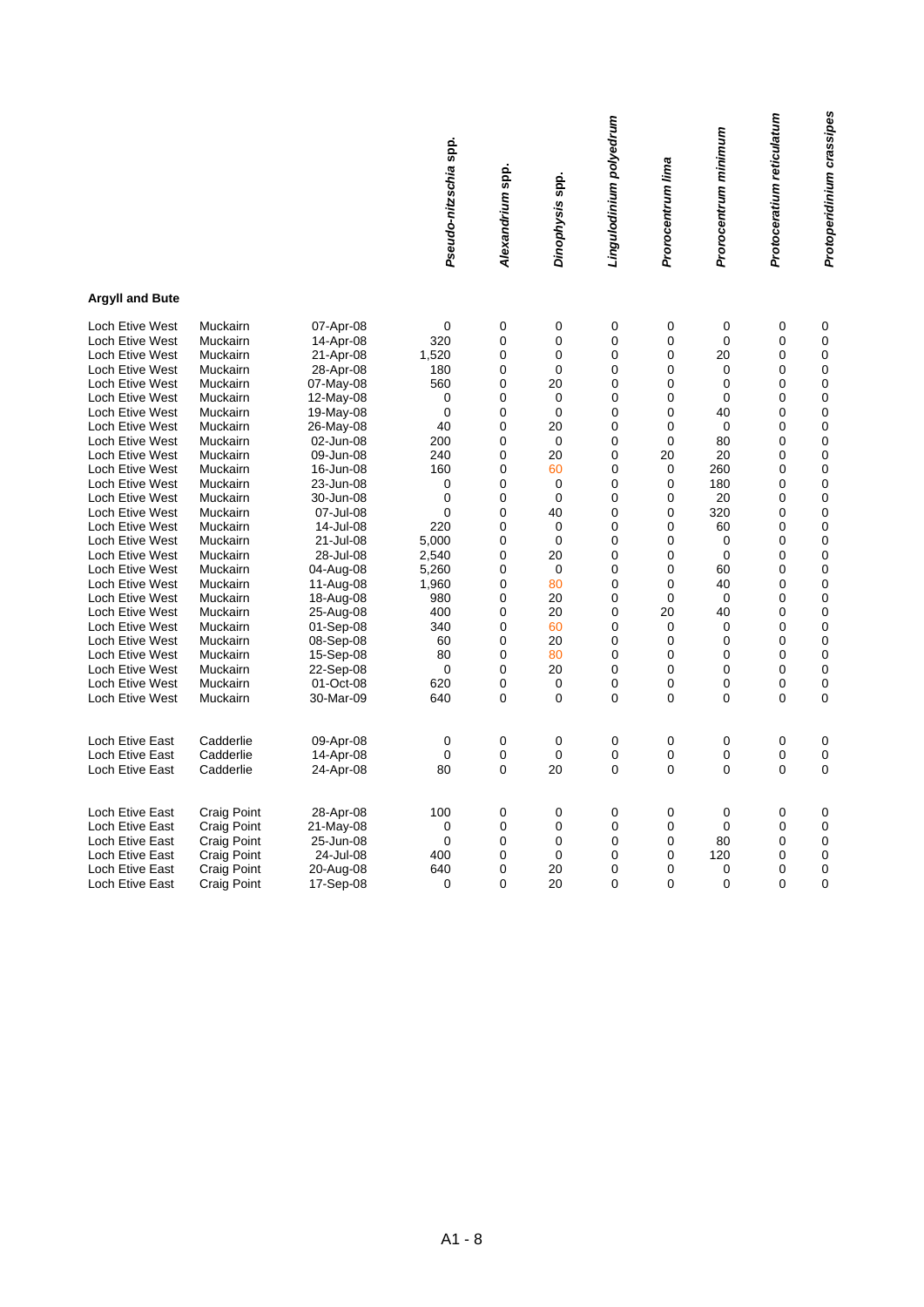|                                                                                                                                                                                                                                                                                                                                                                                                              |                                                                                                                                                                                                                              |                                                                                                                                                                                                                           | Pseudo-nitzschia spp.                                                                                                                                    | Alexandrium spp.                                                                                         | Dinophysis spp.                                                                       | Lingulodinium polyedrum                                                                     | Prorocentrum lima                                                                 | Prorocentrum minimum                                                                                                                      | Protoceratium reticulatum                                                         | Protoperidinium crassipes                                                                                                           |
|--------------------------------------------------------------------------------------------------------------------------------------------------------------------------------------------------------------------------------------------------------------------------------------------------------------------------------------------------------------------------------------------------------------|------------------------------------------------------------------------------------------------------------------------------------------------------------------------------------------------------------------------------|---------------------------------------------------------------------------------------------------------------------------------------------------------------------------------------------------------------------------|----------------------------------------------------------------------------------------------------------------------------------------------------------|----------------------------------------------------------------------------------------------------------|---------------------------------------------------------------------------------------|---------------------------------------------------------------------------------------------|-----------------------------------------------------------------------------------|-------------------------------------------------------------------------------------------------------------------------------------------|-----------------------------------------------------------------------------------|-------------------------------------------------------------------------------------------------------------------------------------|
| Area                                                                                                                                                                                                                                                                                                                                                                                                         | Location                                                                                                                                                                                                                     | <b>Date</b>                                                                                                                                                                                                               |                                                                                                                                                          |                                                                                                          |                                                                                       |                                                                                             |                                                                                   |                                                                                                                                           |                                                                                   |                                                                                                                                     |
| <b>Argyll and Bute</b>                                                                                                                                                                                                                                                                                                                                                                                       |                                                                                                                                                                                                                              |                                                                                                                                                                                                                           |                                                                                                                                                          |                                                                                                          |                                                                                       |                                                                                             |                                                                                   |                                                                                                                                           |                                                                                   |                                                                                                                                     |
| Loch Creran West<br>Loch Creran West<br>Loch Creran West<br>Loch Creran West<br>Loch Creran West<br>Loch Creran West Loch Creran<br>Loch Creran West<br>Loch Creran West<br>Loch Creran West<br>Loch Creran West Loch Creran<br>Loch Creran West Loch Creran<br>Loch Creran West Loch Creran<br>Loch Creran West<br>Loch Creran West<br>Loch Creran West<br>Loch Creran West<br>Loch Creran West Loch Creran | Loch Creran<br>Loch Creran<br>Loch Creran<br>Loch Creran<br>Loch Creran<br>Loch Creran<br>Loch Creran<br>Loch Creran<br>Loch Creran<br>Loch Creran<br>Loch Creran<br>Loch Creran                                             | 02-Apr-08<br>09-Apr-08<br>16-Apr-08<br>23-Apr-08<br>30-Apr-08<br>07-May-08<br>14-May-08<br>21-May-08<br>28-May-08<br>05-Jun-08<br>11-Jun-08<br>18-Jun-08<br>25-Jun-08<br>02-Jul-08<br>09-Jul-08<br>16-Jul-08<br>23-Jul-08 | 1,180<br>2,900<br>18,680<br>29,640<br>43,280<br>3,140<br>3,300<br>2,460<br>3,940<br>1,860<br>2,140<br>2,900<br>280<br>760<br>10,820<br>61,540<br>598,936 | 0<br>0<br>0<br>0<br>20<br>$\mathbf 0$<br>0<br>0<br>0<br>0<br>20<br>$\mathbf 0$<br>20<br>0<br>0<br>0<br>0 | 0<br>0<br>0<br>20<br>0<br>0<br>0<br>0<br>0<br>0<br>20<br>80<br>60<br>0<br>0<br>0<br>0 | $\mathbf 0$<br>0<br>0<br>0<br>0<br>0<br>0<br>0<br>0<br>0<br>0<br>0<br>0<br>0<br>0<br>0<br>0 | 0<br>0<br>0<br>0<br>0<br>0<br>0<br>0<br>0<br>0<br>0<br>0<br>0<br>0<br>0<br>0<br>0 | $\mathbf 0$<br>$\mathbf 0$<br>$\mathbf 0$<br>40<br>20<br>60<br>60<br>80<br>20<br>120<br>40<br>620<br>140<br>200<br>20<br>40<br>120        | 0<br>0<br>0<br>0<br>0<br>0<br>0<br>0<br>0<br>0<br>0<br>0<br>0<br>0<br>0<br>0<br>0 | 0<br>$\mathbf 0$<br>0<br>0<br>0<br>$\mathbf 0$<br>0<br>0<br>0<br>$\mathbf 0$<br>$\mathbf 0$<br>0<br>0<br>0<br>0<br>$\mathbf 0$<br>0 |
| Loch Creran West<br>Loch Creran West<br>Loch Creran West                                                                                                                                                                                                                                                                                                                                                     | Rubha Mor<br>Rubha Mor<br>Rubha Mor                                                                                                                                                                                          | 11-Feb-09<br>02-Mar-09<br>16-Mar-09                                                                                                                                                                                       | 40<br>1,640<br>740                                                                                                                                       | 0<br>0<br>0                                                                                              | 0<br>0<br>0                                                                           | $\pmb{0}$<br>0<br>0                                                                         | 0<br>0<br>0                                                                       | 0<br>$\mathbf 0$<br>40                                                                                                                    | 0<br>0<br>0                                                                       | 0<br>0<br>0                                                                                                                         |
| Inner Loch Creran<br>Inner Loch Creran<br>Inner Loch Creran<br>Inner Loch Creran<br>Inner Loch Creran<br>Inner Loch Creran<br>Inner Loch Creran<br>Inner Loch Creran<br>Inner Loch Creran<br>Inner Loch Creran<br>Inner Loch Creran<br>Inner Loch Creran<br>Inner Loch Creran<br>Inner Loch Creran                                                                                                           | Inner Creran<br>Inner Creran<br>Inner Creran<br>Inner Creran<br>Inner Creran<br>Inner Creran<br>Inner Creran<br>Inner Creran<br>Inner Creran<br>Inner Creran<br>Inner Creran<br>Inner Creran<br>Inner Creran<br>Inner Creran | 30-Jul-08<br>06-Aug-08<br>13-Aug-08<br>20-Aug-08<br>27-Aug-08<br>03-Sep-08<br>10-Sep-08<br>17-Sep-08<br>24-Sep-08<br>01-Oct-08<br>08-Oct-08<br>29-Oct-08<br>19-Nov-08<br>10-Dec-08                                        | 670,511<br>12,240<br>151,080<br>238,238<br>38,180<br>1,260<br>10,380<br>31,160<br>60,360<br>4,720<br>11,440<br>260<br>0<br>420                           | 0<br>0<br>0<br>20<br>0<br>0<br>0<br>0<br>0<br>0<br>0<br>0<br>0<br>0                                      | 80<br>80<br>40<br>60<br>200<br>60<br>0<br>100<br>0<br>0<br>0<br>0<br>0<br>0           | 0<br>0<br>0<br>0<br>0<br>0<br>0<br>0<br>0<br>0<br>0<br>0<br>0<br>0                          | 0<br>0<br>0<br>20<br>0<br>20<br>0<br>0<br>0<br>0<br>0<br>0<br>0<br>0              | 40<br>$\mathbf 0$<br>0<br>$\mathbf 0$<br>0<br>0<br>0<br>$\mathbf 0$<br>$\mathbf 0$<br>$\mathbf 0$<br>0<br>$\mathbf 0$<br>0<br>$\mathbf 0$ | 0<br>0<br>0<br>0<br>0<br>0<br>0<br>0<br>0<br>0<br>0<br>0<br>0<br>0                | 0<br>0<br>0<br>0<br>$\mathbf 0$<br>$\mathbf 0$<br>0<br>0<br>0<br>$\mathbf 0$<br>0<br>0<br>0<br>0                                    |
| Inner Loch Creran                                                                                                                                                                                                                                                                                                                                                                                            | <b>Inner Creran</b>                                                                                                                                                                                                          | 14-Jan-09                                                                                                                                                                                                                 | 400                                                                                                                                                      | 0                                                                                                        | 0                                                                                     | $\Omega$                                                                                    | $\Omega$                                                                          | $\Omega$                                                                                                                                  | $\Omega$                                                                          | $\Omega$                                                                                                                            |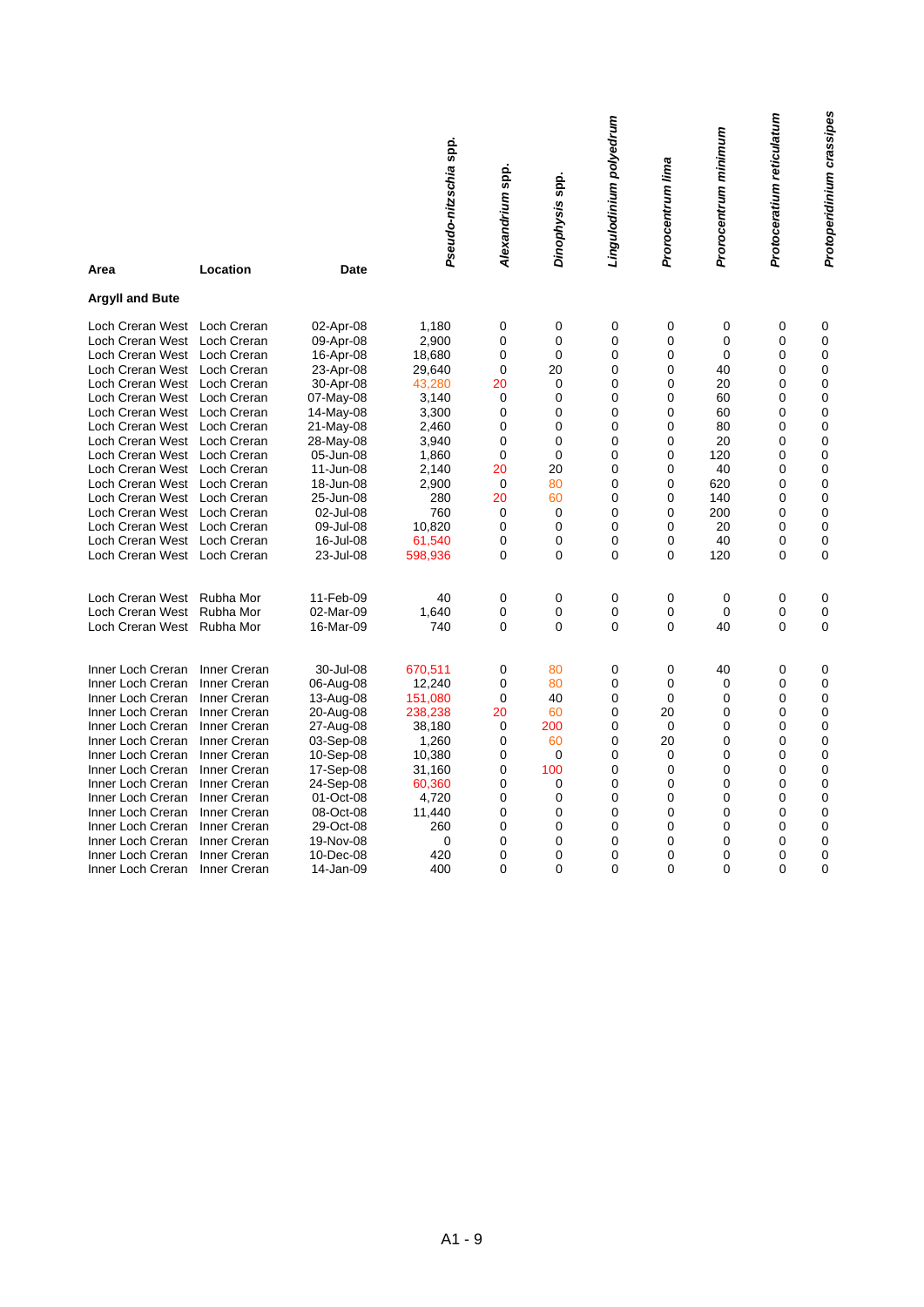|                 |                     |             | Pseudo-nitzschia spp. | Alexandrium spp. | Dinophysis spp. | Lingulodinium polyedrum | Prorocentrum lima | Prorocentrum minimum | Protoceratium reticulatum | Protoperidinium crassipes |
|-----------------|---------------------|-------------|-----------------------|------------------|-----------------|-------------------------|-------------------|----------------------|---------------------------|---------------------------|
| Area            | Location            | <b>Date</b> |                       |                  |                 |                         |                   |                      |                           |                           |
| Highland        |                     |             |                       |                  |                 |                         |                   |                      |                           |                           |
| Lochaber        | Glenuig Bay         | 14-Apr-08   | 1,320                 | 0                | 0               | 0                       | 0                 | 80                   | 0                         | 0                         |
| Lochaber        | Glenuig Bay         | 08-May-08   | 40                    | 0                | 0               | 0                       | 0                 | 4,520                | 0                         | $\pmb{0}$                 |
| Lochaber        | Glenuig Bay         | 20-May-08   | 0                     | 0                | 0               | 0                       | 0                 | 19,240               | 0                         | 0                         |
| Lochaber        | Glenuig Bay         | 27-May-08   | 40                    | 0                | 0               | 0                       | 0                 | 520                  | 0                         | 0                         |
| Lochaber        | Loch Beag           | 28-Jul-08   | 24,380                | 0                | 120             | 0                       | 0                 | 260                  | 0                         | 0                         |
| Lochaber        | Loch Beag           | 04-Aug-08   | 3,320                 | 0                | 120             | 0                       | 0                 | 0                    | 0                         | 0                         |
| Lochaber        | Loch Beag           | 10-Aug-08   | 2,280                 | 60               | 20              | 0                       | 0                 | 0                    | 0                         | 0                         |
| Lochaber        | Loch Beag           | 26-Aug-08   | 14,640                | 40               | 0               | 0                       | 0                 | 0                    | 0                         | 0                         |
| Lochaber        | Loch Beag           | 02-Sep-08   | 1,880                 | 0                | 0               | 0                       | 0                 | 0                    | 0                         | 0                         |
| Lochaber        | Loch Beag           | 08-Sep-08   | 3,580                 | 0                | 20              | 0                       | 0                 | 0                    | 0                         | 0                         |
| Lochaber        | Loch Beag           | 30-Sep-08   | 6,780                 | 0                | 0               | 0                       | 0                 | 0                    | 0                         | 0                         |
| Skye & Lochalsh | Loch Eishort        | 31-Mar-08   | 71,220                | 20               | 0               | 0                       | 0                 | 20                   | 0                         | 0                         |
| Skye & Lochalsh | Loch Eishort        | 07-Apr-08   | 43,220                | 40               | 20              | 0                       | 0                 | 20                   | 0                         | 0                         |
| Skye & Lochalsh | Loch Eishort        | 14-Apr-08   | 13,980                | 0                | 0               | 0                       | 0                 | 0                    | 0                         | 0                         |
| Skye & Lochalsh | Loch Eishort        | 21-Apr-08   | 8,220                 | 80               | 60              | 0                       | 0                 | 360                  | 0                         | 0                         |
| Skye & Lochalsh | Loch Eishort        | 28-Apr-08   | 380                   | 0                | 0               | 0                       | 0                 | 820                  | 0                         | 0                         |
| Skye & Lochalsh | Loch Eishort        | 06-May-08   | 420                   | 60               | 20              | 0                       | 0                 | 7,240                | 0                         | 0                         |
| Skye & Lochalsh | Loch Eishort        | 12-May-08   | 300                   | 0                | 180             | 0                       | 0                 | 5,800                | 0                         | 0                         |
| Skye & Lochalsh | Loch Eishort        | 19-May-08   | 40                    | 0                | 20              | 0                       | 0                 | 10,740               | 0                         | $\mathbf 0$               |
| Skye & Lochalsh | Loch Eishort        | 26-May-08   | 0                     | 0                | 0               | 0                       | 0                 | 5,960                | 0                         | 0                         |
| Skye & Lochalsh | Loch Eishort        | 09-Jun-08   | 40                    | 0                | 0               | 0                       | 0                 | 120                  | 0                         | 0                         |
| Skye & Lochalsh | Loch Eishort        | 16-Jun-08   | 0                     | 0                | 20              | 0                       | 0                 | 580                  | 0                         | 0                         |
| Skye & Lochalsh | Loch Eishort        | 24-Jun-08   | 120                   | 0                | 0               | 0                       | 0                 | 100                  | 0                         | 0                         |
| Skye & Lochalsh | <b>Loch Eishort</b> | 30-Jun-08   | 5,000                 | 20               | 0               | 0                       | 0                 | 20                   | 0                         | 0                         |
| Skye & Lochalsh | Loch Eishort        | 07-Jul-08   | 40,000                | 0                | 20              | 0                       | 0                 | 60                   | 0                         | 0                         |
| Skye & Lochalsh | Loch Eishort        | 15-Jul-08   | 2,020                 | 0                | 40              | 0                       | 0                 | 60                   | 0                         | 0                         |
| Skye & Lochalsh | Loch Eishort        | 22-Jul-08   | 55,740                | 0                | 100             | 0                       | 0                 | 260                  | 0                         | 0                         |
| Skye & Lochalsh | Loch Eishort        | 29-Jul-08   | 3,400                 | 0                | 20              | 0                       | 0                 | 80                   | 0                         | 0                         |
| Skye & Lochalsh | Loch Eishort        | 05-Aug-08   | 2,720                 | 0                | 20              | 0                       | 20                | 0                    | 0                         | 0                         |
| Skye & Lochalsh | Loch Eishort        | 11-Aug-08   | 1,120                 | 0                | 20              | 0                       | 0                 | 120                  | 0                         | 0                         |
| Skye & Lochalsh | Loch Eishort        | 18-Aug-08   | 5,840                 | 0                | 0               | 0                       | 0                 | 100                  | 0                         | 0                         |
| Skye & Lochalsh | Loch Eishort        | 26-Aug-08   | 100                   | 0                | 0               | 0                       | 0                 | 0                    | 0                         | 0                         |
| Skye & Lochalsh | Loch Eishort        | 01-Sep-08   | 1,720                 | 0                | 0               | 0                       | 0                 | 0                    | 0                         | 0                         |
| Skye & Lochalsh | Loch Eishort        | 08-Sep-08   | 6,060                 | 0                | 0               | 0                       | 0                 | 0                    | 0                         | 0                         |
| Skye & Lochalsh | Loch Eishort        | 16-Sep-08   | 20,200                | 0                | 0               | 0                       | 20                | 0                    | 0                         | 0                         |
| Skye & Lochalsh | Loch Eishort        | 24-Sep-08   | 14,840                | 0                | 0               | 0                       | 0                 | 0                    | 0                         | 0                         |
| Skye & Lochalsh | Loch Eishort        | 06-Oct-08   | 4,380                 | 0                | 0               | 0                       | 0                 | 0                    | 0                         | 0                         |
| Skye & Lochalsh | Loch Eishort        | 17-Nov-08   | 80                    | 0                | 0               | 0                       | 0                 | 0                    | 0                         | 0                         |
| Skye & Lochalsh | Loch Eishort        | 12-Jan-09   | 20                    | 0                | 0               | 0                       | 0                 | 0                    | 0                         | 0                         |
| Skye & Lochalsh | Loch Eishort        | 02-Mar-09   | 160                   | 40               | 0               | 0                       | 0                 | 240                  | 0                         | 0                         |
| Skye & Lochalsh | Loch Eishort        | 16-Mar-09   | 240                   | 100              | 20              | 0                       | 0                 | 1,380                | 0                         | 0                         |
| Skye & Lochalsh | Loch Eishort        | 30-Mar-09   | 1,460                 | 0                | 0               | 0                       | 0                 | 320                  | 0                         | 0                         |
| Skye & Lochalsh | Loch Slapin         | 08-Apr-08   | 17,580                | 40               | 0               | 0                       | 0                 | 20                   | 0                         | 0                         |
| Skye & Lochalsh | Loch Slapin         | 15-Apr-08   | 5,160                 | 0                | 0               | 0                       | 0                 | 0                    | 0                         | 0                         |
| Skye & Lochalsh | Loch Slapin         | 21-Apr-08   | 13,020                | 0                | 0               | 0                       | 0                 | 5,060                | 0                         | 0                         |
| Skye & Lochalsh | Loch Slapin         | 28-Apr-08   | 1,780                 | 0                | 60              | 0                       | 0                 | 7,780                | 0                         | 0                         |
| Skye & Lochalsh | Loch Slapin         | 05-May-08   | 300                   | 80               | 0               | 0                       | 0                 | 6,260                | 0                         | 0                         |
| Skye & Lochalsh | Loch Slapin         | 12-May-08   | 220                   | 0                | 20              | 0                       | 0                 | 15,500               | 0                         | 0                         |
| Skye & Lochalsh | Loch Slapin         | 19-May-08   | 40                    | 0                | 40              | 0                       | 0                 | 13,480               | 0                         | 0                         |
| Skye & Lochalsh | Loch Slapin         | 02-Jun-08   | 0                     | 0                | 20              | 0                       | 0                 | 1,280                | 0                         | 0                         |
| Skye & Lochalsh | Loch Slapin         | 16-Jun-08   | 40                    | 0                | 0               | 0                       | 0                 | 240                  | 0                         | 0                         |
| Skye & Lochalsh | Loch Slapin         | 23-Jun-08   | 700                   | 0                | 0               | 0                       | 0                 | 140                  | 0                         | 0                         |
| Skye & Lochalsh | Loch Slapin         | 30-Jun-08   | 3,600                 | 20               | 20              | 0                       | 0                 | 80                   | 0                         | 0                         |
| Skye & Lochalsh | Loch Slapin         | 28-Jul-08   | 228,488               | 40               | 0               | 0                       | 0                 | 260                  | 0                         | 0                         |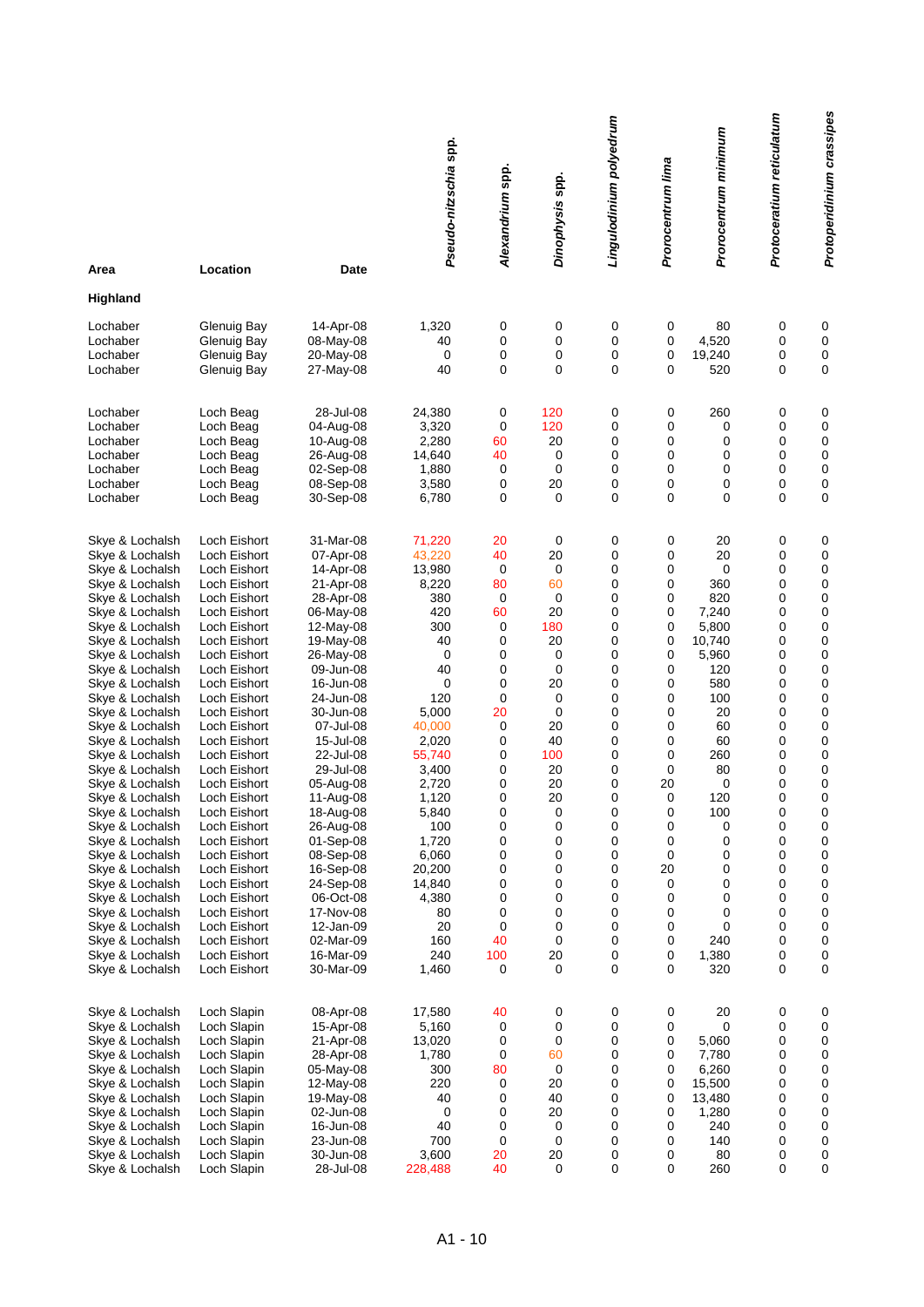| Area            | Location     | <b>Date</b> | Pseudo-nitzschia spp. | Alexandrium spp. | Dinophysis spp. | Lingulodinium polyedrum | Prorocentrum lima | Prorocentrum minimum | Protoceratium reticulatum | Protoperidinium crassipes |
|-----------------|--------------|-------------|-----------------------|------------------|-----------------|-------------------------|-------------------|----------------------|---------------------------|---------------------------|
| Highland        |              |             |                       |                  |                 |                         |                   |                      |                           |                           |
| Ross & Cromarty | Loch Ewe     | 31-Mar-08   | 34,420                | 0                | 0               | 0                       | 0                 | 0                    | 0                         | 0                         |
| Ross & Cromarty | Loch Ewe     | 08-Apr-08   | 29,460                | 100              | 0               | 0                       | 0                 | 0                    | 20                        | 0                         |
| Ross & Cromarty | Loch Ewe     | 14-Apr-08   | 220                   | 0                | 0               | 0                       | 0                 | 0                    | 20                        | 0                         |
| Ross & Cromarty | Loch Ewe     | 21-Apr-08   | 260                   | 0                | 0               | 0                       | 0                 | 600                  | 0                         | 0                         |
| Ross & Cromarty | Loch Ewe     | 28-Apr-08   | 3,960                 | 0                | 0               | 0                       | 0                 | 680                  | $\mathbf 0$               | 0                         |
| Ross & Cromarty | Loch Ewe     | 05-May-08   | 8,040                 | 0                | 0               | 0                       | 20                | 80                   | $\mathbf 0$               | 0                         |
| Ross & Cromarty | Loch Ewe     | 12-May-08   | 5,600                 | 0                | 0               | 0                       | 0                 | 1,840                | 0                         | 0                         |
| Ross & Cromarty | Loch Ewe     | 19-May-08   | 6,540                 | 0                | 0               | 0                       | 0                 | 160                  | $\mathbf 0$               | 0                         |
| Ross & Cromarty | Loch Ewe     | 26-May-08   | 1,420                 | 0                | 0               | 0                       | 0                 | 5,620                | $\mathbf 0$               | 0                         |
| Ross & Cromarty | Loch Ewe     | 01-Jun-08   | 0                     | 0                | 0               | 0                       | 20                | 900                  | $\mathbf 0$               | 0                         |
| Ross & Cromarty | Loch Ewe     | 09-Jun-08   | 40                    | 0                | 0               | 0                       | 0                 | 3,820                | 0                         | 0                         |
| Ross & Cromarty | Loch Ewe     | 16-Jun-08   | $\mathbf 0$           | 0                | 0               | 0                       | 0                 | 10.880               | 0                         | 0                         |
| Ross & Cromarty | Loch Ewe     | 23-Jun-08   | 80                    | 0                | 0               | 0                       | 0                 | 3,240                | 0                         | 0                         |
| Ross & Cromarty | Loch Ewe     | 30-Jun-08   | 20                    | 0                | 0               | 0                       | 0                 | 2,920                | 0                         | 0                         |
| Ross & Cromarty | Loch Ewe     | 07-Jul-08   | 1,220                 | 0                | 0               | 0                       | 20                | 2,320                | 0                         | 0                         |
| Ross & Cromarty | Loch Ewe     | 14-Jul-08   | 45,860                | 0                | 0               | 0                       | 0                 | 540                  | 0                         | 0                         |
| Ross & Cromarty | Loch Ewe     | 21-Jul-08   | 18,420                | 0                | 20              | 0                       | 0                 | 280                  | 0                         | 0                         |
| Ross & Cromarty | Loch Ewe     | 28-Jul-08   | 42,520                | 0                | 20              | 0                       | 0                 | 240                  | $\mathbf 0$               | 0                         |
| Ross & Cromarty | Loch Ewe     | 04-Aug-08   | 2,220                 | 0                | 0               | 0                       | 0                 | 220                  | 0                         | 0                         |
| Ross & Cromarty | Loch Ewe     | 11-Aug-08   | 520                   | 0                | 20              | 0                       | 0                 | 40                   | $\mathbf 0$               | 0                         |
| Ross & Cromarty | Loch Ewe     | 18-Aug-08   | 12,220                | 0                | 40              | 0                       | 0                 | 0                    | $\mathbf 0$               | 0                         |
| Ross & Cromarty | Loch Ewe     | 25-Aug-08   | 1,300                 | 0                | 840             | 0                       | 0                 | $\mathbf 0$          | $\mathbf 0$               | 0                         |
| Ross & Cromarty | Loch Ewe     | 01-Sep-08   | 7,820                 | 0                | 0               | 0                       | 0                 | 6,480                | 0                         | 0                         |
| Ross & Cromarty | Loch Ewe     | 08-Sep-08   | 106,722               | 0                | 0               | 0                       | 0                 | 980                  | $\mathbf 0$               | 0                         |
| Ross & Cromarty | Loch Ewe     | 15-Sep-08   | 65,280                | 0                | 0               | 0                       | 0                 | 500                  | $\mathbf 0$               | 0                         |
| Ross & Cromarty | Loch Ewe     | 22-Sep-08   | 213,404               | 0                | 0               | 0                       | 0                 | 0                    | 0                         | 0                         |
| Ross & Cromarty | Loch Ewe     | 29-Sep-08   | 179,322               | 0                | 0               | 0                       | 0                 | $\mathbf 0$          | $\Omega$                  | 0                         |
| Ross & Cromarty | Loch Ewe     | 06-Oct-08   | 13,500                | 0                | 0               | 0                       | 0                 | 20                   | $\mathbf 0$               | 0                         |
| Ross & Cromarty | Loch Ewe     | 27-Oct-08   | 600                   | 0                | 80              | 0                       | 0                 | 0                    | 0                         | 0                         |
| Ross & Cromarty | Loch Ewe     | 03-Nov-08   | 2,580                 | 0                | 0               | 0                       | 0                 | 0                    | 0                         | 0                         |
| Ross & Cromarty | Loch Ewe     | 01-Mar-09   | 4,480                 | 0                | 0               | 0                       | 0                 | 0                    | 0                         | 0                         |
| Ross & Cromarty | Loch Ewe     | 16-Mar-09   | 15,020                | 0                | 0               | 0                       | 0                 | 0                    | 0                         | 0                         |
| Ross & Cromarty | Loch Ewe     | 30-Mar-09   | 241,408               | 0                | 0               | 0                       | 0                 | 0                    | $\mathbf 0$               | 0                         |
| Sutherland      | Loch Laxford | 01-Apr-08   | 37,280                | 0                | 0               | 0                       | 0                 | 0                    | 0                         | 0                         |
| Sutherland      | Loch Laxford | 08-Apr-08   | 74,220                | 0                | 0               | 0                       | 0                 | 20                   | $\mathbf 0$               | 0                         |
| Sutherland      | Loch Laxford | 15-Apr-08   | 1,280                 | 20               | 20              | 0                       | 0                 | 40                   | 0                         | 0                         |
| Sutherland      | Loch Laxford | 22-Apr-08   | 440                   | 0                | 0               | 0                       | 0                 | 160                  | 0                         | 0                         |
| Sutherland      | Loch Laxford | 29-Apr-08   | 1,880                 | 0                | 0               | 0                       | 0                 | 1,560                | $\mathbf 0$               | 0                         |
| Sutherland      | Loch Laxford | 06-May-08   | 220                   | 0                | 20              | 0                       | 0                 | 5,240                | 0                         | 0                         |
| Sutherland      | Loch Laxford | 12-May-08   | 200                   | 0                | 0               | 0                       | 0                 | 3,640                | $\mathbf 0$               | 0                         |
| Sutherland      | Loch Laxford | 30-Jul-08   | 240                   | 40               | 1,080           | 0                       | 20                | 20                   | 0                         | 0                         |
| Sutherland      | Loch Laxford | 05-Aug-08   | 160                   | 80               | 460             | 0                       | 40                | 0                    | $\mathbf 0$               | 0                         |
| Sutherland      | Loch Laxford | 12-Aug-08   | 9,360                 | 20               | 260             | 0                       | 0                 | 0                    | 0                         | 0                         |
| Sutherland      | Loch Laxford | 19-Aug-08   | 1,860                 | $\mathbf 0$      | 40              | 0                       | 0                 | 0                    | $\mathbf 0$               | 0                         |
| Sutherland      | Loch Laxford | 26-Aug-08   | 14,360                | 200              | 60              | 0                       | 0                 | 20                   | 0                         | 0                         |
| Sutherland      | Loch Laxford | 02-Sep-08   | 1,140                 | 100              | 160             | 0                       | 0                 | 0                    | $\mathbf 0$               | 0                         |
| Sutherland      | Loch Laxford | 09-Sep-08   | 720                   | $\mathbf 0$      | 40              | 0                       | 0                 | 0                    | 0                         | 0                         |
| Sutherland      | Loch Laxford | 17-Sep-08   | 920                   | 20               | 20              | 0                       | 80                | 0                    | $\mathbf 0$               | 0                         |
| Sutherland      | Loch Laxford | 24-Sep-08   | 420                   | 0                | 20              | 0                       | 0                 | 0                    | 0                         | 0                         |
| Sutherland      | Loch Laxford | 30-Sep-08   | 2,620                 | 0                | 0               | 0                       | 0                 | 0                    | $\mathbf 0$               | 0                         |
| Sutherland      | Loch Laxford | 07-Oct-08   | 560                   | 0                | 0               | 0                       | 0                 | 0                    | 0                         | 0                         |
| Sutherland      | Loch Laxford | 14-Oct-08   | 480                   | 0                | 0               | 0                       | 0                 | 0                    | $\mathbf 0$               | 0                         |
| Sutherland      | Loch Laxford | 28-Oct-08   | 0                     | 0                | 0               | 0                       | 0                 | 0                    | $\mathbf 0$               | 0                         |
| Sutherland      | Loch Laxford | 18-Nov-08   | 40                    | 0                | 0               | 0                       | 0                 | 0                    | 0                         | 0                         |
| Sutherland      | Loch Laxford | 13-Jan-09   | 80                    | 0                | 0               | 0                       | 0                 | 0                    | $\mathbf 0$               | 0                         |
| Sutherland      | Loch Laxford | 10-Feb-09   | 480                   | 0                | 0               | 0                       | 0                 | 0                    | $\mathbf 0$               | 0                         |
| Sutherland      | Loch Laxford | 11-Mar-09   | 380                   | 0                | 20              | 0                       | 0                 | 40                   | $\mathbf 0$               | 0                         |
| Sutherland      | Loch Laxford | 17-Mar-09   | 360                   | 0                | 0               | 0                       | 20                | $\mathbf 0$          | 0                         | 0                         |
| Sutherland      | Loch Laxford | 31-Mar-09   | 4,100                 | $\overline{0}$   | 0               | 0                       | 0                 | 180                  | $\mathbf 0$               | $\mathbf 0$               |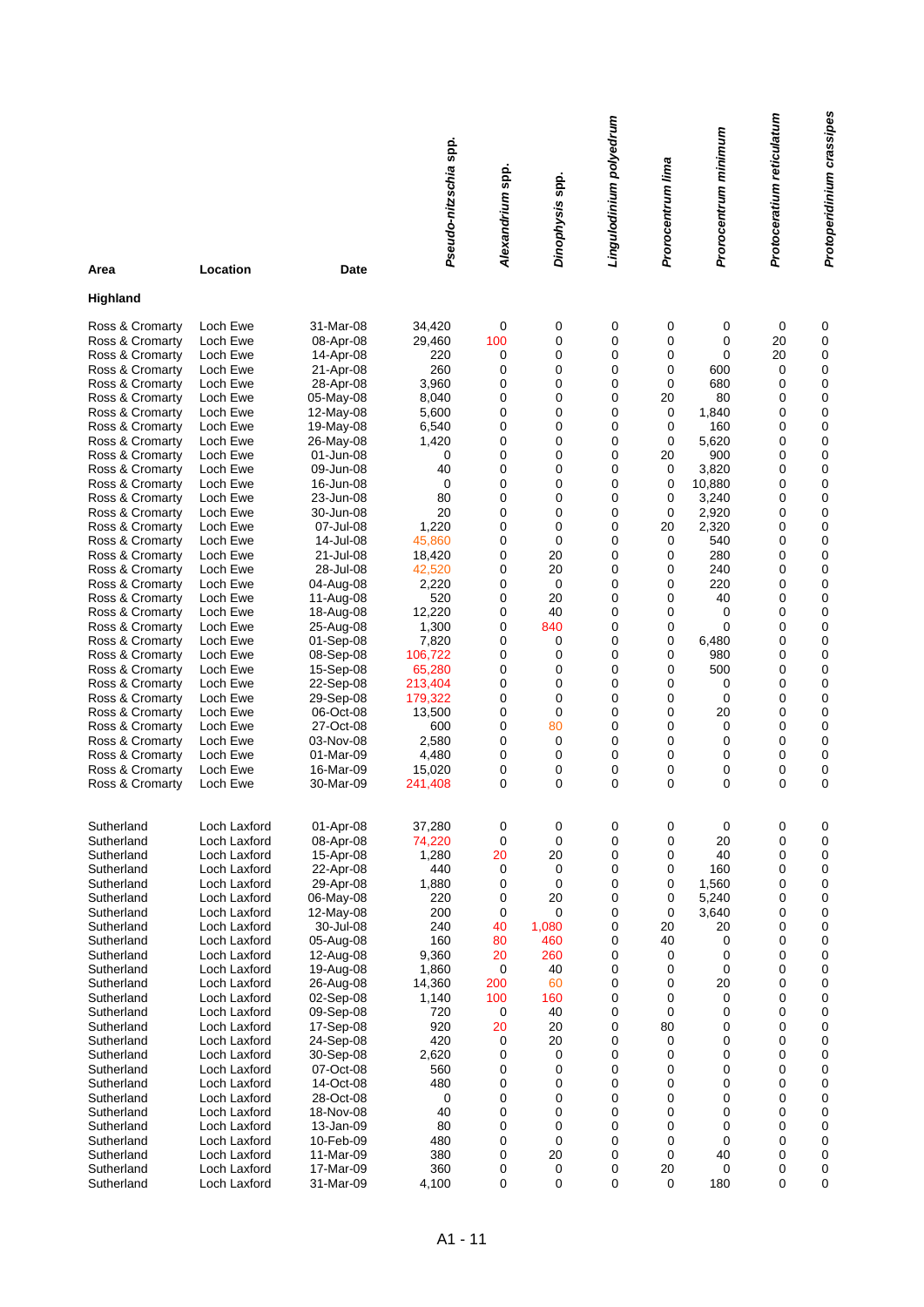|            |               |           | Pseudo-nitzschia spp. | Alexandrium spp. | Dinophysis spp. | Lingulodinium polyedrum | Prorocentrum lima | Prorocentrum minimum | Protoceratium reticulatum | Protoperidinium crassipes |
|------------|---------------|-----------|-----------------------|------------------|-----------------|-------------------------|-------------------|----------------------|---------------------------|---------------------------|
| Area       | Location      | Date      |                       |                  |                 |                         |                   |                      |                           |                           |
| Highland   |               |           |                       |                  |                 |                         |                   |                      |                           |                           |
| Sutherland | Loch Eriboll  | 16-Apr-08 | 9,220                 | 20               | 0               | 0                       | 0                 | 40                   | $\mathbf 0$               | 0                         |
| Sutherland | Loch Eriboll  | 22-Apr-08 | 33,840                | 0                | 0               | 0                       | 0                 | 80                   | $\mathbf 0$               | 0                         |
| Sutherland | Loch Eriboll  | 29-Apr-08 | 63,840                | 0                | 40              | 0                       | 0                 | 120                  | 0                         | 0                         |
| Sutherland | Loch Eriboll  | 06-May-08 | 32,280                | 20               | 0               | 0                       | 0                 | 23,480               | $\mathbf 0$               | 0                         |
| Sutherland | Loch Eriboll  | 12-May-08 | 280                   | 0                | 0               | 0                       | 0                 | 52,400               | 0                         | 0                         |
| Sutherland | Loch Eriboll  | 10-Jun-08 | 20                    | $\mathbf 0$      | 0               | 0                       | 0                 | 160                  | 0                         | 0                         |
| Sutherland | Dornoch Firth | 31-Mar-08 | 1,360                 | 20               | 0               | 0                       | 0                 | $\mathbf 0$          | 0                         | 0                         |
| Sutherland | Dornoch Firth | 07-Apr-08 | 820                   | 0                | 0               | 0                       | 0                 | 60                   | 0                         | 0                         |
| Sutherland | Dornoch Firth | 14-Apr-08 | 8,000                 | $\mathbf 0$      | 0               | 0                       | 0                 | $\mathbf 0$          | 0                         | 0                         |
| Sutherland | Dornoch Firth | 21-Apr-08 | 27,400                | $\mathbf 0$      | 0               | 0                       | 0                 | $\mathbf 0$          | $\mathbf 0$               | 0                         |
| Sutherland | Dornoch Firth | 28-Apr-08 | 3,100                 | 60               | $\mathbf 0$     | 0                       | 0                 | 160                  | 0                         | 0                         |
| Sutherland | Dornoch Firth | 07-May-08 | 1,880                 | 160              | 0               | 0                       | 0                 | 360                  | $\mathbf 0$               | 0                         |
| Sutherland | Dornoch Firth | 14-May-08 | 780                   | 80               | 40              | 0                       | 0                 | 100                  | 0                         | 0                         |
| Sutherland | Dornoch Firth | 28-Jul-08 | 68,720                | 0                | 0               | 0                       | 0                 | 20                   | 0                         | 0                         |
| Sutherland | Dornoch Firth | 04-Aug-08 | 1,580                 | 0                | 0               | 0                       | 0                 | $\mathbf 0$          | 0                         | 0                         |
| Sutherland | Dornoch Firth | 11-Aug-08 | 80                    | 0                | 0               | 0                       | 20                | $\mathbf 0$          | $\mathbf 0$               | 0                         |
| Sutherland | Dornoch Firth | 20-Aug-08 | 40                    | 0                | 0               | 0                       | 0                 | 0                    | 0                         | 0                         |
| Sutherland | Dornoch Firth | 27-Aug-08 | 0                     | 0                | $\Omega$        | 0                       | 60                | 0                    | $\Omega$                  | 0                         |
| Sutherland | Dornoch Firth | 01-Sep-08 | 160                   | $\mathbf 0$      | $\mathbf 0$     | 0                       | 0                 | 0                    | 0                         | 0                         |
| Sutherland | Dornoch Firth | 08-Sep-08 | 4,420                 | 0                | $\Omega$        | 0                       | 0                 | 0                    | $\mathbf 0$               | 0                         |
| Sutherland | Dornoch Firth | 15-Sep-08 | 9,500                 | 0                | $\mathbf 0$     | 0                       | 0                 | $\mathbf 0$          | 0                         | 0                         |
| Sutherland | Dornoch Firth | 22-Sep-08 | 5,800                 | 0                | $\mathbf 0$     | 0                       | 0                 | 20                   | $\mathbf 0$               | 0                         |
| Sutherland | Dornoch Firth | 29-Sep-08 | 12,320                | 0                | 20              | 0                       | 0                 | $\mathbf 0$          | $\mathbf 0$               | 0                         |
| Sutherland | Dornoch Firth | 06-Oct-08 | 9,960                 | 0                | $\mathbf 0$     | 0                       | 0                 | $\mathbf 0$          | $\mathbf 0$               | 0                         |
| Sutherland | Dornoch Firth | 13-Oct-08 | 27,720                | $\mathbf 0$      | $\mathbf 0$     | 0                       | 0                 | 0                    | $\mathbf 0$               | 0                         |
| Sutherland | Dornoch Firth | 27-Oct-08 | 8,840                 | 0                | 0               | 0                       | 0                 | 0                    | $\mathbf 0$               | 0                         |
| Sutherland | Dornoch Firth | 17-Nov-08 | 700                   | $\mathbf 0$      | 0               | 0                       | 0                 | 0                    | $\mathbf 0$               | 0                         |
| Sutherland | Dornoch Firth | 09-Dec-08 | 760                   | $\mathbf 0$      | 0               | 0                       | 0                 | 0                    | $\mathbf 0$               | 0                         |
| Sutherland | Dornoch Firth | 12-Jan-09 | 220                   | $\mathbf 0$      | 0               | 0                       | 0                 | 0                    | $\mathbf 0$               | 0                         |
| Sutherland | Dornoch Firth | 09-Feb-09 | 840                   | 0                | 0               | 0                       | 0                 | 0                    | $\mathbf 0$               | 0                         |
| Sutherland | Dornoch Firth | 02-Mar-09 | 43,500                | 0                | $\Omega$        | 0                       | 0                 | 0                    | $\Omega$                  | 0                         |
| Sutherland | Dornoch Firth | 16-Mar-09 | 454,822               | $\mathbf 0$      | $\mathbf 0$     | 0                       | 0                 | 0                    | $\mathbf 0$               | 0                         |
| Sutherland | Dornoch Firth | 30-Mar-09 | 5,760                 | $\Omega$         | $\Omega$        | $\Omega$                | $\mathbf{0}$      | $\Omega$             | $\Omega$                  | $\Omega$                  |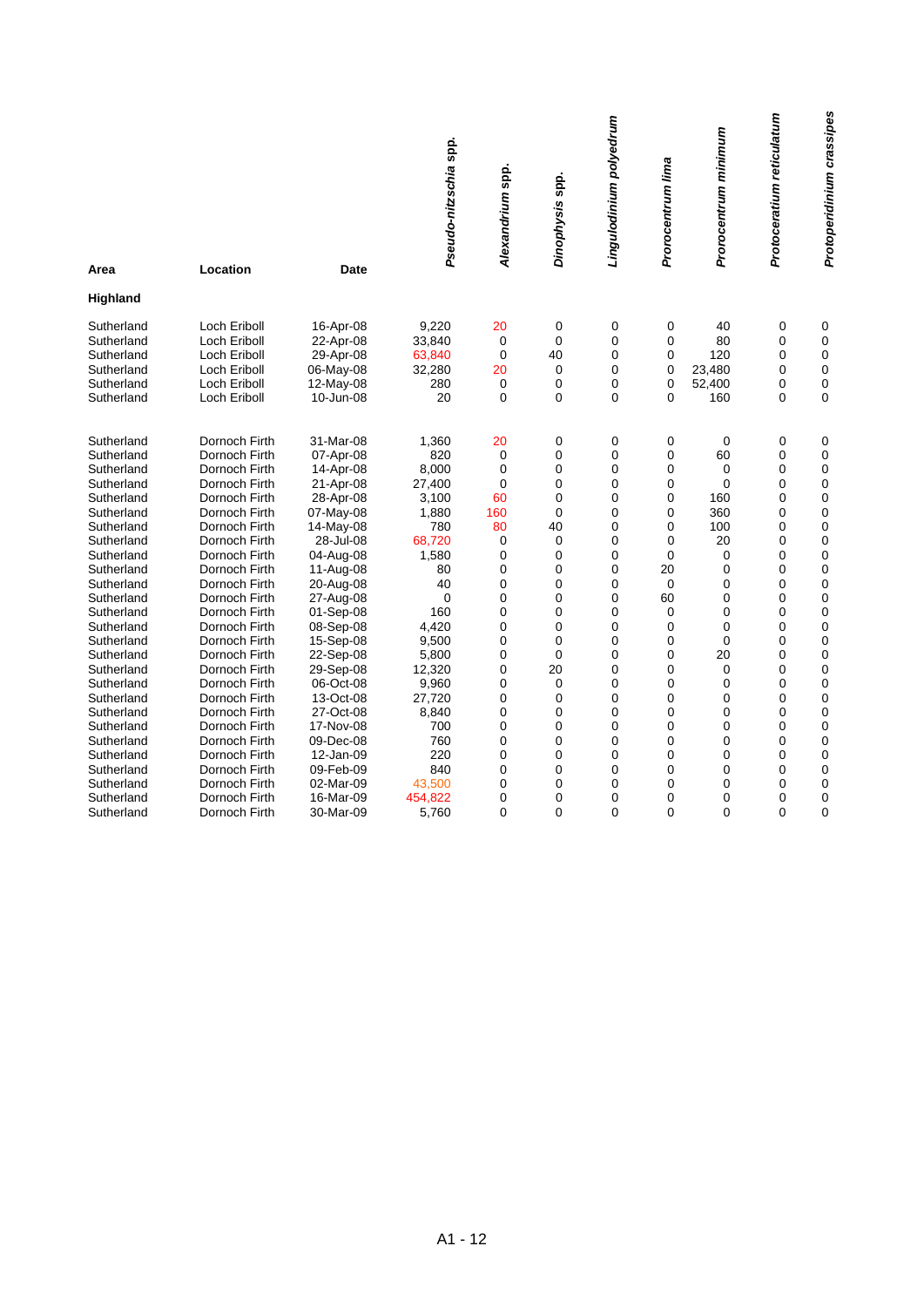|              |                                      |                        |                       |                  |                 |                         |                   | Protoceratium reticulatum |             |                           |  |  |  |  |
|--------------|--------------------------------------|------------------------|-----------------------|------------------|-----------------|-------------------------|-------------------|---------------------------|-------------|---------------------------|--|--|--|--|
|              |                                      |                        | Pseudo-nitzschia spp. |                  |                 | Lingulodinium polyedrum |                   | Prorocentrum minimum      |             | Protoperidinium crassipes |  |  |  |  |
|              |                                      |                        |                       | Alexandrium spp. |                 |                         | Prorocentrum lima |                           |             |                           |  |  |  |  |
|              |                                      |                        |                       |                  | Dinophysis spp. |                         |                   |                           |             |                           |  |  |  |  |
|              |                                      |                        |                       |                  |                 |                         |                   |                           |             |                           |  |  |  |  |
|              |                                      |                        |                       |                  |                 |                         |                   |                           |             |                           |  |  |  |  |
|              |                                      |                        |                       |                  |                 |                         |                   |                           |             |                           |  |  |  |  |
| Area         | Location                             | Date                   |                       |                  |                 |                         |                   |                           |             |                           |  |  |  |  |
| <b>Fife</b>  |                                      |                        |                       |                  |                 |                         |                   |                           |             |                           |  |  |  |  |
| Elie         | <b>Elie Ness</b>                     | 06-Apr-08              | 3,420                 | 0                | 0               | 0                       | 0                 | 0                         | 0           | 0                         |  |  |  |  |
| Elie         | <b>Elie Ness</b>                     | 13-Apr-08              | 2,060                 | 40               | 0               | 0                       | $\mathbf 0$       | $\mathbf 0$               | 0           | 0                         |  |  |  |  |
| Elie         | <b>Elie Ness</b>                     | 20-Apr-08              | 11,520                | 20               | 0               | 0                       | 0                 | 20                        | 0           | 0                         |  |  |  |  |
| Elie         | <b>Elie Ness</b>                     | 27-Apr-08              | 1,440                 | 40               | 0               | 0                       | 0                 | 20                        | 0           | 0                         |  |  |  |  |
| Elie         | <b>Elie Ness</b>                     | 05-May-08              | 1,280                 | 80               | 0               | 0                       | 0                 | $\mathbf 0$               | 0           | 0                         |  |  |  |  |
| Elie         | <b>Elie Ness</b>                     | 11-May-08              | 3,760                 | 820              | 0               | 0                       | 0                 | 580                       | 20          | 0                         |  |  |  |  |
| Elie         | <b>Elie Ness</b>                     | 17-May-08              | 1,120                 | 60               | 0               | 0                       | 0                 | 0                         | 0           | 0                         |  |  |  |  |
| Elie         | <b>Elie Ness</b>                     | 26-May-08              | 20                    | 180              | 80              | 0                       | 0                 | 140                       | 0           | 0                         |  |  |  |  |
| Elie         | <b>Elie Ness</b>                     | 02-Jun-08              | 0                     | 0                | 80              | 0                       | 0                 | $\mathbf 0$               | 0           | 0                         |  |  |  |  |
| Elie         | <b>Elie Ness</b>                     | 08-Jun-08              | 360                   | 0                | 20              | 0                       | 0                 | 40                        | 0           | 0                         |  |  |  |  |
| Elie         | <b>Elie Ness</b>                     | 13-Jun-08              | 700                   | 0                | 0               | 0                       | 0                 | 20                        | 0           | 0                         |  |  |  |  |
| Elie         | <b>Elie Ness</b>                     | 23-Jun-08              | 740                   | 0                | 100             | 0                       | 0                 | 120                       | $\mathbf 0$ | 0                         |  |  |  |  |
| Elie         | <b>Elie Ness</b>                     | 30-Jun-08              | 100                   | 0                | 0               | 0                       | 0                 | 0                         | 0           | 0                         |  |  |  |  |
| Elie<br>Elie | <b>Elie Ness</b><br><b>Elie Ness</b> | 06-Jul-08              | 1,520                 | 0                | 0               | 0                       | 0                 | 560<br>60                 | 0           | 0                         |  |  |  |  |
| Elie         | <b>Elie Ness</b>                     | 14-Jul-08<br>21-Jul-08 | 0<br>60               | 0<br>0           | 40<br>0         | 0<br>0                  | 0<br>0            | 220                       | 0<br>0      | 0<br>0                    |  |  |  |  |
| Elie         | <b>Elie Ness</b>                     | 28-Jul-08              | 300                   | 0                | 20              | 0                       | 20                | 140                       | $\mathbf 0$ | 0                         |  |  |  |  |
| Elie         | <b>Elie Ness</b>                     | 04-Aug-08              | 80                    | 0                | 0               | 0                       | $\mathbf 0$       | 160                       | 0           | 0                         |  |  |  |  |
| Elie         | <b>Elie Ness</b>                     | 11-Aug-08              | 120                   | 0                | $\mathbf 0$     | 0                       | 0                 | 40                        | 0           | 0                         |  |  |  |  |
| Elie         | <b>Elie Ness</b>                     | 18-Aug-08              | 117,422               | 80               | 480             | 0                       | 0                 | 40                        | 0           | 0                         |  |  |  |  |
| Elie         | <b>Elie Ness</b>                     | 24-Aug-08              | 121,811               | 0                | 0               | 0                       | 0                 | 20                        | 0           | 0                         |  |  |  |  |
| Elie         | <b>Elie Ness</b>                     | 01-Sep-08              | 108,643               | 60               | 0               | 0                       | 0                 | 60                        | 0           | 0                         |  |  |  |  |
| Elie         | <b>Elie Ness</b>                     | 07-Sep-08              | 8,640                 | 0                | 0               | 0                       | 0                 | 0                         | 0           | 0                         |  |  |  |  |
| Elie         | <b>Elie Ness</b>                     | 14-Sep-08              | 360                   | 0                | 0               | 0                       | 0                 | 0                         | 0           | 0                         |  |  |  |  |
| Elie         | <b>Elie Ness</b>                     | 22-Sep-08              | 240                   | 0                | 0               | 0                       | 0                 | 0                         | 0           | 0                         |  |  |  |  |
| Elie         | <b>Elie Ness</b>                     | 30-Sep-08              | 60                    | 0                | 0               | 0                       | $\mathbf 0$       | 0                         | 0           | 0                         |  |  |  |  |
| Elie         | <b>Elie Ness</b>                     | 29-Mar-09              | 3,480                 | 0                | 0               | 0                       | 0                 | 0                         | 0           | $\mathbf 0$               |  |  |  |  |
|              |                                      |                        |                       |                  |                 |                         |                   |                           |             |                           |  |  |  |  |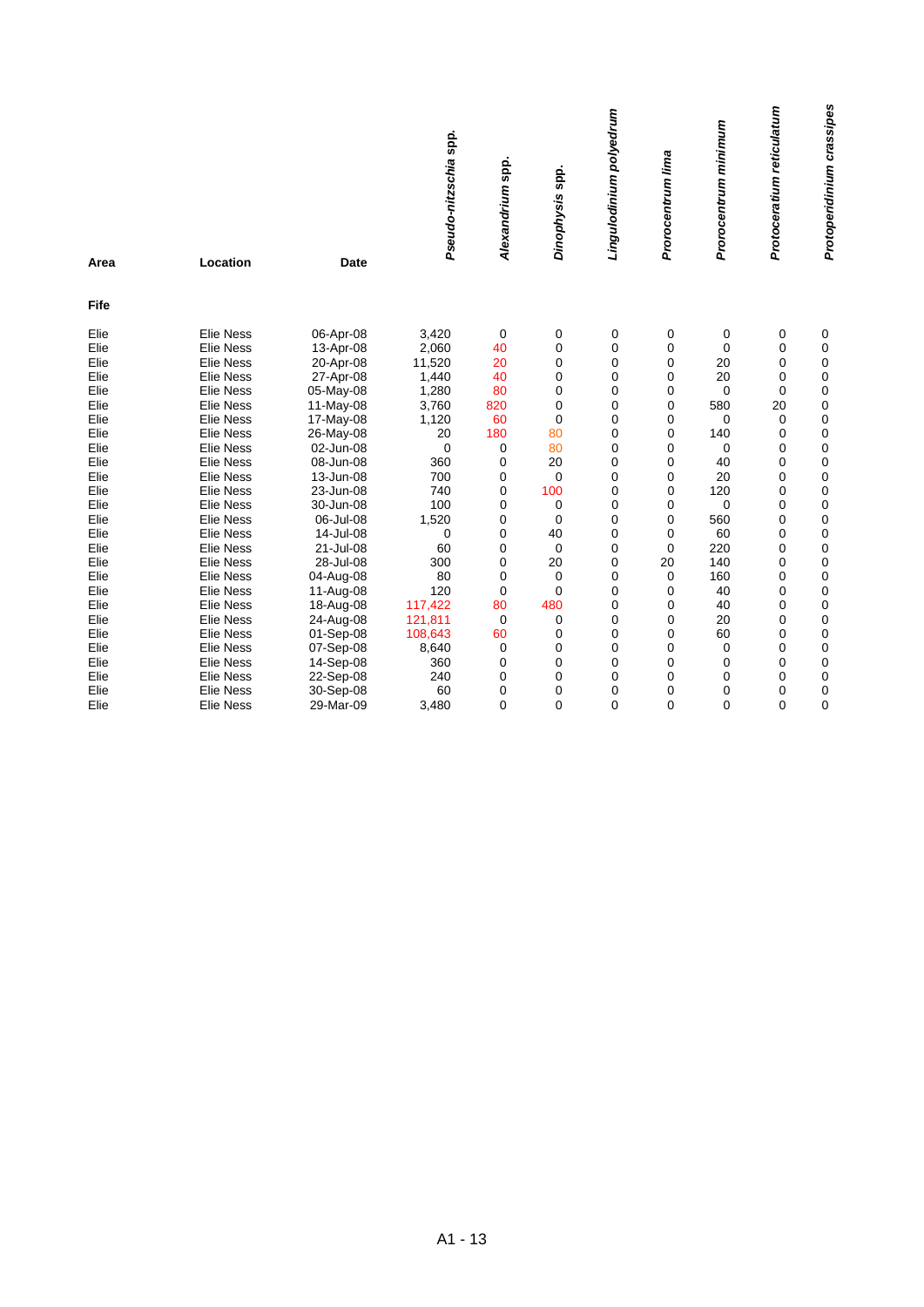|        |                                           |             | Pseudo-nitzschia spp. | Alexandrium spp. | Dinophysis spp. | Lingulodinium polyedrum | Prorocentrum lima | Prorocentrum minimum | Protoceratium reticulatum | Protoperidinium crassipes |
|--------|-------------------------------------------|-------------|-----------------------|------------------|-----------------|-------------------------|-------------------|----------------------|---------------------------|---------------------------|
| Area   | Location                                  | <b>Date</b> |                       |                  |                 |                         |                   |                      |                           |                           |
|        | Comhairle nan Eilean Siar: Lewis & Harris |             |                       |                  |                 |                         |                   |                      |                           |                           |
| Harris | Loch Stockinish                           | 07-Apr-08   | 1,100                 | 20               | 0               | 0                       | 0                 | 0                    | 0                         | 0                         |
| Harris | Loch Stockinish                           | 15-Apr-08   | 400                   | 0                | 0               | 0                       | 20                | $\mathbf 0$          | 0                         | 0                         |
| Harris | Loch Stockinish                           | 22-Apr-08   | 1,260                 | 0                | 0               | 0                       | 0                 | 220                  | 0                         | 0                         |
| Harris | Loch Stockinish                           | 29-Apr-08   | 7,260                 | 0                | 0               | 0                       | 0                 | 340                  | 0                         | 0                         |
| Harris | Loch Stockinish                           | 07-May-08   | 200                   | 380              | 20              | 0                       | 0                 | 9,320                | 20                        | 0                         |
| Harris | Loch Stockinish                           | 13-May-08   | 2,560                 | 20               | 0               | 0                       | 0                 | 3,060                | 0                         | 0                         |
| Harris | Loch Stockinish                           | 20-May-08   | 1,440                 | 0                | 0               | 0                       | 0                 | 4,080                | 0                         | 0                         |
| Harris | Loch Stockinish                           | 28-May-08   | 216,566               | 0                | 40              | 0                       | 0                 | 740                  | 0                         | $\mathbf 0$               |
| Harris | Loch Stockinish                           | 03-Jun-08   | 68,120                | 0                | 40              | 0                       | 180               | 260                  | 0                         | 0                         |
| Harris | Loch Stockinish                           | 11-Jun-08   | 30,020                | 0                | 120             | 0                       | 0                 | 20                   | 0                         | $\mathbf 0$               |
| Harris | Loch Stockinish                           | 17-Jun-08   | 59,740                | 0                | 20              | 0                       | 0                 | 6,280                | 0                         | 0                         |
| Harris | Loch Stockinish                           | 23-Jun-08   | 183,460               | 0                | 0               | 0                       | 40                | 0                    | 0                         | 0                         |
| Harris | Loch Stockinish                           | 01-Jul-08   | 300                   | 0                | 60              | 0                       | 120               | 20                   | 0                         | 0                         |
| Harris | Loch Stockinish                           | 08-Jul-08   | 520                   | 20               | 40              | 0                       | 0                 | 20                   | 0                         | 0                         |
| Harris | Loch Stockinish                           | 14-Jul-08   | 100                   | $\mathbf 0$      | 120             | 0                       | 20                | 500                  | 0                         | 0                         |
| Harris | Loch Stockinish                           | 24-Jul-08   | 23,820                | 0                | 0               | 0                       | 0                 | 120                  | 0                         | 0                         |
| Harris | Loch Stockinish                           | 29-Jul-08   | 55,260                | 0                | 0               | 0                       | 0                 | 120                  | 0                         | 0                         |
| Harris | Loch Stockinish                           | 05-Aug-08   | 3,080                 | 0                | 0               | 0                       | 0                 | 740                  | 0                         | 0                         |
| Harris | Loch Stockinish                           | 12-Aug-08   | 300                   | 0                | 0               | 0                       | 0                 | 170,352              | 0                         | 0                         |
| Harris | Loch Stockinish                           | 19-Aug-08   | 1,900                 | 40               | 0               | 0                       | 20                | 7,720                | 0                         | 0                         |
| Harris | Loch Stockinish                           | 26-Aug-08   | 1,500                 | 60               | 20              | 0                       | 20                | 280                  | 0                         | $\mathbf 0$               |
| Harris | Loch Stockinish                           | 02-Sep-08   | 4,040                 | 0                | 0               | 0                       | 0                 | 440                  | 0                         | 0                         |
| Harris | Loch Stockinish                           | 09-Sep-08   | 26,540                | 0                | 0               | 0                       | 0                 | 180                  | 0                         | $\mathbf 0$               |
| Harris | Loch Stockinish                           | 16-Sep-08   | 6,340                 | 0                | 0               | 0                       | 0                 | 0                    | 0                         | 0                         |
| Harris | Loch Stockinish                           | 24-Sep-08   | 2,800                 | 0                | 0               | 0                       | 20                | 0                    | 0                         | $\mathbf 0$               |
| Harris | Loch Stockinish                           | 30-Sep-08   | 14,020                | 0                | 0               | 0                       | 20                | 0                    | 0                         | 0                         |
| Harris | Seilebost                                 | 07-Apr-08   | 15,480                | 0                | 0               | 0                       | 0                 | 0                    | 0                         | 0                         |
| Harris | Seilebost                                 | 15-Apr-08   | 40                    | 0                | 0               | 0                       | 0                 | $\mathbf 0$          | 0                         | 0                         |
| Harris | Seilebost                                 | 22-Apr-08   | 2,660                 | 0                | 0               | 0                       | 0                 | 80                   | 0                         | 0                         |
| Harris | Seilebost                                 | 29-Apr-08   | 3,500                 | 0                | 0               | 0                       | 0                 | 80                   | 0                         | 0                         |
| Harris | Seilebost                                 | 07-May-08   | 900                   | 40               | 20              | 0                       | 0                 | 140                  | 0                         | 0                         |
| Harris | Seilebost                                 | 13-May-08   | 140                   | $\mathbf 0$      | 0               | 0                       | 0                 | $\mathbf 0$          | $\Omega$                  | $\mathbf 0$               |
| Harris | Seilebost                                 | 20-May-08   | 580                   | 0                | 0               | 0                       | 0                 | 2,020                | 0                         | 0                         |
| Harris | Seilebost                                 | 28-May-08   | 620                   | 0                | 0               | 0                       | 0                 | 160                  | 0                         | 0                         |
| Harris | Seilebost                                 | 03-Jun-08   | 1,340                 | 0                | 20              | 0                       | 40                | 1,320                | 0                         | 0                         |
| Harris | Seilebost                                 | 11-Jun-08   | 2,660                 | 0                | 0               | 0                       | 20                | 2,320                | 0                         | 0                         |
| Harris | Seilebost                                 | 17-Jun-08   | 6,500                 | 0                | 0               | 0                       | $\pmb{0}$         | 20                   | 0                         | 0                         |
| Harris | Seilebost                                 | 23-Jun-08   | 41,880                | 0                | 0               | 0                       | 20                | 0                    | 0                         | 0                         |
| Harris | Seilebost                                 | 01-Jul-08   | 120                   | 0                | 0               | 0                       | 0                 | 0                    | 0                         | 0                         |
| Harris | Seilebost                                 | 08-Jul-08   | 840                   | 60               | 60              | 0                       | 0                 | 240                  | 0                         | 0                         |
| Harris | Seilebost                                 | 14-Jul-08   | 620                   | 0                | 0               | 0                       | 0                 | 0                    | 0                         | 0                         |
| Harris | Seilebost                                 | 24-Jul-08   | 0                     | 0                | 40              | 0                       | 0                 | 20                   | 0                         | 0                         |
| Harris | Seilebost                                 | 29-Jul-08   | 0                     | 40               | 0               | 0                       | 20                | 0                    | 0                         | 0                         |
| Harris | Seilebost                                 | 05-Aug-08   | 0                     | 0                | 40              | 0                       | 0                 | 0                    | 0                         | 0                         |
| Harris | Seilebost                                 | 12-Aug-08   | 100                   | $\pmb{0}$        | 20              | 0                       | 0                 | 0                    | 0                         | 0                         |
| Harris | Seilebost                                 | 19-Aug-08   | 25,020                | 180              | 40              | 0                       | 0                 | 0                    | 0                         | 0                         |
| Harris | Seilebost                                 | 26-Aug-08   | 0                     | 0                | 0               | 0                       | 20                | 0                    | 0                         | 0                         |
| Harris | Seilebost                                 | 02-Sep-08   | 2,600                 | 0                | 20              | 0                       | 0                 | 0                    | 0                         | 0                         |
| Harris | Seilebost                                 | 09-Sep-08   | 15,560                | 0                | 0               | 0                       | 0                 | 0                    | 0                         | 0                         |
| Harris | Seilebost                                 | 16-Sep-08   | 72,600                | 0                | 0               | 0                       | 0                 | 0                    | 0                         | 0                         |
| Harris | Seilebost                                 | 23-Sep-08   | 22,740                | 0                | 0               | 0                       | 0                 | 0                    | 0                         | 0                         |
| Harris | Seilebost                                 | 30-Sep-08   | 620                   | 0                | 0               | 0                       | 0                 | 0                    | 0                         | 0                         |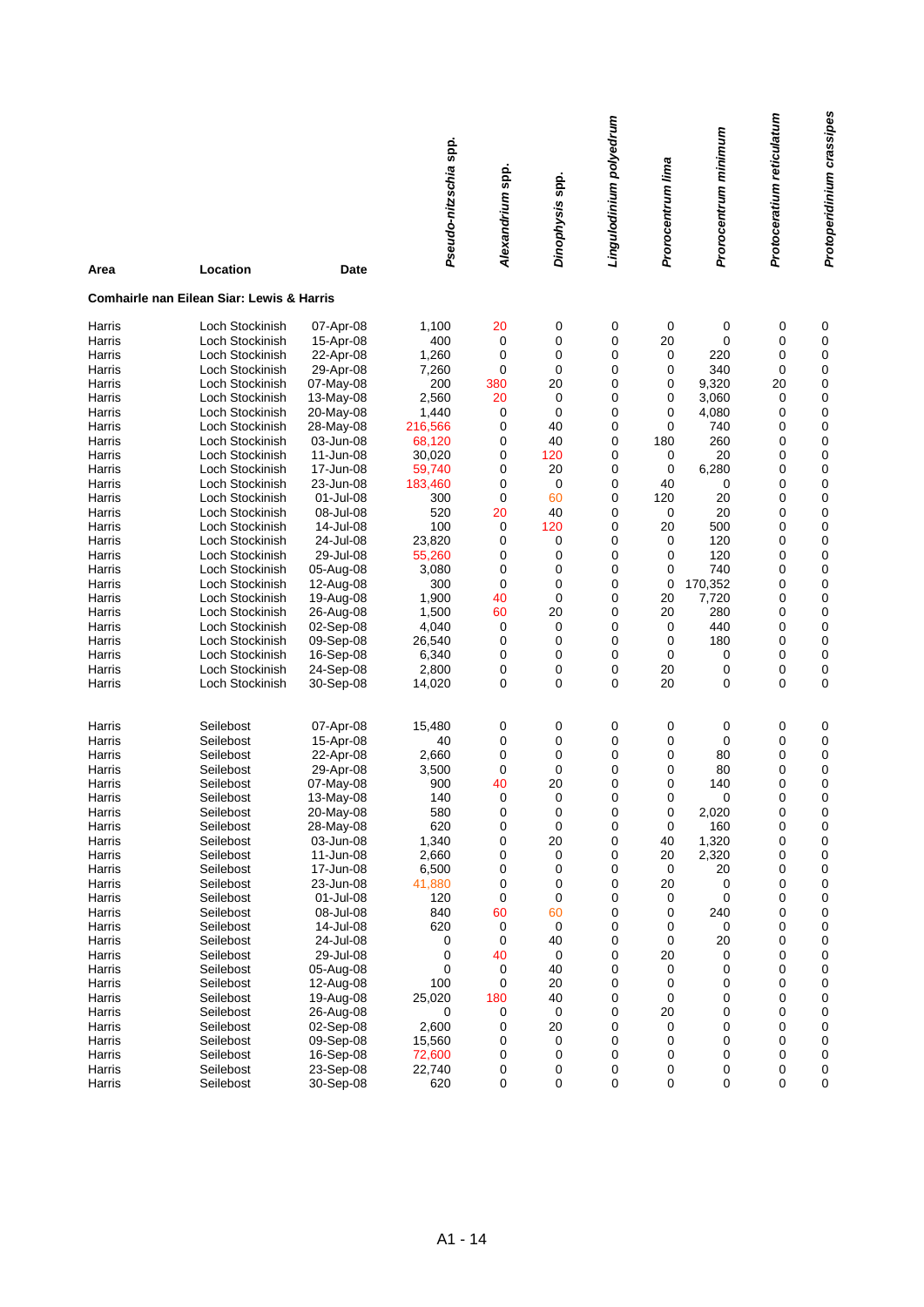|           |                                                      |           | Pseudo-nitzschia spp. | Alexandrium spp. | Dinophysis spp. | Lingulodinium polyedrum | Prorocentrum lima | Prorocentrum minimum | Protoceratium reticulatum | Protoperidinium crassipes |
|-----------|------------------------------------------------------|-----------|-----------------------|------------------|-----------------|-------------------------|-------------------|----------------------|---------------------------|---------------------------|
| Area      | Location                                             | Date      |                       |                  |                 |                         |                   |                      |                           |                           |
|           | <b>Comhairle nan Eilean Siar: Lewis &amp; Harris</b> |           |                       |                  |                 |                         |                   |                      |                           |                           |
| Lewis     | Loch Leurbost                                        | 08-Apr-08 | 18,740                | 0                | 0               | 0                       | 0                 | 0                    | 0                         | 0                         |
| Lewis     | Loch Leurbost                                        | 14-Apr-08 | 92,182                | 0                | 0               | 0                       | 0                 | 0                    | 0                         | $\pmb{0}$                 |
| Lewis     | Loch Leurbost                                        | 21-Apr-08 | 8,240                 | 0                | 0               | 0                       | 0                 | 60                   | 0                         | 0                         |
| Lewis     | Loch Leurbost                                        | 28-Apr-08 | 12,680                | 0                | 0               | 0                       | 0                 | 720                  | 0                         | 0                         |
| Lewis     | Loch Leurbost                                        | 06-May-08 | 37,740                | 100              | 0               | 0                       | 0                 | 42,140               | 20                        | $\pmb{0}$                 |
| Lewis     | Loch Leurbost                                        | 12-May-08 | 3,700                 | 340              | 20              | 0                       | 0                 | 2,400                | 0                         | $\pmb{0}$                 |
| Lewis     | Loch Leurbost                                        | 19-May-08 | 1,240                 | 0                | 0               | 0                       | 80                | 8,360                | 0                         | $\pmb{0}$                 |
| Lewis     | Loch Leurbost                                        | 26-May-08 | 480                   | 0                | 0               | 0                       | 0                 | 137,904              | 0                         | $\pmb{0}$                 |
| Lewis     | Loch Leurbost                                        | 02-Jun-08 | 4,820                 | 0                | 0               | 0                       | 220               | 740                  | 0                         | 0                         |
| Lewis     | Loch Leurbost                                        | 16-Jun-08 | 11,620                | 0                | 0               | 0                       | 0                 | 600                  | 0                         | 0                         |
| Lewis     | Loch Leurbost                                        | 24-Jun-08 | 4,260                 | 0                | 0               | 0                       | 0                 | 100                  | 0                         | $\pmb{0}$                 |
| Lewis     | Loch Leurbost                                        | 30-Jun-08 | 1,160                 | 0                | 0               | 0                       | 0                 | 0                    | 0                         | $\pmb{0}$                 |
| Lewis     | Loch Leurbost                                        | 07-Jul-08 | 101,260               | 0                | 0               | 0                       | 0                 | 1,240                | 0                         | $\pmb{0}$                 |
| Lewis     | Loch Leurbost                                        | 14-Jul-08 | 39,260                | 0                | 0               | $\mathbf 0$             | 40                | 60                   | 0                         | $\pmb{0}$                 |
| Lewis     | Loch Leurbost                                        | 24-Jul-08 | 136,906               | 0                | 0               | 0                       | 0                 | 140                  | 0                         | $\pmb{0}$                 |
| Lewis     | Loch Leurbost                                        | 28-Jul-08 | 35,400                | 0                | 20              | $\mathbf 0$             | 20                | 220                  | 0                         | $\pmb{0}$                 |
| Lewis     | Loch Leurbost                                        | 04-Aug-08 | 12,520                | 0                | 0               | 0                       | 0                 | 720                  | 0                         | $\pmb{0}$                 |
| Lewis     | Loch Leurbost                                        | 11-Aug-08 | 360                   | 0                | 20              | 0                       | 0                 | 40                   | 0                         | $\pmb{0}$                 |
| Lewis     | Loch Leurbost                                        | 18-Aug-08 | 5,620                 | 80               | 20              | 0                       | 0                 | 380                  | 0                         | $\pmb{0}$                 |
| Lewis     | Loch Leurbost                                        | 25-Aug-08 | 8,260                 | 60               | 0               | 0                       | 0                 | 0                    | 0                         | $\pmb{0}$                 |
| Lewis     | Loch Leurbost                                        | 01-Sep-08 | 28,080                | 0                | 0               | 0                       | 0                 | 260                  | 0                         | 0                         |
| Lewis     | Loch Leurbost                                        | 08-Sep-08 | 4,320                 | 0                | 0               | 0                       | 0                 | 40                   | 0                         | $\pmb{0}$                 |
| Lewis     | Loch Leurbost                                        | 15-Sep-08 | 26,100                | 0                | 0               | 0                       | 0                 | 0                    | 0                         | $\pmb{0}$                 |
| Lewis     | Loch Leurbost                                        | 22-Sep-08 | 29,400                | 0                | 20              | 0                       | 0                 | 40                   | 0                         | $\pmb{0}$                 |
| Lewis     | Loch Leurbost                                        | 29-Sep-08 | 24,480                | 0                | 0               | 0                       | 20                | 0                    | 0                         | 0                         |
| Lewis     | Loch Leurbost                                        | 08-Oct-08 | 680                   | 0                | 20              | 0                       | 0                 | 0                    | 0                         | $\pmb{0}$                 |
| Lewis     | Loch Leurbost                                        | 14-Oct-08 | 340                   | 0                | 0               | 0                       | 0                 | 0                    | 0                         | $\pmb{0}$                 |
| Lewis     | Loch Leurbost                                        | 20-Oct-08 | 1,320                 | 0                | 0               | 0                       | 0                 | 0                    | 0                         | $\pmb{0}$                 |
| Lewis     | Loch Leurbost                                        | 27-Oct-08 | 380                   | 0                | 0               | $\mathbf 0$             | 0                 | 0                    | 0                         | $\mathbf 0$               |
| Loch Roag | Loch Barraglom                                       | 31-Mar-08 | 0                     | 0                | 0               | 0                       | 0                 | 40                   | 0                         | 0                         |
| Loch Roag | Loch Barraglom                                       | 08-Apr-08 | 880                   | 0                | 0               | 0                       | 0                 | 0                    | 0                         | $\mathbf 0$               |
| Loch Roag | Loch Barraglom                                       | 14-Apr-08 | 780                   | 0                | 0               | 0                       | 0                 | 0                    | 0                         | 0                         |
| Loch Roag | Loch Barraglom                                       | 21-Apr-08 | 400                   | 0                | 0               | 0                       | 0                 | 0                    | 0                         | 0                         |
| Loch Roag | Loch Barraglom                                       | 28-Apr-08 | 180                   | 0                | 0               | 0                       | 0                 | 60                   | 0                         | 0                         |
| Loch Roag | Loch Barraglom                                       | 06-May-08 | 740                   | 0                | 0               | 0                       | 0                 | 2,520                | 0                         | 0                         |
| Loch Roag | Loch Barraglom                                       | 12-May-08 | 80                    | 120              | 460             | 0                       | 0                 | 281,398              | 0                         | $\pmb{0}$                 |
| Loch Roag | Loch Barraglom                                       | 19-May-08 | 500                   | 0                | 40              | 0                       | 0                 | 159,544              | 0                         | 0                         |
| Loch Roag | Loch Barraglom                                       | 26-May-08 | 220                   | 0                | 40              | 0                       | 20                | 793,624              | 0                         | 0                         |
| Loch Roag | Loch Barraglom                                       | 02-Jun-08 | 300                   | 0                | 2,220           | 0                       | 280               | 4,124,428            | 0                         | 0                         |
| Loch Roag | Loch Barraglom                                       | 16-Jun-08 | 1,111,344             | 0                | 80              | 0                       | 0                 | 120                  | 0                         | $\pmb{0}$                 |
| Loch Roag | Loch Barraglom                                       | 30-Jun-08 | 508,352               | 60               | 80              | 0                       | 0                 | 520                  | 0                         | 0                         |
| Loch Roag | Loch Barraglom                                       | 24-Jul-08 | 280                   | 40               | 600             | 0                       | 0                 | 3,460                | 0                         | $\pmb{0}$                 |
| Loch Roag | Loch Barraglom                                       | 28-Jul-08 | 860                   | 40               | 40              | 0                       | 0                 | 160                  | 0                         | 0                         |
| Loch Roag | Loch Barraglom                                       | 04-Aug-08 | 320                   | 120              | 460             | 0                       | 0                 | 120                  | 0                         | $\pmb{0}$                 |
| Loch Roag | Loch Barraglom                                       | 01-Sep-08 | 60,380                | 0                | 0               | 0                       | 0                 | 0                    | 0                         | $\pmb{0}$                 |
| Loch Roag | Loch Barraglom                                       | 06-Oct-08 | 5,200                 | 0                | 0               | 0                       | 0                 | 0                    | 0                         | 0                         |
| Loch Roag | Loch Barraglom                                       | 03-Nov-08 | 180                   | 0                | 0               | 0                       | 0                 | 0                    | 0                         | 0                         |
| Loch Roag | Loch Barraglom                                       | 09-Dec-08 | 40                    | 0                | 0               | 0                       | 0                 | 0                    | 0                         | 0                         |
| Loch Roag | Loch Barraglom                                       | 12-Jan-09 | 140                   | 0                | 0               | 0                       | 20                | 0                    | 0                         | $\pmb{0}$                 |
| Loch Roag | Loch Barraglom                                       | 09-Feb-09 | 160                   | 0                | 0               | 0                       | 0                 | 0                    | 0                         | $\pmb{0}$                 |
| Loch Roag | Loch Barraglom                                       | 02-Mar-09 | 240                   | 0                | 0               | 0                       | 0                 | 0                    | 0                         | 0                         |
| Loch Roag | Eilean Scarastaigh 25-Aug-08                         |           | 26,320                | 40               | 20              | 0                       | 0                 | 0                    | 0                         | 0                         |
| Loch Roag | Eilean Scarastaigh 27-Oct-08                         |           | 260                   | 0                | 0               | 0                       | $\pmb{0}$         | 0                    | $\mathbf 0$               | $\pmb{0}$                 |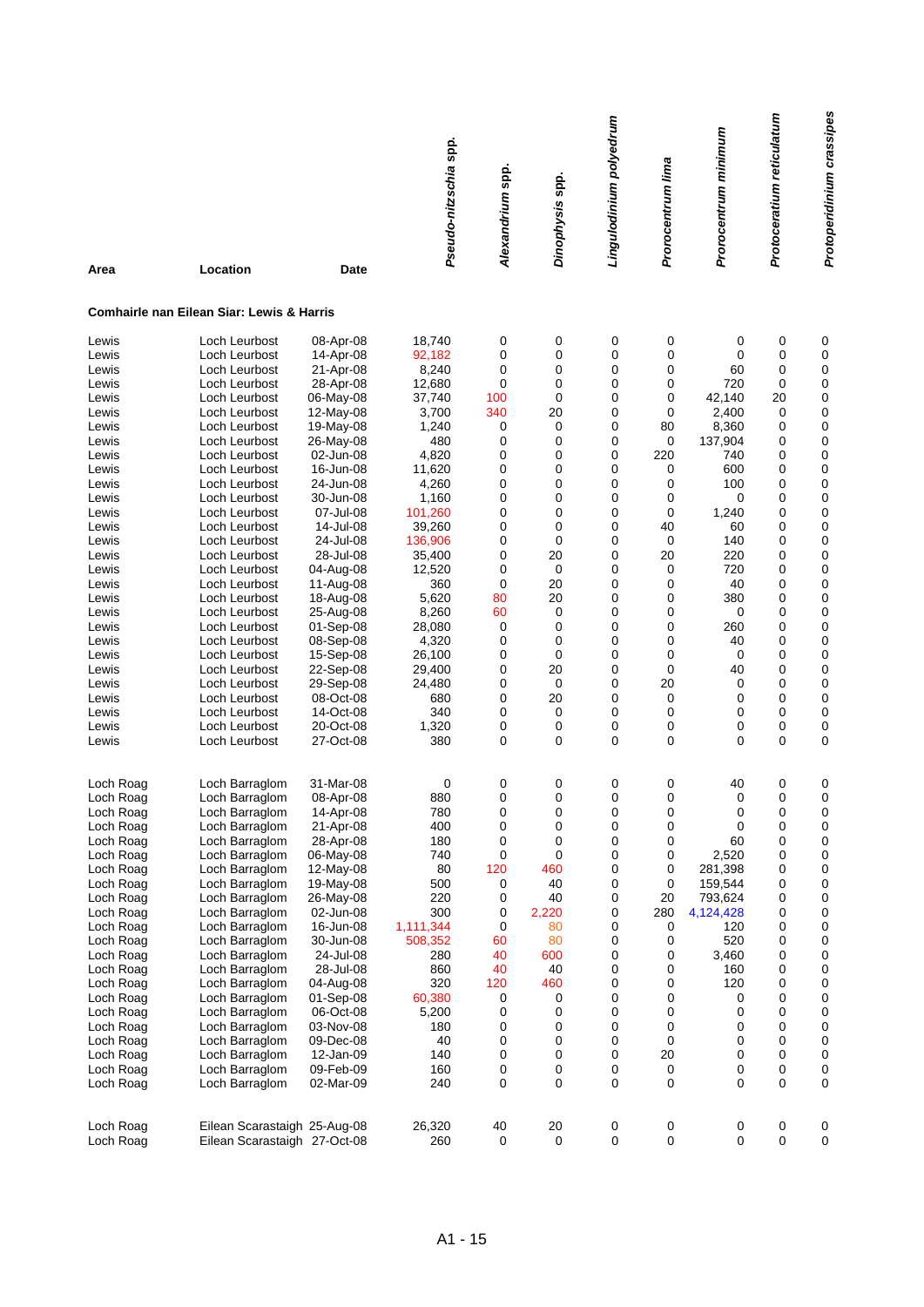|                                                                                                                                                                                    | Location                                                                                                                                                      | <b>Date</b>                                                                                                                                                                        | Pseudo-nitzschia spp.                                                                      | Alexandrium spp.                                                    | Dinophysis spp.                                                     | Lingulodinium polyedrum                                                                          | Prorocentrum lima                                                     | Prorocentrum minimum                                                                            | Protoceratium reticulatum                                          | Protoperidinium crassipes                                                  |
|------------------------------------------------------------------------------------------------------------------------------------------------------------------------------------|---------------------------------------------------------------------------------------------------------------------------------------------------------------|------------------------------------------------------------------------------------------------------------------------------------------------------------------------------------|--------------------------------------------------------------------------------------------|---------------------------------------------------------------------|---------------------------------------------------------------------|--------------------------------------------------------------------------------------------------|-----------------------------------------------------------------------|-------------------------------------------------------------------------------------------------|--------------------------------------------------------------------|----------------------------------------------------------------------------|
| Area                                                                                                                                                                               |                                                                                                                                                               |                                                                                                                                                                                    |                                                                                            |                                                                     |                                                                     |                                                                                                  |                                                                       |                                                                                                 |                                                                    |                                                                            |
|                                                                                                                                                                                    | <b>Comhairle nan Eilean Siar: Lewis &amp; Harris</b>                                                                                                          |                                                                                                                                                                                    |                                                                                            |                                                                     |                                                                     |                                                                                                  |                                                                       |                                                                                                 |                                                                    |                                                                            |
| Loch Roag<br>Loch Roag<br>Loch Roag<br>Loch Roag<br>Loch Roag<br>Loch Roag<br>Loch Roag                                                                                            | <b>Buckle Point</b><br><b>Buckle Point</b><br><b>Buckle Point</b><br><b>Buckle Point</b><br><b>Buckle Point</b><br><b>Buckle Point</b><br><b>Buckle Point</b> | 23-Jun-08<br>07-Jul-08<br>14-Jul-08<br>08-Sep-08<br>15-Sep-08<br>22-Sep-08<br>29-Sep-08                                                                                            | 531,142<br>17,760<br>380<br>70,300<br>53,380<br>24,960<br>18,440                           | 0<br>0<br>0<br>0<br>20<br>0<br>0                                    | 0<br>80<br>160<br>20<br>0<br>0<br>0                                 | 0<br>$\mathbf 0$<br>0<br>0<br>0<br>0<br>$\mathbf 0$                                              | $\pmb{0}$<br>20<br>0<br>0<br>0<br>0<br>0                              | 240<br>80<br>40<br>0<br>0<br>0<br>0                                                             | 0<br>0<br>0<br>0<br>0<br>0<br>0                                    | 0<br>0<br>0<br>0<br>0<br>0<br>$\mathbf 0$                                  |
| Loch Roag<br>Loch Roag<br>Loch Roag<br>Loch Roag                                                                                                                                   | Linngeam<br>Linngeam<br>Linngeam<br>Linngeam                                                                                                                  | 30-Jun-08<br>14-Jul-08<br>11-Aug-08<br>18-Aug-08                                                                                                                                   | 343,408<br>180<br>1,580<br>23,560                                                          | 0<br>0<br>120<br>100                                                | 0<br>0<br>120<br>160                                                | 0<br>0<br>0<br>$\mathbf 0$                                                                       | 0<br>0<br>0<br>0                                                      | 1,060<br>60<br>140<br>3,300                                                                     | 0<br>0<br>0<br>0                                                   | 0<br>0<br>0<br>0                                                           |
| Loch Roag<br>Loch Roag<br>Loch Roag<br>Loch Roag<br>Loch Roag<br>Loch Roag                                                                                                         | Cliatasay<br>Cliatasay<br>Cliatasay<br>Cliatasay<br>Cliatasay<br>Cliatasay                                                                                    | 04-Aug-08<br>25-Aug-08<br>01-Sep-08<br>08-Sep-08<br>15-Sep-08<br>18-Nov-08                                                                                                         | 0<br>48,460<br>37,560<br>44,620<br>51,360<br>240                                           | 20<br>80<br>0<br>0<br>0<br>0                                        | 340<br>40<br>20<br>0<br>20<br>0                                     | 0<br>0<br>0<br>0<br>0<br>0                                                                       | 0<br>0<br>0<br>40<br>0<br>0                                           | 1,860<br>380<br>20<br>0<br>0<br>0                                                               | 0<br>0<br>0<br>0<br>0<br>0                                         | 0<br>0<br>0<br>$\pmb{0}$<br>0<br>0                                         |
| Loch Roag                                                                                                                                                                          | Mol Mor                                                                                                                                                       | 29-Sep-08                                                                                                                                                                          | 10,700                                                                                     | 0                                                                   | 0                                                                   | $\mathbf 0$                                                                                      | $\pmb{0}$                                                             | 0                                                                                               | 0                                                                  | 0                                                                          |
| Loch Roag<br>Loch Roag<br>Loch Roag<br>Loch Roag<br>Loch Roag<br>Loch Roag<br>Loch Roag<br>Loch Roag<br>Loch Roag<br>Loch Roag<br>Loch Roag<br>Loch Roag<br>Loch Roag<br>Loch Roag | Miavaig<br>Miavaig<br>Miavaig<br>Miavaig<br>Miavaig<br>Miavaig<br>Miavaig<br>Miavaig<br>Miavaig<br>Miavaig<br>Miavaig<br>Miavaig<br>Miavaig<br>Miavaig        | 08-Apr-08<br>14-Apr-08<br>21-Apr-08<br>28-Apr-08<br>06-May-08<br>12-May-08<br>19-May-08<br>26-May-08<br>02-Jun-08<br>11-Jun-08<br>16-Jun-08<br>23-Jun-08<br>24-Jul-08<br>28-Jul-08 | 1,200<br>60<br>0<br>40<br>320<br>60<br>0<br>80<br>400<br>600<br>39,260<br>99,863<br>0<br>0 | 0<br>0<br>0<br>0<br>0<br>0<br>0<br>0<br>0<br>0<br>0<br>0<br>60<br>0 | 0<br>0<br>0<br>0<br>0<br>0<br>0<br>0<br>0<br>0<br>0<br>0<br>20<br>0 | 0<br>0<br>$\mathbf 0$<br>0<br>$\mathbf 0$<br>0<br>$\mathbf 0$<br>0<br>0<br>0<br>0<br>0<br>0<br>0 | 0<br>0<br>0<br>0<br>0<br>0<br>0<br>0<br>20<br>0<br>20<br>0<br>20<br>0 | 0<br>0<br>20<br>40<br>1,060<br>2,860<br>1,440<br>16,340<br>12,460<br>680<br>0<br>20<br>160<br>0 | 0<br>0<br>0<br>0<br>0<br>0<br>0<br>0<br>0<br>0<br>0<br>0<br>0<br>0 | 0<br>0<br>0<br>0<br>0<br>0<br>0<br>0<br>0<br>0<br>0<br>0<br>0<br>$\pmb{0}$ |
| Loch Roag<br>Loch Roag<br>Loch Roag                                                                                                                                                | Miavaig<br>Keava<br>Keava                                                                                                                                     | 18-Mar-09<br>11-Aug-08<br>18-Aug-08                                                                                                                                                | 600<br>1,080<br>17,640                                                                     | 20<br>100<br>380                                                    | 0<br>120<br>160                                                     | 0<br>0<br>$\mathbf 0$                                                                            | 0<br>0<br>0                                                           | 0<br>40<br>3,660                                                                                | 0<br>0<br>0                                                        | 0<br>0<br>0                                                                |
| Loch Roag                                                                                                                                                                          | Loch Torranish                                                                                                                                                | 07-Jul-08                                                                                                                                                                          | 23,420                                                                                     | 40                                                                  | 20                                                                  | 0                                                                                                | 0                                                                     | 140                                                                                             | 0                                                                  | 0                                                                          |
| Loch Roag                                                                                                                                                                          | Loch Drovinish                                                                                                                                                | 22-Sep-08                                                                                                                                                                          | 23,140                                                                                     | 0                                                                   | $\pmb{0}$                                                           | $\pmb{0}$                                                                                        | 0                                                                     | 0                                                                                               | 0                                                                  | $\pmb{0}$                                                                  |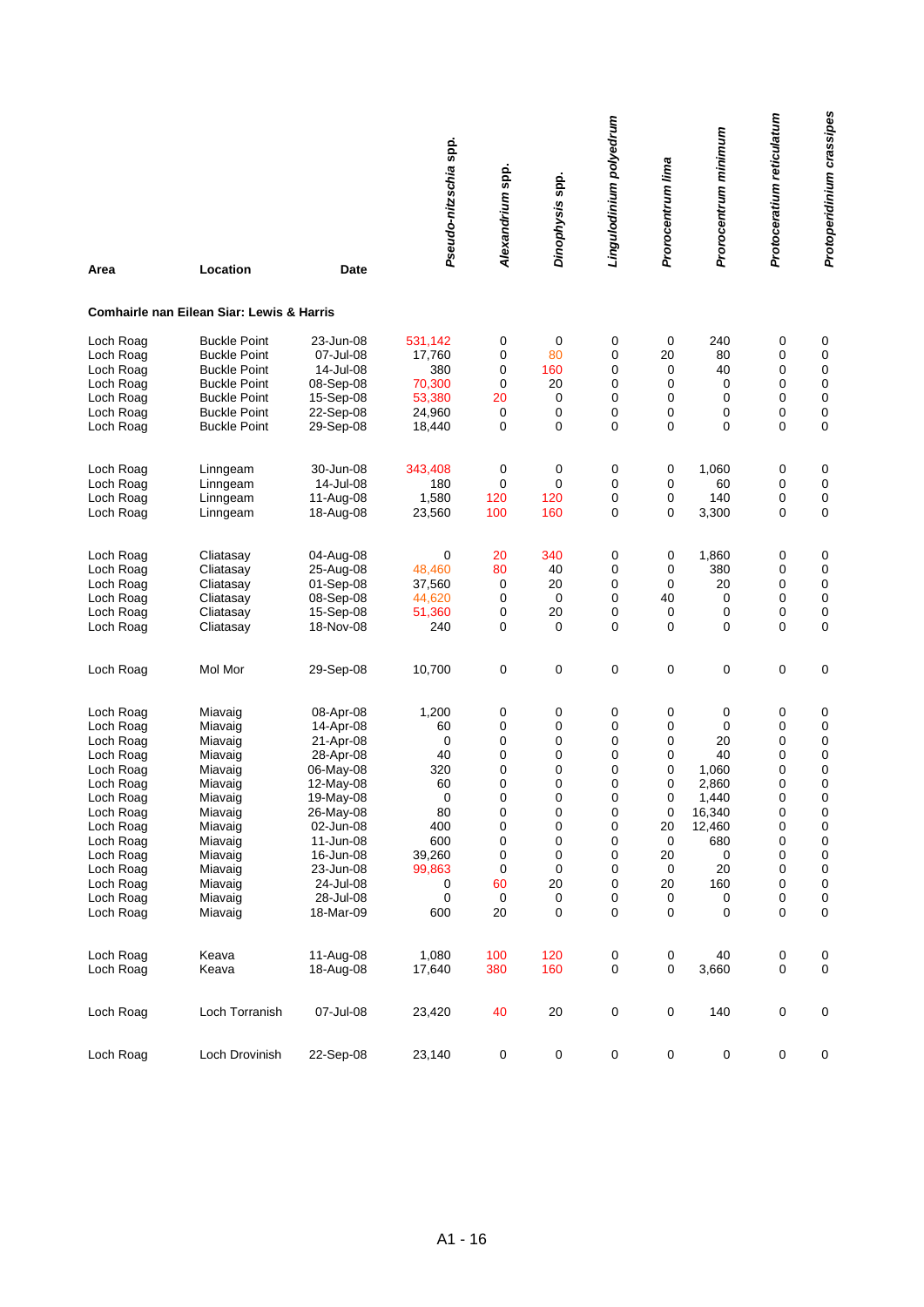|                       |            |             | Pseudo-nitzschia spp. | Alexandrium spp. | Dinophysis spp. | Lingulodinium polyedrum | Prorocentrum lima | Prorocentrum minimum | Protoceratium reticulatum | Protoperidinium crassipes |  |
|-----------------------|------------|-------------|-----------------------|------------------|-----------------|-------------------------|-------------------|----------------------|---------------------------|---------------------------|--|
| Area                  | Location   | <b>Date</b> |                       |                  |                 |                         |                   |                      |                           |                           |  |
| <b>Orkney Islands</b> |            |             |                       |                  |                 |                         |                   |                      |                           |                           |  |
| Scapa Bay             | Scapa Pier | 31-Mar-08   | 24,440                | 20               | 0               | 0                       | 0                 | 0                    | 0                         | 0                         |  |
| Scapa Bay             | Scapa Pier | 07-Apr-08   | 1,540                 | 0                | 0               | 0                       | $\pmb{0}$         | 140                  | 0                         | 0                         |  |
| Scapa Bay             | Scapa Pier | 15-Apr-08   | 3,980                 | 20               | 0               | 0                       | 0                 | 60                   | 0                         | 0                         |  |
| Scapa Bay             | Scapa Pier | 21-Apr-08   | 10,020                | 280              | 0               | 0                       | 0                 | $\mathbf 0$          | 0                         | 0                         |  |
| Scapa Bay             | Scapa Pier | 28-Apr-08   | 5,080                 | 360              | 0               | 0                       | 20                | 5,560                | 40                        | 0                         |  |
| Scapa Bay             | Scapa Pier | 07-May-08   | 700                   | 60               | 0               | 0                       | $\mathbf 0$       | 320                  | 0                         | 0                         |  |
| Scapa Bay             | Scapa Pier | 12-May-08   | 1,080                 | 320              | 0               | 0                       | 20                | 100                  | 0                         | 0                         |  |
| Scapa Bay             | Scapa Pier | 20-May-08   | 1,540                 | 60               | 100             | 0                       | 140               | 13,920               | 0                         | 0                         |  |
| Scapa Bay             | Scapa Pier | 26-May-08   | 2,980                 | 60               | 20              | 0                       | 60                | 302,882              | 0                         | 0                         |  |
| Scapa Bay             | Scapa Pier | 09-Jun-08   | 40                    | 0                | 0               | 0                       | 20                | 31,920               | 0                         | $\mathbf 0$               |  |
| Scapa Bay             | Scapa Pier | 16-Jun-08   | 1,260                 | 0                | 0               | 0                       | 100               | 1,360                | 0                         | 0                         |  |
| Scapa Bay             | Scapa Pier | 30-Jun-08   | 118,580               | 0                | 0               | 0                       | 60                | 260                  | 0                         | 0                         |  |
| Scapa Bay             | Scapa Pier | 07-Jul-08   | 517,275               | 20               | 20              | 0                       | $\mathbf 0$       | 120                  | 0                         | 0                         |  |
| Scapa Bay             | Scapa Pier | 14-Jul-08   | 60,980                | 0                | 0               | 0                       | 40                | 320                  | 0                         | 0                         |  |
| Scapa Bay             | Scapa Pier | 21-Jul-08   | 36,260                | 20               | 0               | 0                       | 20                | 160                  | 0                         | 0                         |  |
| Scapa Bay             | Scapa Pier | 28-Jul-08   | 4,380                 | 0                | 0               | 0                       | 120               | 80                   | 0                         | 0                         |  |
| Scapa Bay             | Scapa Pier | 05-Aug-08   | 50,600                | $\mathbf 0$      | 0               | 0                       | 40                | 420                  | 0                         | 0                         |  |
| Scapa Bay             | Scapa Pier | 13-Aug-08   | 4,280                 | 80               | 0               | 0                       | 0                 | 40                   | $\mathbf 0$               | 0                         |  |
| Scapa Bay             | Scapa Pier | 19-Aug-08   | 580                   | 20               | 0               | 0                       | $\mathbf 0$       | 0                    | 20                        | 0                         |  |
| Scapa Bay             | Scapa Pier | 26-Aug-08   | 380                   | 40               | 0               | 0                       | 40                | 100                  | 0                         | 0                         |  |
| Scapa Bay             | Scapa Pier | 02-Sep-08   | 160                   | 140              | 40              | 0                       | 40                | 0                    | 0                         | 0                         |  |
| Scapa Bay             | Scapa Pier | 09-Sep-08   | 280                   | 20               | 80              | 0                       | 0                 | 60                   | 0                         | 0                         |  |
| Scapa Bay             | Scapa Pier | 15-Sep-08   | 260                   | 0                | 20              | 0                       | 80                | 80                   | 0                         | 0                         |  |
| Scapa Bay             | Scapa Pier | 23-Sep-08   | 0                     | 0                | 0               | 0                       | 60                | 0                    | 0                         | 0                         |  |
| Scapa Bay             | Scapa Pier | 30-Sep-08   | 1,100                 | $\mathbf 0$      | 0               | 0                       | 20                | $\mathbf 0$          | 0                         | 0                         |  |
| Scapa Bay             | Scapa Pier | 03-Mar-09   | 10,080                | 20               | 0               | 0                       | 0                 | 120                  | 0                         | 0                         |  |
| Scapa Bay             | Scapa Pier | 09-Mar-09   | 9,400                 | 0                | 0               | 0                       | 0                 | 160                  | 0                         | 0                         |  |
| Scapa Bay             | Scapa Pier | 17-Mar-09   | 940                   | 0                | 0               | 0                       | 0                 | 520                  | 0                         | 0                         |  |
| Scapa Bay             | Scapa Pier | 23-Mar-09   | 1,300                 | 0                | 20              | 0                       | 0                 | 480                  | 0                         | 0                         |  |
| Scapa Bay             | Scapa Pier | 30-Mar-09   | 2,320                 | 40               | 0               | 0                       | 20                | 1,460                | 0                         | $\mathbf 0$               |  |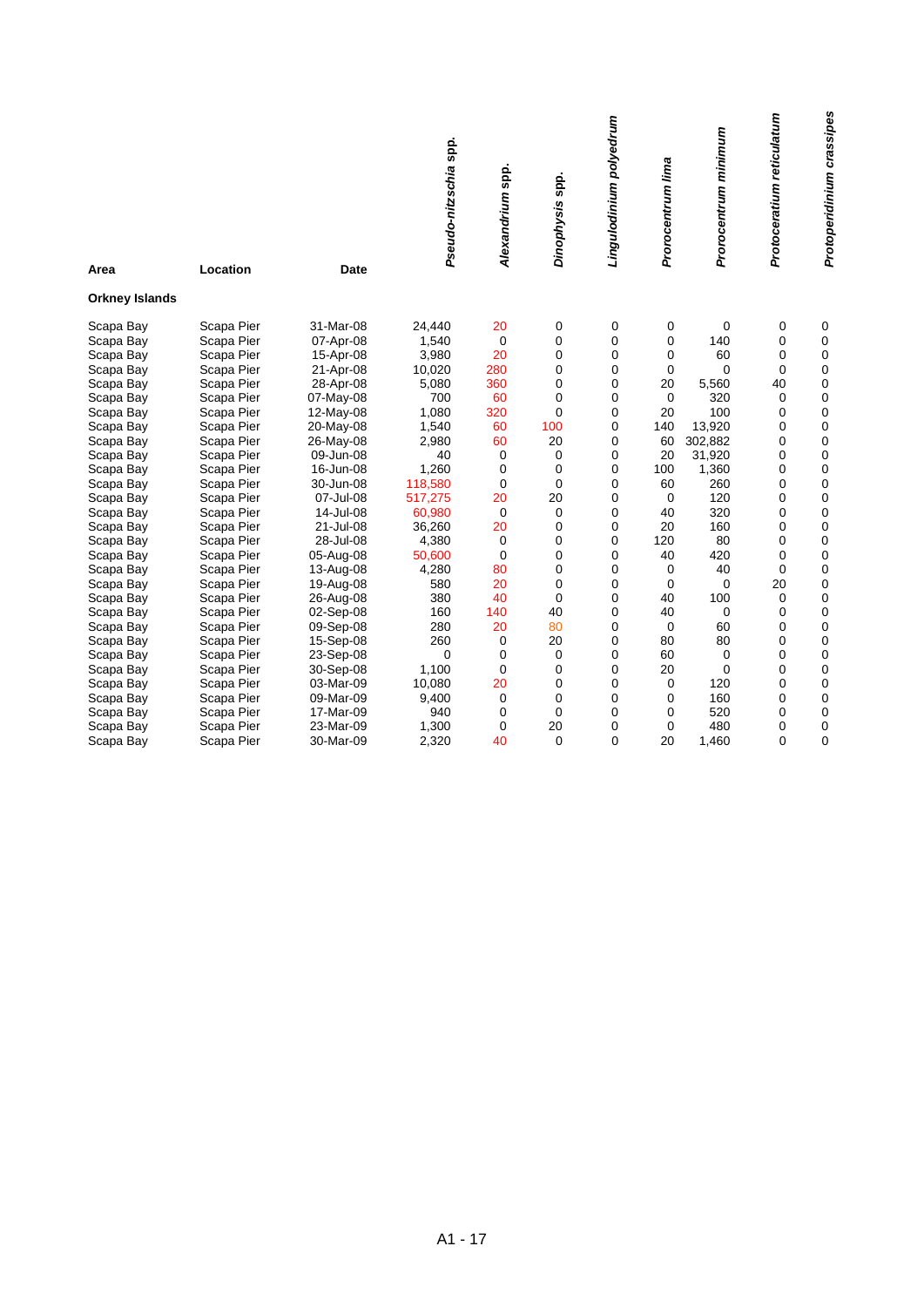|                    |                     |             | Pseudo-nitzschia spp. | Alexandrium spp. | Dinophysis spp. | Lingulodinium polyedrum | Prorocentrum lima | Prorocentrum minimum | Protoceratium reticulatum | Protoperidinium crassipes |
|--------------------|---------------------|-------------|-----------------------|------------------|-----------------|-------------------------|-------------------|----------------------|---------------------------|---------------------------|
| Area               | Location            | <b>Date</b> |                       |                  |                 |                         |                   |                      |                           |                           |
| <b>Shetland</b>    |                     |             |                       |                  |                 |                         |                   |                      |                           |                           |
| Clift Sound        | <b>Booth</b>        | 08-Apr-08   | 40,460                | 40               | 0               | 0                       | $\mathbf 0$       | 180                  | 0                         | 0                         |
| Clift Sound        | <b>Booth</b>        | 15-Apr-08   | 13,920                | 40               | 0               | 0                       | 0                 | 120                  | 0                         | 0                         |
| Clift Sound        | <b>Booth</b>        | 23-Apr-08   | 2,120                 | 0                | 0               | 0                       | 0                 | 360                  | 0                         | 0                         |
| Clift Sound        | <b>Booth</b>        | 30-Apr-08   | 1,140                 | 80               | 0               | 0                       | 0                 | 200                  | 0                         | 0                         |
| Clift Sound        | <b>Booth</b>        | 07-May-08   | 560                   | 40               | 0               | 0                       | 0                 | 300                  | 0                         | 0                         |
| Clift Sound        | <b>Booth</b>        | 14-May-08   | 3,020                 | 1,400            | 20              | 0                       | 0                 | 1,160                | 0                         | 0                         |
| Clift Sound        | <b>Booth</b>        | 21-May-08   | 1,800                 | 280              | 20              | 0                       | 0                 | 30,500               | 0                         | 0                         |
| Clift Sound        | <b>Booth</b>        | 28-May-08   | 17,000                | 200              | 0               | 0                       | 0                 | 28,540               | 0                         | $\pmb{0}$                 |
| Clift Sound        | <b>Booth</b>        | 04-Jun-08   | 15,680                | 180              | 0               | 0                       | 80                | 212,264              | 0                         | 0                         |
| Clift Sound        | <b>Booth</b>        | 11-Jun-08   | 29,200                | 920              | 0               | 0                       | 20                | 0                    | 0                         | $\pmb{0}$                 |
| Clift Sound        | <b>Booth</b>        | 18-Jun-08   | 147,686               | 640              | 400             | 0                       | 40                | 12,300               | 0                         | $\mathsf 0$               |
| Clift Sound        | <b>Booth</b>        | 25-Jun-08   | 119,658               | 1,440            | 100             | 0                       | 0                 | 1,480                | 0                         | $\pmb{0}$                 |
| Clift Sound        | <b>Booth</b>        | 02-Jul-08   | 173,804               | 40               | 0               | 0                       | 0                 | 520                  | 0                         | 0                         |
| Clift Sound        | <b>Booth</b>        | 09-Jul-08   | 55,900                | 160              | 100             | 0                       | 20                | 7,400                | 0                         | 0                         |
| Clift Sound        | <b>Booth</b>        | 16-Jul-08   | 269,500               | 100              | 0               | 0                       | 20                | 5,940                | 0                         | 0                         |
| Clift Sound        | <b>Booth</b>        | 23-Jul-08   | 79,772                | 0                | 0               | 0                       | 0                 | 420                  | 0                         | 0                         |
| Clift Sound        | <b>Booth</b>        | 30-Jul-08   | 117,502               | 280              | 0               | 0                       | 0                 | 240                  | 0                         | $\mathsf 0$               |
| Clift Sound        | <b>Booth</b>        | 06-Aug-08   | 93,786                | 500              | 40              | 0                       | 20                | 20                   | 0                         | 0                         |
| Clift Sound        | <b>Booth</b>        | 13-Aug-08   | 1,947,885             | 1,340            | 100             | 0                       | 0                 | 260                  | 0                         | 0                         |
| Clift Sound        | <b>Booth</b>        | 20-Aug-08   | 646,369               | 1,120            | 40              | 0                       | 20                | 60                   | 0                         | 0                         |
| Clift Sound        | <b>Booth</b>        | 27-Aug-08   | 558,577               | 100              | 0               | 0                       | 0                 | 0                    | 0                         | $\pmb{0}$                 |
| Clift Sound        | <b>Booth</b>        | 03-Sep-08   | 234,960               | 0                | 40              | 0                       | 40                | 20                   | 0                         | 20                        |
| Clift Sound        | <b>Booth</b>        | 10-Sep-08   | 622,006               | 20               | 0               | 0                       | 0                 | 60                   | 0                         | $\mathbf 0$               |
| Clift Sound        | <b>Booth</b>        | 17-Sep-08   | 334,180               | 20               | 0               | 0                       | 0                 | 20                   | 0                         | 0                         |
| Clift Sound        | <b>Booth</b>        | 24-Sep-08   | 8,080                 | 0                | 0               | 0                       | 0                 | 0                    | 0                         | 0                         |
| Clift Sound        | <b>Booth</b>        | 01-Oct-08   | 37,080                | 100              | 40              | 0                       | 0                 | 0                    | 0                         | 0                         |
| Clift Sound        | <b>Booth</b>        | 08-Oct-08   | 1,740                 | 40               | 0               | 0                       | 0                 | 0                    | 0                         | 0                         |
| Clift Sound        | <b>Booth</b>        | 29-Oct-08   | 660                   | 0                | 0               | 0                       | 0                 | 0                    | 0                         | 0                         |
| Clift Sound        | <b>Booth</b>        | 26-Nov-08   | 1,900                 | 0                | 0               | 0                       | 0                 | 20                   | 0                         | 0                         |
| Clift Sound        | <b>Booth</b>        | 10-Dec-08   | 340                   | 0                | 0               | 0                       | 0                 | 0                    | 0                         | 0                         |
| Clift Sound        | <b>Booth</b>        | 14-Jan-09   | 1,240                 | 0                | 0               | 0                       | 0                 | 0                    | 0                         | 0                         |
| Clift Sound        | <b>Booth</b>        | 18-Feb-09   | 5,140                 | 0                | 0               | 0                       | 0                 | 0                    | 0                         | 0                         |
| Clift Sound        | <b>Booth</b>        | 11-Mar-09   | 3,660                 | 0                | 0               | 0                       | 0                 | 60                   | 0                         | 0                         |
| Clift Sound        | <b>Booth</b>        | 18-Mar-09   | 5,260                 | 100              | 0               | 0                       | $\mathbf 0$       | 0                    | 0                         | 0                         |
| Gruting Voe        | Seli Voe            | 07-Apr-08   | 48,120                | 0                | 0               | 0                       | 20                | 0                    | 0                         | 0                         |
| Gruting Voe        | Seli Voe            | 14-Apr-08   | 39,340                | 0                | 0               | 0                       | 0                 | 20                   | 0                         | 0                         |
| Gruting Voe        | Seli Voe            | 21-Apr-08   | 7,420                 | 0                | 0               | 0                       | 0                 | 100                  | 0                         | $\mathbf 0$               |
| Gruting Voe        | Seli Voe            | 28-Apr-08   | 620                   | 60               | 0               | 0                       | 0                 | 80                   | 0                         | $\pmb{0}$                 |
| Gruting Voe        | Seli Voe            | 05-May-08   | 1,200                 | 80               | 0               | 0                       | 0                 | 420                  | 0                         | $\pmb{0}$                 |
| <b>Gruting Voe</b> | Seli Voe            | 12-May-08   | 840                   | 420              | 0               | 0                       | 20                | 32,380               | 0                         | $\pmb{0}$                 |
| <b>Gruting Voe</b> | Seli Voe            | 19-May-08   | 7,820                 | 100              | 0               | 0                       | 0                 | 202,664              | 0                         | 0                         |
| <b>Gruting Voe</b> | <b>Browland Voe</b> | 26-May-08   | 1,320                 | 20               | 40              | 0                       | 0                 | 31,640               | 0                         | 0                         |
| <b>Gruting Voe</b> | <b>Browland Voe</b> | 02-Jun-08   | 5,660                 | 240              | 60              | 0                       | 0                 | 396,704              | 0                         | 0                         |
| <b>Gruting Voe</b> | <b>Browland Voe</b> | 09-Jun-08   | 1,320                 | 0                | 0               | 0                       | 0                 | 100                  | 0                         | 0                         |
| Gruting Voe        | <b>Browland Voe</b> | 16-Jun-08   | 8,680                 | 0                | 40              | 0                       | 0                 | 20                   | 0                         | $\pmb{0}$                 |
| <b>Gruting Voe</b> | <b>Browland Voe</b> | 23-Jun-08   | 42,560                | 60               | 0               | 0                       | 0                 | 280                  | 0                         | 0                         |
| <b>Gruting Voe</b> | <b>Browland Voe</b> | 07-Jul-08   | 69,140                | 120              | 200             | 0                       | 60                | 220                  | 0                         | 0                         |
| <b>Gruting Voe</b> | <b>Browland Voe</b> | 14-Jul-08   | 71,000                | 40               | 100             | 0                       | 20                | 380                  | 0                         | $\pmb{0}$                 |
| <b>Gruting Voe</b> | <b>Browland Voe</b> | 23-Jul-08   | 17,200                | 40               | 40              | 0                       | 20                | 220                  | 0                         | 0                         |
| <b>Gruting Voe</b> | <b>Browland Voe</b> | 30-Jul-08   | 21,680                | 0                | 0               | 0                       | 0                 | 40                   | 0                         | $\pmb{0}$                 |
| <b>Gruting Voe</b> | <b>Browland Voe</b> | 06-Aug-08   | 27,540                | 0                | 160             | 0                       | 0                 | 380                  | 0                         | 0                         |
| <b>Gruting Voe</b> | <b>Browland Voe</b> | 13-Aug-08   | 363,688               | 0                | 20              | 0                       | 0                 | 400                  | 0                         | 0                         |
| <b>Gruting Voe</b> | <b>Browland Voe</b> | 20-Aug-08   | 665,024               | 20               | 120             | 0                       | 20                | 40                   | 0                         | 20                        |
| <b>Gruting Voe</b> | <b>Browland Voe</b> | 27-Aug-08   | 473,200               | 0                | 40              | 0                       | 40                | 60                   | 0                         | $\mathbf 0$               |
| <b>Gruting Voe</b> | <b>Browland Voe</b> | 03-Sep-08   | 881,640               | 0                | 20              | 0                       | 40                | 20                   | 0                         | 60                        |
| <b>Gruting Voe</b> | <b>Browland Voe</b> | 15-Sep-08   | 8,340                 | 0                | 20              | 0                       | 20                | 0                    | 0                         | 0                         |
| <b>Gruting Voe</b> | <b>Browland Voe</b> | 24-Sep-08   | 27,180                | 0                | 60              | 0                       | 20                | 20                   | 0                         | 0                         |
| Gruting Voe        | <b>Browland Voe</b> | 01-Oct-08   | 132,594               | 0                | 40              | 0                       | 0                 | 40                   | 0                         | $\pmb{0}$                 |
| <b>Gruting Voe</b> | <b>Browland Voe</b> | 08-Oct-08   | 4,340                 | 0                | 0               | 0                       | 20                | 0                    | 0                         | 0                         |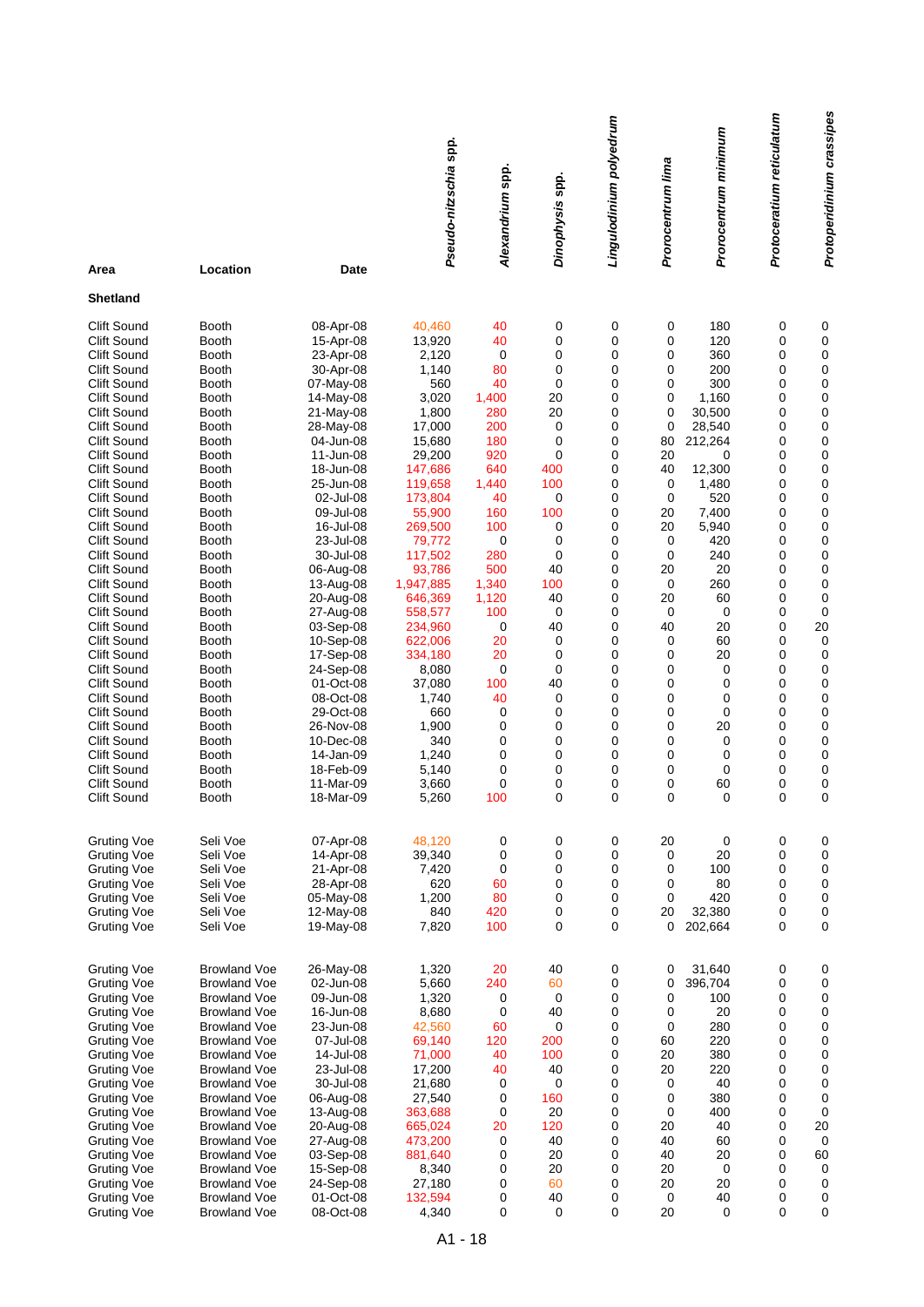|                                                                                                                                                                                                                                                                                                                                                                                                                                                                                                                                           |                                                                                                                                                                                                                                                                                                                                                                                                                                                                                                                                                         |                                                                                                                                                                                                                                                                                                                                                                                                                                                                     |                                                                                                                                                                                                                                                                                                                                  |                                                                                                                                                                                          | Protoperidinium crassipes                                                                                                                                                             |                                                                                                                                                                             |                                                                                                                                                                                    |                                                                                                                                                                                                                                |                                                                                                                                                                             |                                                                                                                                                                                       |
|-------------------------------------------------------------------------------------------------------------------------------------------------------------------------------------------------------------------------------------------------------------------------------------------------------------------------------------------------------------------------------------------------------------------------------------------------------------------------------------------------------------------------------------------|---------------------------------------------------------------------------------------------------------------------------------------------------------------------------------------------------------------------------------------------------------------------------------------------------------------------------------------------------------------------------------------------------------------------------------------------------------------------------------------------------------------------------------------------------------|---------------------------------------------------------------------------------------------------------------------------------------------------------------------------------------------------------------------------------------------------------------------------------------------------------------------------------------------------------------------------------------------------------------------------------------------------------------------|----------------------------------------------------------------------------------------------------------------------------------------------------------------------------------------------------------------------------------------------------------------------------------------------------------------------------------|------------------------------------------------------------------------------------------------------------------------------------------------------------------------------------------|---------------------------------------------------------------------------------------------------------------------------------------------------------------------------------------|-----------------------------------------------------------------------------------------------------------------------------------------------------------------------------|------------------------------------------------------------------------------------------------------------------------------------------------------------------------------------|--------------------------------------------------------------------------------------------------------------------------------------------------------------------------------------------------------------------------------|-----------------------------------------------------------------------------------------------------------------------------------------------------------------------------|---------------------------------------------------------------------------------------------------------------------------------------------------------------------------------------|
|                                                                                                                                                                                                                                                                                                                                                                                                                                                                                                                                           |                                                                                                                                                                                                                                                                                                                                                                                                                                                                                                                                                         | Pseudo-nitzschia spp.                                                                                                                                                                                                                                                                                                                                                                                                                                               |                                                                                                                                                                                                                                                                                                                                  |                                                                                                                                                                                          | Lingulodinium polyedrum                                                                                                                                                               |                                                                                                                                                                             | Prorocentrum minimum                                                                                                                                                               | Protoceratium reticulatum                                                                                                                                                                                                      |                                                                                                                                                                             |                                                                                                                                                                                       |
|                                                                                                                                                                                                                                                                                                                                                                                                                                                                                                                                           |                                                                                                                                                                                                                                                                                                                                                                                                                                                                                                                                                         |                                                                                                                                                                                                                                                                                                                                                                                                                                                                     |                                                                                                                                                                                                                                                                                                                                  | Alexandrium spp.                                                                                                                                                                         | Dinophysis spp.                                                                                                                                                                       |                                                                                                                                                                             | Prorocentrum lima                                                                                                                                                                  |                                                                                                                                                                                                                                |                                                                                                                                                                             |                                                                                                                                                                                       |
| Area                                                                                                                                                                                                                                                                                                                                                                                                                                                                                                                                      | Location                                                                                                                                                                                                                                                                                                                                                                                                                                                                                                                                                | <b>Date</b>                                                                                                                                                                                                                                                                                                                                                                                                                                                         |                                                                                                                                                                                                                                                                                                                                  |                                                                                                                                                                                          |                                                                                                                                                                                       |                                                                                                                                                                             |                                                                                                                                                                                    |                                                                                                                                                                                                                                |                                                                                                                                                                             |                                                                                                                                                                                       |
| <b>Shetland</b>                                                                                                                                                                                                                                                                                                                                                                                                                                                                                                                           |                                                                                                                                                                                                                                                                                                                                                                                                                                                                                                                                                         |                                                                                                                                                                                                                                                                                                                                                                                                                                                                     |                                                                                                                                                                                                                                                                                                                                  |                                                                                                                                                                                          |                                                                                                                                                                                       |                                                                                                                                                                             |                                                                                                                                                                                    |                                                                                                                                                                                                                                |                                                                                                                                                                             |                                                                                                                                                                                       |
| Vaila Sound<br>Vaila Sound<br>Vaila Sound<br>Vaila Sound<br>Vaila Sound<br>Vaila Sound<br>Vaila Sound<br>Vaila Sound<br>Vaila Sound<br>Vaila Sound<br>Vaila Sound<br>Vaila Sound<br>Vaila Sound<br>Vaila Sound<br>Vaila Sound<br>Vaila Sound<br>Vaila Sound<br>Vaila Sound<br>Vaila Sound<br>Vaila Sound<br>Vaila Sound<br>Vaila Sound<br>Vaila Sound<br>Vaila Sound<br>Vaila Sound<br>Vaila Sound                                                                                                                                        | Linga<br>Linga<br>Linga<br>Linga<br>Linga<br>Linga<br>Linga<br>Linga<br>Linga<br>Linga<br>Linga<br>Linga<br>Linga<br>Linga<br>Linga<br>Linga<br>Linga<br>Linga<br>Linga<br>Linga<br>Linga<br>Linga<br>Linga<br>Linga<br>Linga<br>Linga                                                                                                                                                                                                                                                                                                                  | 07-Apr-08<br>14-Apr-08<br>21-Apr-08<br>28-Apr-08<br>05-May-08<br>12-May-08<br>19-May-08<br>26-May-08<br>02-Jun-08<br>09-Jun-08<br>16-Jun-08<br>23-Jun-08<br>30-Jun-08<br>07-Jul-08<br>14-Jul-08<br>21-Jul-08<br>28-Jul-08<br>04-Aug-08<br>11-Aug-08<br>18-Aug-08<br>25-Aug-08<br>01-Sep-08<br>08-Sep-08<br>15-Sep-08<br>22-Sep-08<br>29-Sep-08                                                                                                                      | 41,440<br>35,760<br>3,340<br>240<br>1,120<br>820<br>6,840<br>14,320<br>5,660<br>11,160<br>29,380<br>13,200<br>9,440<br>33,700<br>159,123<br>18,860<br>27,160<br>1,520<br>94,864<br>240,331<br>105,280<br>201,922<br>470,496<br>3,060<br>17,440<br>12,180                                                                         | 0<br>0<br>0<br>80<br>20<br>80<br>120<br>0<br>100<br>40<br>0<br>20<br>20<br>180<br>40<br>20<br>40<br>580<br>40<br>60<br>220<br>$\mathbf 0$<br>40<br>0<br>20<br>0                          | 0<br>0<br>0<br>0<br>0<br>0<br>0<br>0<br>0<br>0<br>40<br>20<br>0<br>80<br>0<br>20<br>20<br>260<br>140<br>0<br>0<br>0<br>20<br>0<br>0<br>0                                              | 0<br>0<br>0<br>0<br>0<br>0<br>0<br>0<br>0<br>0<br>0<br>0<br>0<br>0<br>0<br>0<br>0<br>0<br>0<br>0<br>0<br>0<br>0<br>0<br>0<br>0                                              | 0<br>0<br>0<br>0<br>0<br>0<br>0<br>0<br>0<br>0<br>0<br>0<br>40<br>0<br>0<br>40<br>0<br>80<br>40<br>0<br>20<br>0<br>20<br>0<br>0<br>0                                               | 0<br>$\mathbf 0$<br>200<br>2,040<br>160<br>19,820<br>81,208<br>113,568<br>380,714<br>250,120<br>120<br>80<br>20<br>180<br>100<br>40<br>40<br>0<br>60<br>280<br>0<br>0<br>0<br>0<br>0<br>0                                      | 0<br>0<br>0<br>0<br>0<br>20<br>$\mathbf 0$<br>0<br>0<br>0<br>0<br>0<br>0<br>0<br>0<br>0<br>0<br>0<br>0<br>0<br>0<br>0<br>0<br>0<br>0<br>0                                   | 0<br>0<br>$\mathbf 0$<br>0<br>0<br>0<br>0<br>0<br>0<br>0<br>0<br>0<br>0<br>0<br>0<br>0<br>0<br>0<br>0<br>0<br>0<br>0<br>0<br>0<br>$\mathbf 0$<br>$\mathbf 0$                          |
| Vaila Sound<br>Vaila Sound<br>Vaila Sound<br>Vaila Sound<br>Vaila Sound<br>Vaila Sound<br>Vaila Sound<br>Vaila Sound<br>Vaila Sound<br>Vaila Sound<br>Vaila Sound<br>Vaila Sound<br>Vaila Sound<br>Vaila Sound<br>Vaila Sound<br>Vaila Sound<br>Vaila Sound<br>Vaila Sound<br>Vaila Sound<br>Vaila Sound<br>Vaila Sound<br>Vaila Sound<br>Vaila Sound<br>Vaila Sound<br>Vaila Sound<br>Vaila Sound<br>Vaila Sound<br>Vaila Sound<br>Vaila Sound<br>Vaila Sound<br>Vaila Sound<br>Vaila Sound<br>Vaila Sound<br>Vaila Sound<br>Vaila Sound | Riskaness<br>Riskaness<br><b>Riskaness</b><br>Riskaness<br>Riskaness<br>Riskaness<br>Riskaness<br>Riskaness<br>Riskaness<br><b>Riskaness</b><br><b>Riskaness</b><br><b>Riskaness</b><br>Riskaness<br>Riskaness<br>Riskaness<br>Riskaness<br>Riskaness<br><b>Riskaness</b><br><b>Riskaness</b><br>Riskaness<br>Riskaness<br>Riskaness<br>Riskaness<br><b>Riskaness</b><br>Riskaness<br>Riskaness<br><b>Riskaness</b><br>Riskaness<br><b>Riskaness</b><br>Riskaness<br><b>Riskaness</b><br>Riskaness<br><b>Riskaness</b><br><b>Riskaness</b><br>Riskaness | 07-Apr-08<br>14-Apr-08<br>21-Apr-08<br>28-Apr-08<br>05-May-08<br>12-May-08<br>19-May-08<br>26-May-08<br>02-Jun-08<br>09-Jun-08<br>16-Jun-08<br>23-Jun-08<br>30-Jun-08<br>07-Jul-08<br>14-Jul-08<br>21-Jul-08<br>28-Jul-08<br>04-Aug-08<br>11-Aug-08<br>26-Aug-08<br>01-Sep-08<br>08-Sep-08<br>15-Sep-08<br>22-Sep-08<br>29-Sep-08<br>06-Oct-08<br>20-Oct-08<br>27-Oct-08<br>17-Nov-08<br>08-Dec-08<br>12-Jan-09<br>09-Feb-09<br>02-Mar-09<br>16-Mar-09<br>30-Mar-09 | 38,620<br>17,940<br>3,820<br>1,020<br>1,360<br>460<br>5,080<br>12,160<br>9,900<br>7,080<br>35,960<br>10,600<br>20,660<br>30,400<br>286,748<br>18,620<br>43,440<br>39,480<br>316,051<br>170,097<br>162,778<br>516,362<br>7,980<br>17,420<br>25,300<br>2,220<br>500<br>40<br>700<br>1,120<br>140<br>1,520<br>800<br>1,480<br>9,200 | 0<br>0<br>80<br>0<br>40<br>120<br>0<br>0<br>0<br>40<br>0<br>0<br>100<br>120<br>20<br>20<br>0<br>0<br>0<br>60<br>0<br>20<br>0<br>0<br>0<br>0<br>0<br>0<br>0<br>0<br>0<br>0<br>0<br>0<br>0 | 0<br>0<br>0<br>0<br>0<br>0<br>0<br>0<br>20<br>0<br>20<br>0<br>20<br>20<br>0<br>0<br>20<br>40<br>20<br>40<br>0<br>0<br>0<br>0<br>20<br>0<br>0<br>0<br>0<br>0<br>0<br>20<br>0<br>0<br>0 | 0<br>0<br>0<br>0<br>0<br>0<br>0<br>0<br>0<br>0<br>0<br>0<br>0<br>0<br>0<br>0<br>0<br>0<br>0<br>0<br>0<br>0<br>0<br>0<br>0<br>0<br>0<br>0<br>0<br>0<br>0<br>0<br>0<br>0<br>0 | 0<br>0<br>0<br>0<br>0<br>0<br>0<br>0<br>0<br>40<br>0<br>0<br>0<br>20<br>0<br>0<br>0<br>40<br>20<br>60<br>20<br>0<br>0<br>0<br>0<br>20<br>0<br>0<br>0<br>0<br>0<br>0<br>0<br>0<br>0 | 40<br>100<br>180<br>80<br>340<br>11,520<br>14,680<br>25,480<br>161,318<br>208,208<br>0<br>160<br>40<br>560<br>220<br>80<br>180<br>60<br>20<br>20<br>0<br>0<br>0<br>40<br>0<br>0<br>0<br>0<br>0<br>0<br>0<br>0<br>0<br>0<br>100 | 0<br>0<br>0<br>0<br>0<br>0<br>0<br>0<br>0<br>0<br>0<br>0<br>0<br>0<br>0<br>0<br>0<br>0<br>0<br>0<br>0<br>0<br>0<br>0<br>0<br>0<br>0<br>0<br>0<br>0<br>0<br>0<br>0<br>0<br>0 | 0<br>0<br>0<br>0<br>0<br>$\mathbf 0$<br>0<br>0<br>0<br>0<br>0<br>0<br>0<br>0<br>0<br>0<br>0<br>0<br>0<br>0<br>0<br>0<br>0<br>0<br>0<br>0<br>0<br>0<br>0<br>0<br>0<br>0<br>0<br>0<br>0 |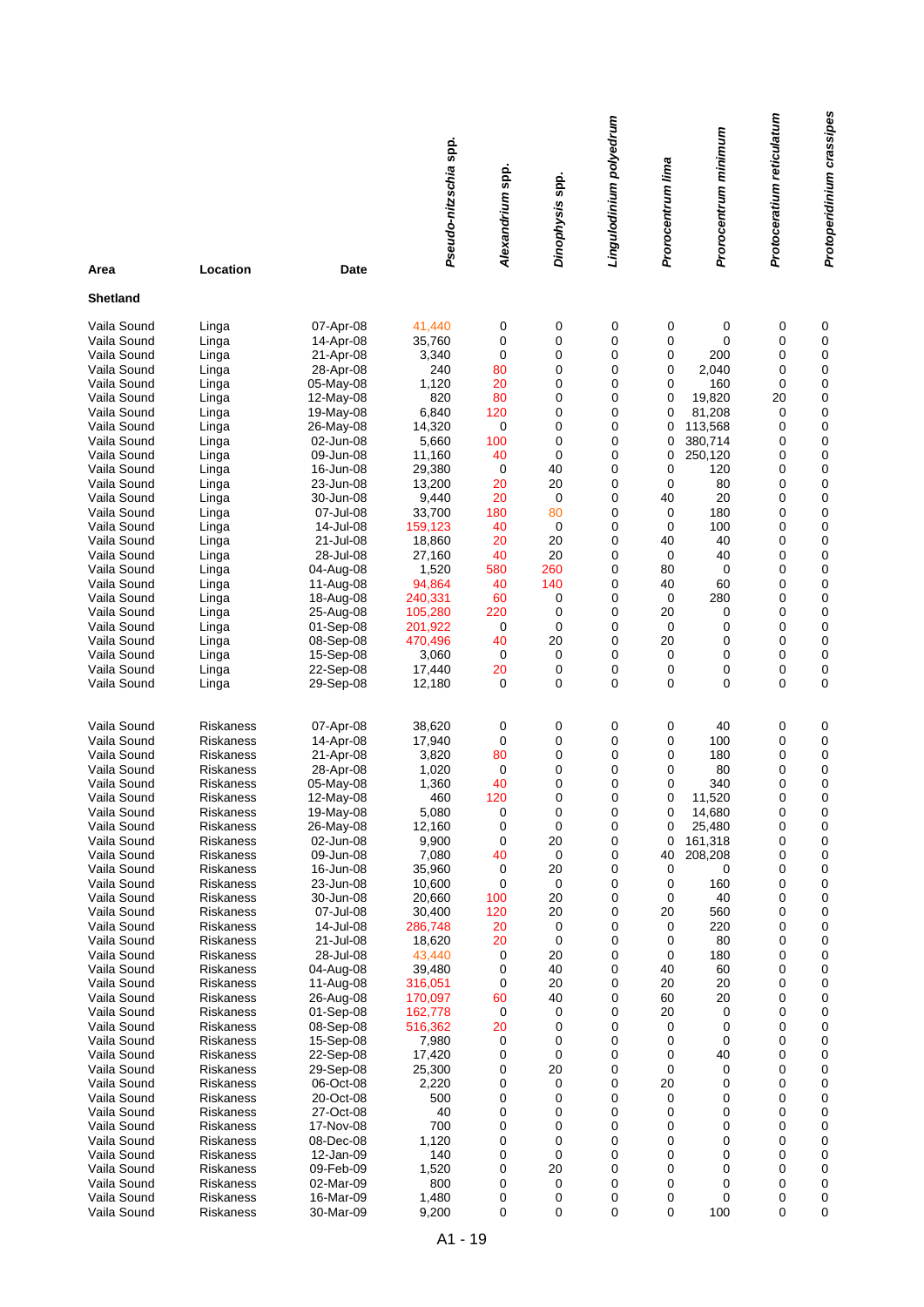|                                                                                                                                                                                                                                                                                                                                                                                                                                                                                                                                                                                                                      |                                                                                                                                                                                                                                                                                                                                                                      |                                                                                                                                                                                                                                                                                                                      | Pseudo-nitzschia spp.                                                                                                                                                                                                         | Alexandrium spp.                                                                                                                                        | Dinophysis spp.                                                                                                                      | Lingulodinium polyedrum                                                                                                                                  | Prorocentrum lima                                                                                                           | Prorocentrum minimum                                                                                                                                                      | Protoceratium reticulatum                                                                                            | Protoperidinium crassipes                                                                                            |
|----------------------------------------------------------------------------------------------------------------------------------------------------------------------------------------------------------------------------------------------------------------------------------------------------------------------------------------------------------------------------------------------------------------------------------------------------------------------------------------------------------------------------------------------------------------------------------------------------------------------|----------------------------------------------------------------------------------------------------------------------------------------------------------------------------------------------------------------------------------------------------------------------------------------------------------------------------------------------------------------------|----------------------------------------------------------------------------------------------------------------------------------------------------------------------------------------------------------------------------------------------------------------------------------------------------------------------|-------------------------------------------------------------------------------------------------------------------------------------------------------------------------------------------------------------------------------|---------------------------------------------------------------------------------------------------------------------------------------------------------|--------------------------------------------------------------------------------------------------------------------------------------|----------------------------------------------------------------------------------------------------------------------------------------------------------|-----------------------------------------------------------------------------------------------------------------------------|---------------------------------------------------------------------------------------------------------------------------------------------------------------------------|----------------------------------------------------------------------------------------------------------------------|----------------------------------------------------------------------------------------------------------------------|
| Area                                                                                                                                                                                                                                                                                                                                                                                                                                                                                                                                                                                                                 | Location                                                                                                                                                                                                                                                                                                                                                             | Date                                                                                                                                                                                                                                                                                                                 |                                                                                                                                                                                                                               |                                                                                                                                                         |                                                                                                                                      |                                                                                                                                                          |                                                                                                                             |                                                                                                                                                                           |                                                                                                                      |                                                                                                                      |
| <b>Shetland</b>                                                                                                                                                                                                                                                                                                                                                                                                                                                                                                                                                                                                      |                                                                                                                                                                                                                                                                                                                                                                      |                                                                                                                                                                                                                                                                                                                      |                                                                                                                                                                                                                               |                                                                                                                                                         |                                                                                                                                      |                                                                                                                                                          |                                                                                                                             |                                                                                                                                                                           |                                                                                                                      |                                                                                                                      |
| <b>Vementry South</b><br><b>Vementry South</b><br><b>Vementry South</b><br><b>Vementry South</b><br><b>Vementry South</b><br><b>Vementry South</b><br><b>Vementry South</b><br><b>Vementry South</b><br><b>Vementry South</b><br><b>Vementry South</b><br><b>Vementry South</b><br><b>Vementry South</b><br><b>Vementry South</b><br><b>Vementry South</b><br><b>Vementry South</b><br><b>Vementry South</b><br><b>Vementry South</b><br><b>Vementry South</b><br><b>Vementry South</b><br><b>Vementry South</b><br><b>Vementry South</b><br><b>Vementry South</b><br><b>Vementry South</b><br><b>Vementry South</b> | Seggi Bight<br>Seggi Bight<br>Seggi Bight<br>Seggi Bight<br>Seggi Bight<br>Seggi Bight<br>Seggi Bight<br>Seggi Bight<br>Seggi Bight<br>Seggi Bight<br>Seggi Bight<br>Seggi Bight<br>Seggi Bight<br>Seggi Bight<br>Seggi Bight<br>Seggi Bight<br>Seggi Bight<br>Seggi Bight<br>Seggi Bight<br>Seggi Bight<br>Seggi Bight<br>Seggi Bight<br>Seggi Bight<br>Seggi Bight | 07-Apr-08<br>14-Apr-08<br>21-Apr-08<br>28-Apr-08<br>07-May-08<br>14-May-08<br>21-May-08<br>28-May-08<br>04-Jun-08<br>11-Jun-08<br>18-Jun-08<br>25-Jun-08<br>02-Jul-08<br>09-Jul-08<br>16-Jul-08<br>23-Jul-08<br>28-Jul-08<br>04-Aug-08<br>11-Aug-08<br>18-Aug-08<br>27-Aug-08<br>01-Sep-08<br>08-Sep-08<br>29-Sep-08 | 17,360<br>10,340<br>8,300<br>640<br>1,160<br>2,880<br>660<br>10,300<br>23,020<br>25,740<br>5,460<br>2,840<br>113,190<br>109,956<br>710,402<br>212,366<br>500<br>1,600<br>6,440<br>18,820<br>8,120<br>4,960<br>3,680<br>13,720 | 20<br>0<br>20<br>0<br>0<br>40<br>40<br>100<br>80<br>60<br>20<br>60<br>100<br>20<br>0<br>0<br>0<br>0<br>$\mathbf 0$<br>20<br>$\mathbf 0$<br>20<br>0<br>0 | 0<br>0<br>0<br>0<br>0<br>0<br>20<br>40<br>0<br>20<br>60<br>80<br>20<br>100<br>60<br>20<br>0<br>80<br>100<br>0<br>60<br>20<br>20<br>0 | 0<br>0<br>0<br>0<br>0<br>0<br>0<br>$\mathbf 0$<br>0<br>$\mathbf 0$<br>0<br>0<br>0<br>0<br>$\pmb{0}$<br>0<br>$\pmb{0}$<br>0<br>0<br>0<br>0<br>0<br>0<br>0 | 0<br>0<br>0<br>0<br>0<br>0<br>0<br>0<br>0<br>0<br>20<br>0<br>0<br>20<br>0<br>0<br>0<br>0<br>20<br>80<br>20<br>140<br>0<br>0 | 0<br>20<br>40<br>0<br>140<br>1,820<br>14,160<br>30,380<br>23,280<br>263,640<br>978,848<br>67,914<br>60<br>620<br>620<br>360<br>80<br>0<br>60<br>40<br>0<br>0<br>100<br>20 | 0<br>0<br>0<br>0<br>0<br>0<br>0<br>0<br>0<br>0<br>0<br>0<br>0<br>0<br>0<br>0<br>0<br>0<br>0<br>0<br>0<br>0<br>0<br>0 | 0<br>0<br>0<br>0<br>0<br>0<br>0<br>0<br>0<br>0<br>0<br>0<br>0<br>0<br>0<br>0<br>0<br>0<br>0<br>0<br>0<br>0<br>0<br>0 |
| Aith Voe Sletta<br>Aith Voe Sletta<br>Aith Voe Sletta<br>Aith Voe Sletta<br>Aith Voe Sletta<br>Aith Voe Sletta<br>Aith Voe Sletta<br>Aith Voe Sletta<br>Aith Voe Sletta<br>Aith Voe Sletta<br>Aith Voe Sletta<br>Aith Voe Sletta<br>Aith Voe Sletta<br>Aith Voe Sletta<br>Aith Voe Sletta<br>Aith Voe Sletta<br>Aith Voe Sletta<br>Aith Voe Sletta<br>Aith Voe Sletta<br>Aith Voe Sletta<br>Aith Voe Sletta                                                                                                                                                                                                          | Slyde<br>Slyde<br>Slyde<br>Slyde<br>Slyde<br>Slyde<br>Slyde<br>Slyde<br>Slyde<br>Slyde<br>Slyde<br>Slyde<br>Slyde<br>Slyde<br>Slyde<br>Slyde<br>Slyde<br>Slyde<br>Slyde<br>Slyde<br>Slyde                                                                                                                                                                            | 30-Apr-08<br>07-May-08<br>14-May-08<br>21-May-08<br>28-May-08<br>04-Jun-08<br>18-Jun-08<br>25-Jun-08<br>02-Jul-08<br>09-Jul-08<br>16-Jul-08<br>23-Jul-08<br>28-Jul-08<br>04-Aug-08<br>18-Aug-08<br>27-Aug-08<br>01-Sep-08<br>08-Sep-08<br>24-Sep-08<br>29-Sep-08<br>06-Oct-08                                        | 3,240<br>6,160<br>2,020<br>120<br>7,400<br>4,720<br>10,880<br>102,058<br>327,712<br>42,040<br>37,200<br>18,440<br>20,560<br>24,360<br>2,380<br>5,700<br>960<br>14,700<br>28,080<br>40,980<br>11,280                           | 0<br>0<br>0<br>0<br>160<br>0<br>0<br>0<br>0<br>0<br>0<br>0<br>0<br>0<br>0<br>0<br>20<br>20<br>40<br>0<br>0                                              | 0<br>0<br>0<br>0<br>100<br>180<br>0<br>200<br>140<br>0<br>0<br>0<br>20<br>40<br>0<br>0<br>0<br>20<br>80<br>20<br>0                   | 0<br>0<br>0<br>$\mathbf 0$<br>0<br>0<br>0<br>0<br>0<br>0<br>0<br>0<br>0<br>0<br>0<br>0<br>0<br>0<br>0<br>0<br>0                                          | 0<br>0<br>0<br>0<br>0<br>0<br>20<br>$\Omega$<br>0<br>0<br>0<br>0<br>0<br>0<br>0<br>0<br>0<br>0<br>0<br>0<br>0               | 40<br>0<br>1,020<br>1,180<br>31,380<br>7,360<br>6,140<br>1,480<br>46,920<br>1,100<br>540<br>740<br>340<br>1,120<br>480<br>0<br>60<br>940<br>500<br>260<br>20              | 0<br>0<br>0<br>0<br>0<br>0<br>0<br>0<br>0<br>0<br>0<br>0<br>0<br>0<br>0<br>0<br>0<br>0<br>0<br>0<br>0                | 0<br>0<br>0<br>0<br>0<br>0<br>0<br>0<br>0<br>0<br>0<br>0<br>0<br>0<br>0<br>0<br>0<br>0<br>0<br>0<br>0                |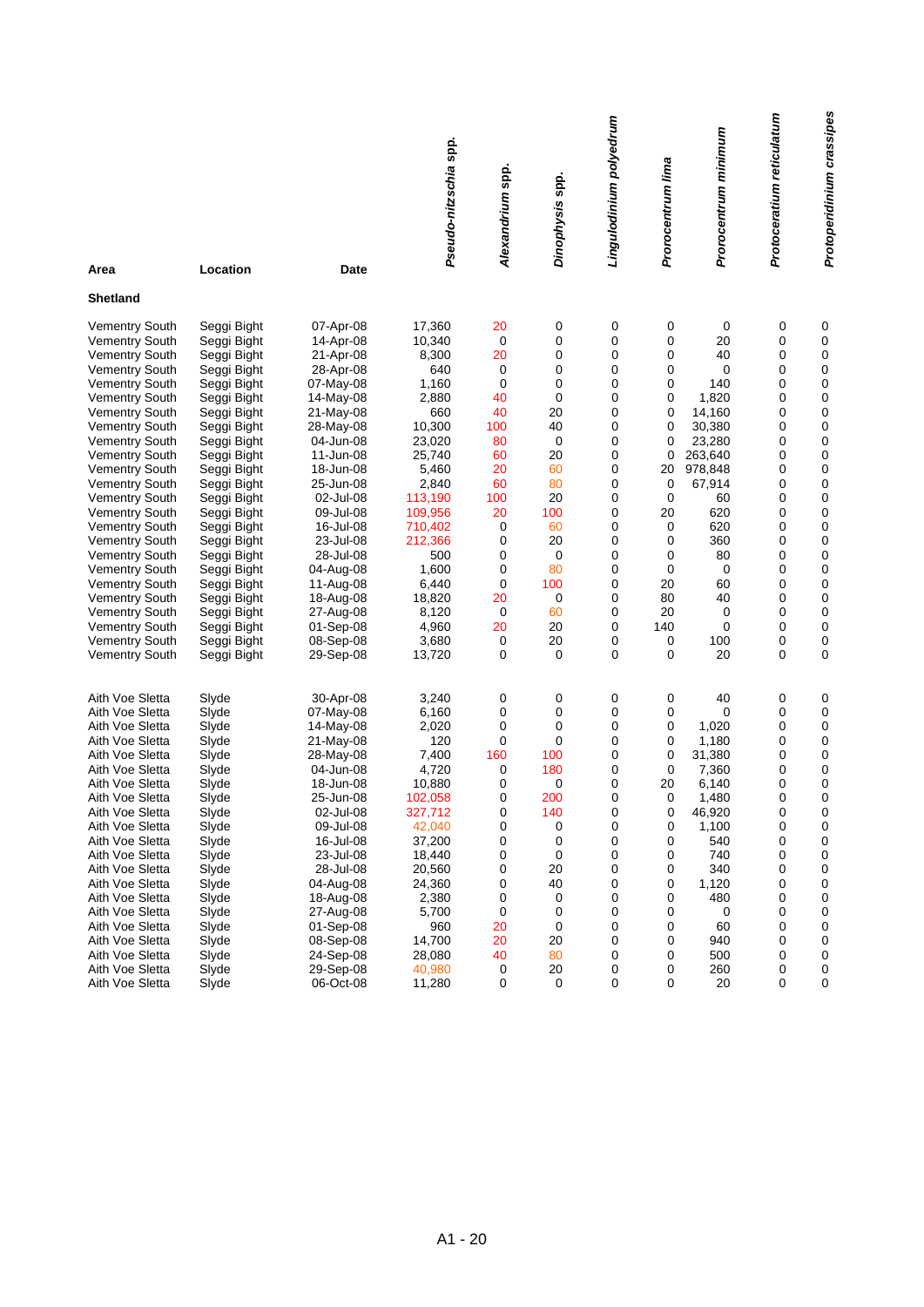|                                                                                                                                                                                                                                                                                                                                |                                                                                                                                                                                                                                                                                                                                |                                                                                                                                                                                                                                                                                                         |                                                                                                                                                                                                          |                                                                                                                          |                                                                                                                            | Lingulodinium polyedrum                                                                                         |                                                                                                                 |                                                                                                                                                                               | Protoceratium reticulatum                                                                                        | Protoperidinium crassipes                                                                                                 |
|--------------------------------------------------------------------------------------------------------------------------------------------------------------------------------------------------------------------------------------------------------------------------------------------------------------------------------|--------------------------------------------------------------------------------------------------------------------------------------------------------------------------------------------------------------------------------------------------------------------------------------------------------------------------------|---------------------------------------------------------------------------------------------------------------------------------------------------------------------------------------------------------------------------------------------------------------------------------------------------------|----------------------------------------------------------------------------------------------------------------------------------------------------------------------------------------------------------|--------------------------------------------------------------------------------------------------------------------------|----------------------------------------------------------------------------------------------------------------------------|-----------------------------------------------------------------------------------------------------------------|-----------------------------------------------------------------------------------------------------------------|-------------------------------------------------------------------------------------------------------------------------------------------------------------------------------|------------------------------------------------------------------------------------------------------------------|---------------------------------------------------------------------------------------------------------------------------|
|                                                                                                                                                                                                                                                                                                                                |                                                                                                                                                                                                                                                                                                                                |                                                                                                                                                                                                                                                                                                         | Pseudo-nitzschia spp.                                                                                                                                                                                    | Alexandrium spp.                                                                                                         | Dinophysis spp.                                                                                                            |                                                                                                                 | Prorocentrum minimum<br>Prorocentrum lima                                                                       |                                                                                                                                                                               |                                                                                                                  |                                                                                                                           |
| Area<br><b>Shetland</b>                                                                                                                                                                                                                                                                                                        | Location                                                                                                                                                                                                                                                                                                                       | <b>Date</b>                                                                                                                                                                                                                                                                                             |                                                                                                                                                                                                          |                                                                                                                          |                                                                                                                            |                                                                                                                 |                                                                                                                 |                                                                                                                                                                               |                                                                                                                  |                                                                                                                           |
|                                                                                                                                                                                                                                                                                                                                |                                                                                                                                                                                                                                                                                                                                |                                                                                                                                                                                                                                                                                                         |                                                                                                                                                                                                          |                                                                                                                          |                                                                                                                            |                                                                                                                 |                                                                                                                 |                                                                                                                                                                               |                                                                                                                  |                                                                                                                           |
| Olna Firth<br>Olna Firth<br>Olna Firth<br>Olna Firth<br>Olna Firth<br>Olna Firth<br>Olna Firth<br>Olna Firth<br>Olna Firth<br>Olna Firth<br>Olna Firth<br>Olna Firth<br>Olna Firth<br>Olna Firth<br>Olna Firth<br>Olna Firth<br>Olna Firth<br>Olna Firth<br>Olna Firth<br>Olna Firth<br>Olna Firth<br>Olna Firth<br>Olna Firth | Olna Firth<br>Olna Firth<br>Olna Firth<br>Olna Firth<br>Olna Firth<br>Olna Firth<br>Olna Firth<br>Olna Firth<br>Olna Firth<br>Olna Firth<br>Olna Firth<br>Olna Firth<br>Olna Firth<br>Olna Firth<br>Olna Firth<br>Olna Firth<br>Olna Firth<br>Olna Firth<br>Olna Firth<br>Olna Firth<br>Olna Firth<br>Olna Firth<br>Olna Firth | 07-Apr-08<br>14-Apr-08<br>21-Apr-08<br>28-Apr-08<br>05-May-08<br>13-May-08<br>19-May-08<br>26-May-08<br>02-Jun-08<br>09-Jun-08<br>16-Jun-08<br>23-Jun-08<br>21-Jul-08<br>28-Jul-08<br>04-Aug-08<br>11-Aug-08<br>18-Aug-08<br>25-Aug-08<br>01-Sep-08<br>08-Sep-08<br>15-Sep-08<br>22-Sep-08<br>29-Sep-08 | 61,980<br>3,720<br>11,940<br>120<br>300<br>500<br>2,420<br>5,260<br>6,260<br>5,320<br>7,660<br>17,620<br>14,180<br>5,780<br>82,305<br>480<br>1,820<br>3,800<br>16,140<br>700<br>8,640<br>8,120<br>10,640 | 0<br>0<br>0<br>0<br>20<br>80<br>160<br>200<br>120<br>40<br>0<br>0<br>0<br>0<br>0<br>0<br>0<br>0<br>0<br>0<br>0<br>0<br>0 | 0<br>20<br>0<br>0<br>20<br>0<br>0<br>140<br>40<br>60<br>240<br>80<br>0<br>0<br>0<br>0<br>0<br>0<br>20<br>0<br>20<br>0<br>0 | 0<br>0<br>0<br>0<br>0<br>0<br>0<br>0<br>0<br>0<br>0<br>0<br>0<br>0<br>0<br>0<br>0<br>0<br>0<br>0<br>0<br>0<br>0 | 0<br>0<br>0<br>0<br>0<br>0<br>0<br>0<br>0<br>0<br>0<br>0<br>0<br>0<br>0<br>0<br>0<br>0<br>0<br>0<br>0<br>0<br>0 | 20<br>60<br>20<br>300<br>60<br>680<br>19,620<br>3,200<br>640<br>480<br>46,320<br>163,592<br>1,520<br>10,680<br>86,695<br>19,640<br>2,880<br>560<br>40<br>340<br>0<br>0<br>120 | 0<br>40<br>0<br>0<br>0<br>0<br>0<br>0<br>0<br>0<br>0<br>0<br>0<br>0<br>0<br>0<br>0<br>0<br>0<br>0<br>0<br>0<br>0 | 0<br>0<br>0<br>0<br>0<br>0<br>0<br>0<br>0<br>0<br>0<br>0<br>0<br>0<br>0<br>0<br>0<br>0<br>0<br>0<br>0<br>0<br>$\mathbf 0$ |
| <b>Busta Voe</b><br><b>Busta Voe</b><br><b>Busta Voe</b><br><b>Busta Voe</b>                                                                                                                                                                                                                                                   | <b>Busta Voe Lee</b><br>Busta Voe Lee<br>Busta Voe Lee<br>Busta Voe Lee                                                                                                                                                                                                                                                        | 07-Apr-08<br>14-Apr-08<br>21-Apr-08<br>28-Apr-08                                                                                                                                                                                                                                                        | 48,460<br>10,640<br>7,880<br>360                                                                                                                                                                         | 0<br>0<br>0<br>0                                                                                                         | 0<br>0<br>0<br>0                                                                                                           | 0<br>0<br>0<br>0                                                                                                | 0<br>0<br>0<br>0                                                                                                | 20<br>0<br>0<br>40                                                                                                                                                            | 0<br>0<br>0<br>0                                                                                                 | 0<br>0<br>0<br>0                                                                                                          |
| <b>Busta Voe</b><br><b>Busta Voe</b>                                                                                                                                                                                                                                                                                           | Busta Voe Lee<br>Busta Voe Lee                                                                                                                                                                                                                                                                                                 | 05-May-08<br>12-May-08                                                                                                                                                                                                                                                                                  | 60<br>360                                                                                                                                                                                                | 20<br>20                                                                                                                 | 0<br>20                                                                                                                    | 0<br>0                                                                                                          | 0<br>0                                                                                                          | 200<br>1,700                                                                                                                                                                  | 0<br>0                                                                                                           | 0<br>0                                                                                                                    |
| <b>Busta Voe</b>                                                                                                                                                                                                                                                                                                               | Busta Voe Lee                                                                                                                                                                                                                                                                                                                  | 19-May-08                                                                                                                                                                                                                                                                                               | 1,300                                                                                                                                                                                                    | 0                                                                                                                        | 0                                                                                                                          | 0                                                                                                               | 0                                                                                                               | 9,420                                                                                                                                                                         | 0                                                                                                                | 0                                                                                                                         |
| <b>Busta Voe</b><br><b>Busta Voe</b>                                                                                                                                                                                                                                                                                           | <b>Busta Voe Lee</b><br>Busta Voe Lee                                                                                                                                                                                                                                                                                          | 26-May-08<br>02-Jun-08                                                                                                                                                                                                                                                                                  | 1,160<br>6,060                                                                                                                                                                                           | 20<br>20                                                                                                                 | 60<br>80                                                                                                                   | 0<br>0                                                                                                          | 0<br>0                                                                                                          | 10,440<br>1,380                                                                                                                                                               | 0<br>0                                                                                                           | 0<br>$\mathbf 0$                                                                                                          |
| <b>Busta Voe</b>                                                                                                                                                                                                                                                                                                               | <b>Busta Voe Lee</b>                                                                                                                                                                                                                                                                                                           | 09-Jun-08                                                                                                                                                                                                                                                                                               | 4,700                                                                                                                                                                                                    | 220                                                                                                                      | 20                                                                                                                         | 0                                                                                                               | 0                                                                                                               | 180                                                                                                                                                                           | 0                                                                                                                | 0                                                                                                                         |
| <b>Busta Voe</b><br><b>Busta Voe</b>                                                                                                                                                                                                                                                                                           | <b>Busta Voe Lee</b><br>Busta Voe Lee                                                                                                                                                                                                                                                                                          | 16-Jun-08<br>23-Jun-08                                                                                                                                                                                                                                                                                  | 37,020<br>75,721                                                                                                                                                                                         | 0<br>0                                                                                                                   | 40<br>20                                                                                                                   | 0<br>0                                                                                                          | 40<br>0                                                                                                         | 334,707<br>89,987                                                                                                                                                             | 0<br>0                                                                                                           | 0<br>0                                                                                                                    |
| <b>Busta Voe</b>                                                                                                                                                                                                                                                                                                               | Busta Voe Lee                                                                                                                                                                                                                                                                                                                  | 30-Jun-08                                                                                                                                                                                                                                                                                               | 286,915                                                                                                                                                                                                  | 0                                                                                                                        | 20                                                                                                                         | 0                                                                                                               | 20                                                                                                              | 2,400                                                                                                                                                                         | 0                                                                                                                | 0                                                                                                                         |
| <b>Busta Voe</b><br><b>Busta Voe</b>                                                                                                                                                                                                                                                                                           | Busta Voe Lee<br>Busta Voe Lee                                                                                                                                                                                                                                                                                                 | 07-Jul-08<br>14-Jul-08                                                                                                                                                                                                                                                                                  | 181,104<br>93,320                                                                                                                                                                                        | 0<br>0                                                                                                                   | 20<br>0                                                                                                                    | 0<br>0                                                                                                          | 20<br>0                                                                                                         | 15,980<br>4,860                                                                                                                                                               | 0<br>0                                                                                                           | 0<br>0                                                                                                                    |
| <b>Busta Voe</b>                                                                                                                                                                                                                                                                                                               | Busta Voe Lee                                                                                                                                                                                                                                                                                                                  | 21-Jul-08                                                                                                                                                                                                                                                                                               | 17,520                                                                                                                                                                                                   | 0                                                                                                                        | 0                                                                                                                          | 0                                                                                                               | 0                                                                                                               | 1,740                                                                                                                                                                         | 0                                                                                                                | 0                                                                                                                         |
| <b>Busta Voe</b><br><b>Busta Voe</b>                                                                                                                                                                                                                                                                                           | Busta Voe Lee<br>Busta Voe Lee                                                                                                                                                                                                                                                                                                 | 28-Jul-08<br>04-Aug-08                                                                                                                                                                                                                                                                                  | 1,860<br>21,260                                                                                                                                                                                          | 0<br>0                                                                                                                   | 0<br>0                                                                                                                     | 0<br>0                                                                                                          | 0<br>0                                                                                                          | 240<br>3,760                                                                                                                                                                  | 0<br>0                                                                                                           | 0<br>0                                                                                                                    |
| <b>Busta Voe</b>                                                                                                                                                                                                                                                                                                               | Busta Voe Lee                                                                                                                                                                                                                                                                                                                  | 11-Aug-08                                                                                                                                                                                                                                                                                               | 3,900                                                                                                                                                                                                    | 0                                                                                                                        | 0                                                                                                                          | 0                                                                                                               | 0                                                                                                               | 820                                                                                                                                                                           | 0                                                                                                                | 0                                                                                                                         |
| <b>Busta Voe</b><br><b>Busta Voe</b>                                                                                                                                                                                                                                                                                           | Busta Voe Lee<br>Busta Voe Lee                                                                                                                                                                                                                                                                                                 | 25-Aug-08<br>01-Sep-08                                                                                                                                                                                                                                                                                  | 9,780<br>33,060                                                                                                                                                                                          | 0<br>0                                                                                                                   | 0<br>0                                                                                                                     | 0<br>0                                                                                                          | 0<br>0                                                                                                          | 560<br>20                                                                                                                                                                     | 0<br>0                                                                                                           | 0<br>0                                                                                                                    |
| <b>Busta Voe</b>                                                                                                                                                                                                                                                                                                               | Busta Voe Lee                                                                                                                                                                                                                                                                                                                  | 08-Sep-08                                                                                                                                                                                                                                                                                               | 10,760                                                                                                                                                                                                   | 0                                                                                                                        | 0                                                                                                                          | 0                                                                                                               | 0                                                                                                               | 140                                                                                                                                                                           | 0                                                                                                                | 0                                                                                                                         |
| <b>Busta Voe</b><br><b>Busta Voe</b>                                                                                                                                                                                                                                                                                           | Busta Voe Lee<br>Busta Voe Lee                                                                                                                                                                                                                                                                                                 | 15-Sep-08<br>22-Sep-08                                                                                                                                                                                                                                                                                  | 5,360<br>12,840                                                                                                                                                                                          | 0<br>0                                                                                                                   | 0<br>0                                                                                                                     | 0<br>0                                                                                                          | 0<br>0                                                                                                          | 60<br>0                                                                                                                                                                       | 0<br>0                                                                                                           | 0<br>0                                                                                                                    |
| <b>Busta Voe</b>                                                                                                                                                                                                                                                                                                               | Busta Voe Lee                                                                                                                                                                                                                                                                                                                  | 29-Sep-08                                                                                                                                                                                                                                                                                               | 23,300                                                                                                                                                                                                   | 0                                                                                                                        | 0                                                                                                                          | 0                                                                                                               | 0                                                                                                               | 0                                                                                                                                                                             | 0                                                                                                                | 0                                                                                                                         |
| <b>Busta Voe</b><br><b>Busta Voe</b>                                                                                                                                                                                                                                                                                           | Busta Voe Lee<br>Busta Voe Lee                                                                                                                                                                                                                                                                                                 | 06-Oct-08<br>20-Oct-08                                                                                                                                                                                                                                                                                  | 11,080<br>1,340                                                                                                                                                                                          | 0<br>0                                                                                                                   | 20<br>0                                                                                                                    | 0<br>0                                                                                                          | 0<br>0                                                                                                          | 20<br>0                                                                                                                                                                       | 0<br>0                                                                                                           | 0<br>0                                                                                                                    |
| <b>Busta Voe</b>                                                                                                                                                                                                                                                                                                               | Busta Voe Lee                                                                                                                                                                                                                                                                                                                  | 27-Oct-08                                                                                                                                                                                                                                                                                               | 480                                                                                                                                                                                                      | 0                                                                                                                        | 0                                                                                                                          | 0                                                                                                               | 0                                                                                                               | 0                                                                                                                                                                             | 0                                                                                                                | 0                                                                                                                         |
| <b>Busta Voe</b><br><b>Busta Voe</b>                                                                                                                                                                                                                                                                                           | Busta Voe Lee<br>Busta Voe Lee                                                                                                                                                                                                                                                                                                 | 17-Nov-08<br>08-Dec-08                                                                                                                                                                                                                                                                                  | 1,060<br>720                                                                                                                                                                                             | 0<br>0                                                                                                                   | 0<br>20                                                                                                                    | 0<br>0                                                                                                          | 0<br>0                                                                                                          | 0<br>0                                                                                                                                                                        | 0<br>0                                                                                                           | 0<br>0                                                                                                                    |
| <b>Busta Voe</b>                                                                                                                                                                                                                                                                                                               | Busta Voe Lee                                                                                                                                                                                                                                                                                                                  | 12-Jan-09                                                                                                                                                                                                                                                                                               | 300                                                                                                                                                                                                      | 0                                                                                                                        | 0                                                                                                                          | 0                                                                                                               | 0                                                                                                               | 0                                                                                                                                                                             | 0                                                                                                                | 0                                                                                                                         |
| <b>Busta Voe</b><br><b>Busta Voe</b>                                                                                                                                                                                                                                                                                           | Busta Voe Lee<br>Busta Voe Lee                                                                                                                                                                                                                                                                                                 | 09-Feb-09                                                                                                                                                                                                                                                                                               | 860<br>640                                                                                                                                                                                               | 0<br>0                                                                                                                   | 0                                                                                                                          | 0<br>0                                                                                                          | 0<br>0                                                                                                          | 0<br>20                                                                                                                                                                       | 0<br>0                                                                                                           | 0<br>0                                                                                                                    |
| <b>Busta Voe</b>                                                                                                                                                                                                                                                                                                               | Busta Voe Lee                                                                                                                                                                                                                                                                                                                  | 02-Mar-09<br>16-Mar-09                                                                                                                                                                                                                                                                                  | 1,780                                                                                                                                                                                                    | 0                                                                                                                        | 0<br>0                                                                                                                     | 0                                                                                                               | 0                                                                                                               | 40                                                                                                                                                                            | 0                                                                                                                | 0                                                                                                                         |
| <b>Busta Voe</b>                                                                                                                                                                                                                                                                                                               | Busta Voe Lee                                                                                                                                                                                                                                                                                                                  | 30-Mar-09                                                                                                                                                                                                                                                                                               | 51,220                                                                                                                                                                                                   | 0                                                                                                                        | 0                                                                                                                          | 0                                                                                                               | 0                                                                                                               | 0                                                                                                                                                                             | 0                                                                                                                | 0                                                                                                                         |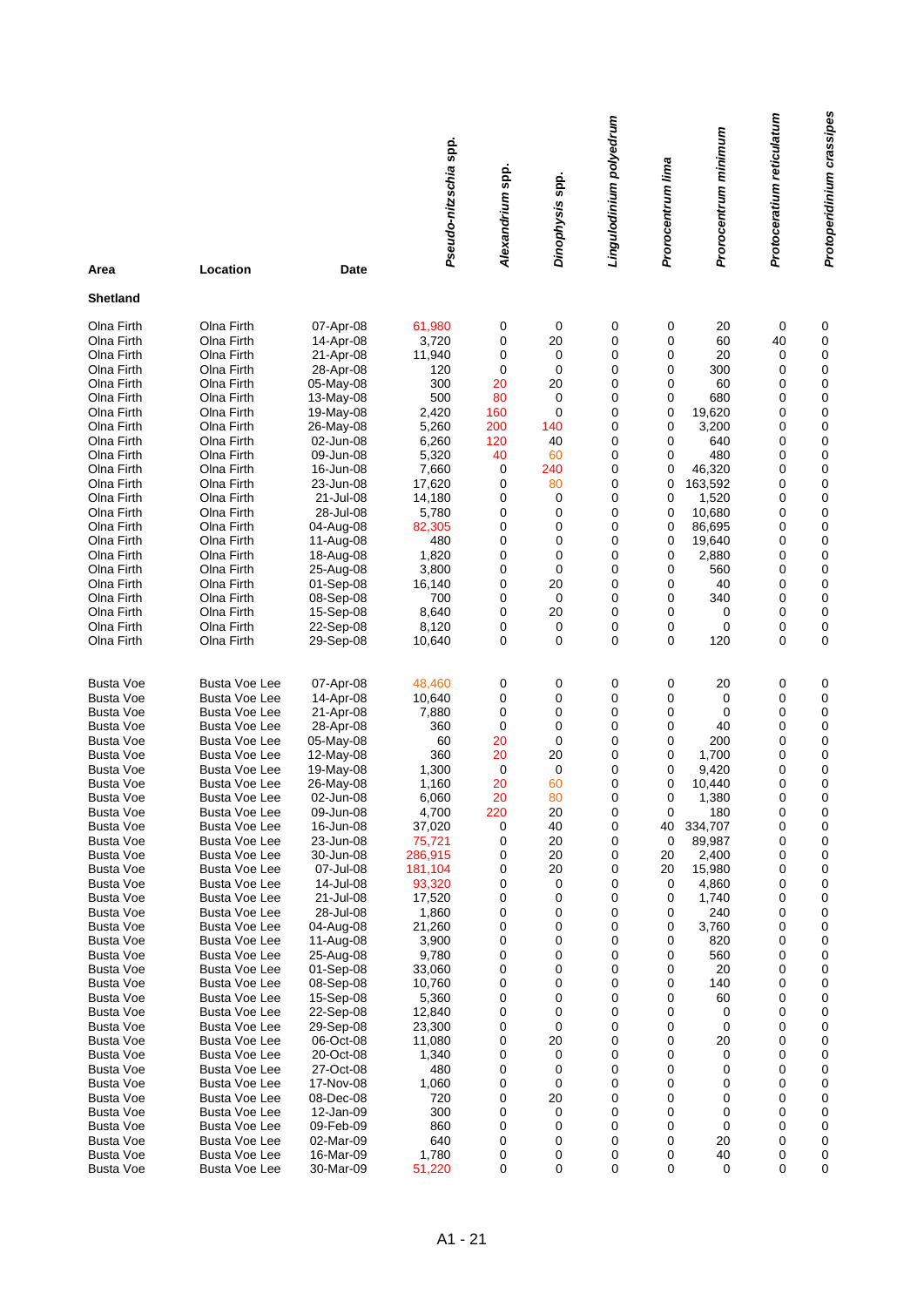| Area            | Location  | Date      | Pseudo-nitzschia spp. | Alexandrium spp. | Dinophysis spp. | Lingulodinium polyedrum | Prorocentrum lima | Prorocentrum minimum | Protoceratium reticulatum | Protoperidinium crassipes |
|-----------------|-----------|-----------|-----------------------|------------------|-----------------|-------------------------|-------------------|----------------------|---------------------------|---------------------------|
| <b>Shetland</b> |           |           |                       |                  |                 |                         |                   |                      |                           |                           |
| Ronas Voe       | Ronas Voe | 07-Apr-08 | 90,860                | 0                | 0               | 0                       | 0                 | 80                   | 0                         | 0                         |
| Ronas Voe       | Ronas Voe | 14-Apr-08 | 97,840                | $\mathbf 0$      | 0               | 0                       | 0                 | 3,900                | 0                         | 0                         |
| Ronas Voe       | Ronas Voe | 21-Apr-08 | 8,640                 | 0                | 0               | 0                       | 0                 | $\mathbf 0$          | $\mathbf 0$               | 0                         |
| Ronas Voe       | Ronas Voe | 28-Apr-08 | 600                   | 0                | 0               | 0                       | 0                 | 880                  | $\mathbf 0$               | 0                         |
| Ronas Voe       | Ronas Voe | 05-May-08 | 1,220                 | 0                | 0               | 0                       | 0                 | 6,960                | $\mathbf 0$               | 0                         |
| Ronas Voe       | Ronas Voe | 12-May-08 | 4,440                 | 0                | 20              | 0                       | 0                 | 6,520                | $\mathbf 0$               | 0                         |
| Ronas Voe       | Ronas Voe | 19-May-08 | 980                   | 0                | 0               | 0                       | 0                 | 112,112              | $\mathbf 0$               | 0                         |
| Ronas Voe       | Ronas Voe | 02-Jun-08 | 640                   | 0                | 20              | 0                       | 0                 | 316,368              | $\mathbf 0$               | 0                         |
| Ronas Voe       | Ronas Voe | 09-Jun-08 | 3,700                 | 0                | 0               | 0                       | 0                 | 2,560                | $\Omega$                  | 0                         |
| Ronas Voe       | Ronas Voe | 16-Jun-08 | 25,940                | 0                | 0               | 0                       | 0                 | 5.840                | $\Omega$                  | 0                         |
| Ronas Voe       | Ronas Voe | 23-Jun-08 | 198,744               | 0                | 80              | 0                       | 20                | 30,380               | 0                         | 0                         |
| Ronas Voe       | Ronas Voe | 30-Jun-08 | 513,583               | 0                | 0               | 0                       | 0                 | 140                  | 0                         | 0                         |
| Ronas Voe       | Ronas Voe | 07-Jul-08 | 185,461               | 0                | 80              | 0                       | 0                 | 160                  | $\Omega$                  | 0                         |
| Ronas Voe       | Ronas Voe | 14-Jul-08 | 58,780                | 0                | 0               | 0                       | 0                 | 140                  | $\Omega$                  | 0                         |
| Ronas Voe       | Ronas Voe | 21-Jul-08 | 461,032               | $\mathbf 0$      | 20              | 0                       | 0                 | 20                   | $\Omega$                  | 0                         |
| Ronas Voe       | Ronas Voe | 28-Jul-08 | 79,772                | 20               | 20              | 0                       | 20                | 180                  | $\Omega$                  | 0                         |
| Ronas Voe       | Ronas Voe | 04-Aug-08 | 374,213               | 0                | 60              | 0                       | 0                 | 160                  | 0                         | 0                         |
| Ronas Voe       | Ronas Voe | 11-Aug-08 | 477,554               | 0                | 20              | 0                       | 0                 | 20                   | $\Omega$                  | 0                         |
| Ronas Voe       | Ronas Voe | 18-Aug-08 | 348,816               | $\mathbf 0$      | 160             | 0                       | 0                 | $\mathbf 0$          | 0                         | 0                         |
| Ronas Voe       | Ronas Voe | 25-Aug-08 | 376,408               | 40               | 120             | 0                       | 0                 | $\Omega$             | $\Omega$                  | 0                         |
| Ronas Voe       | Ronas Voe | 01-Sep-08 | 281,216               | 20               | 80              | 0                       | 0                 | $\Omega$             | $\Omega$                  | 0                         |
| Ronas Voe       | Ronas Voe | 08-Sep-08 | 55,600                | 0                | 20              | 0                       | 0                 | 40                   | 0                         | 0                         |
| Ronas Voe       | Ronas Voe | 15-Sep-08 | 28,800                | $\mathbf 0$      | $\mathbf 0$     | 0                       | 0                 | $\mathbf 0$          | $\Omega$                  | $\Omega$                  |